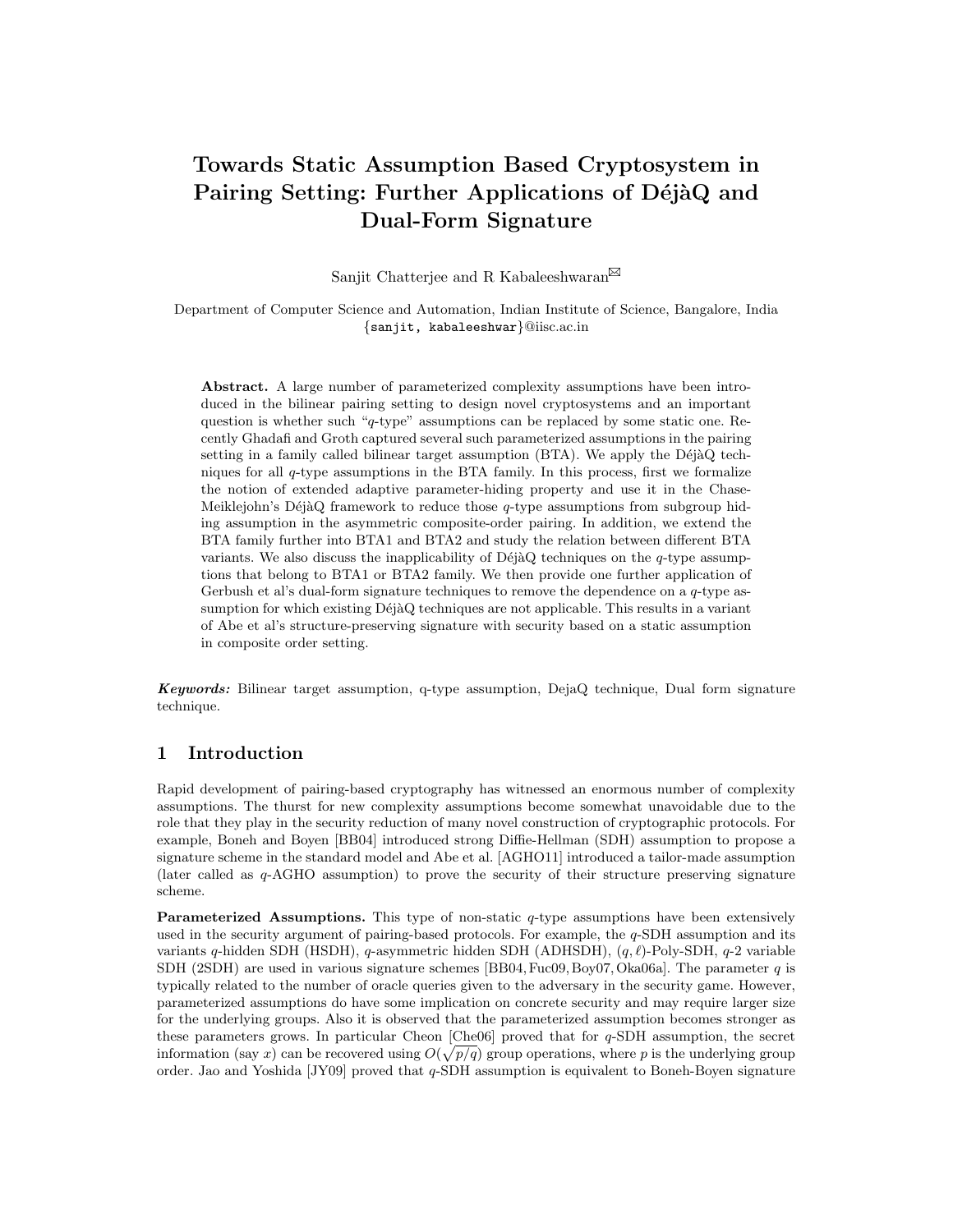and also showed that this relation allows one to recover the secret key in time  $O(p^{2/5+\epsilon})$ , using  $O(p^{1/5+\epsilon})$ signature queries. Hence, it's relevant to investigate whether for a particular cryptosystem one can remove the dependency on parameterized assumption. Two prominent approaches in this direction are  $D\acute{e}j\grave{a}Q$  [CM14, CMM16] and dual-form signature techniques [GLOW12].

BTA. Boneh, Boyen and Goh [BBG05] introduced the Uber assumption family which captures many complexity assumptions under it. Boyen [Boy08] informally suggested to extend the Uber assumption family to those assumptions with (a) flexible challenge terms, (b) rational polynomial exponents in both problem instance and challenge terms, (c) composite-order group of known or unknown factorization. Recently, Ghadafi and Groth [GG17] focused on the first two points above in the context of noninteractive computational assumptions. In the bilinear pairing setting, they formulated the bilinear target assumption (BTA) family. In the BTA family, the exponent of both problem instance and challenge terms are represented using rational polynomials and all the polynomial coefficients are given explicitly as  $\mathbb{Z}_p$  elements, where p is the group order. The challenge terms are determined by the adversary's input, whose exponents are represented as coefficients of a rational polynomial. However there are many tailor-made assumptions that are not captured by this BTA family. Some examples are  $(q, \ell)$ -Poly-SDH [Boy07], q-AGHO [AGHO11], q-simultaneous flexible pairing (SFP) [AFG<sup>+</sup>10] etc.

In this work we focus on q-type assumptions that belong to BTA family for which no reduction is known from subgroup hiding (SGH) assumption. Examples of such assumptions are generalized  $q$ -co-SDH [FHS14] and Boneh-Boyen computational Diffie-Hellman (BB-CDH) assumption [BCC<sup>+</sup>09].

DéjàQ. Our main approach is to use the DéjàQ framework. The seminal work of Chase and Meiklejohn [CM14] showed that certain parameterized assumptions are implied by SGH assumption in the asymmetric composite-order pairing. In particular, they gave a reduction from SGH to certain q-type assumptions such as decisional q-type assumptions which are one sided (for example, exponent q-SDH assumption) and computational  $q$ -type assumptions which are two sided  $(q$ -Diffie-Hellman inversion assumption). Also they gave a reduction for  $q$ -SDH from SGH assumption, which is having flexible challenge term. However they were not able to give a reduction for those  $q$ -type assumptions where challenge terms belong to the target group  $G_T$  (for example, q-DDHE assumption). This is solved by Chase et al's [CMM16] extended framework. Their technique treats the generators of different groups using separate ways in the asymmetric composite-order pairing. In particular separate generators are used to answer separate types of queries and because of the access to additional randomness, these generators are indistinguishable by the bounded adversary. In 2015, Wee [Wee15] came up with similar approach at protocol level instead of assumption level, but in the symmetric composite-order pairing setting.

Dual-form signatures. Our second approach for removing dependence on parameterized assumption is to utilize Gerbush et al's [GLOW12] dual-form signature techniques. For example, we consider the Abe et al's structure-preserving signature scheme [AGHO11] which is used as a building block in other cryptosystems [Gha14, Gha15]. The security of Abe et al's structure-preserving signature is proved under  $q$ -AGHO assumption. We observe that (in  $\S 4.3$ ) we cannot apply the existing DéjàQ technique for this q-AGHO assumption, in order to reduce it from SGH assumption. Hence we construct a dualform of Abe et al's structure-preserving signature scheme and prove its security under SGH assumption (in §5.1). We do not alter the original Abe et al's construction for the dual-form variant. The dual-form signature technique changes the scheme construction slightly from the original, as it introduces some additional randomness in the construction to argue security based on static assumption. For example, we construct the dual-form of Boyen-Waters [BW07] group signature scheme under static assumption instead of q-HSDH assumption (in §5.2).

### 1.1 Our Contribution

- 1. We extend the BTA family further (in §3.2) to capture the assumptions  $(q, \ell)$ -Poly-SDH, q-AGHO, q-SFP and q-HSDH, which are not covered under BTA family [GG17]. Also we investigate the relation among these new variants in §3.3.
- 2. We formalize the extended adaptive parameter-hiding property (in §4.1). Then we use it in the Chase-Meiklejohn's DéjàQ framework to give a reduction from subgroup hiding assumption to all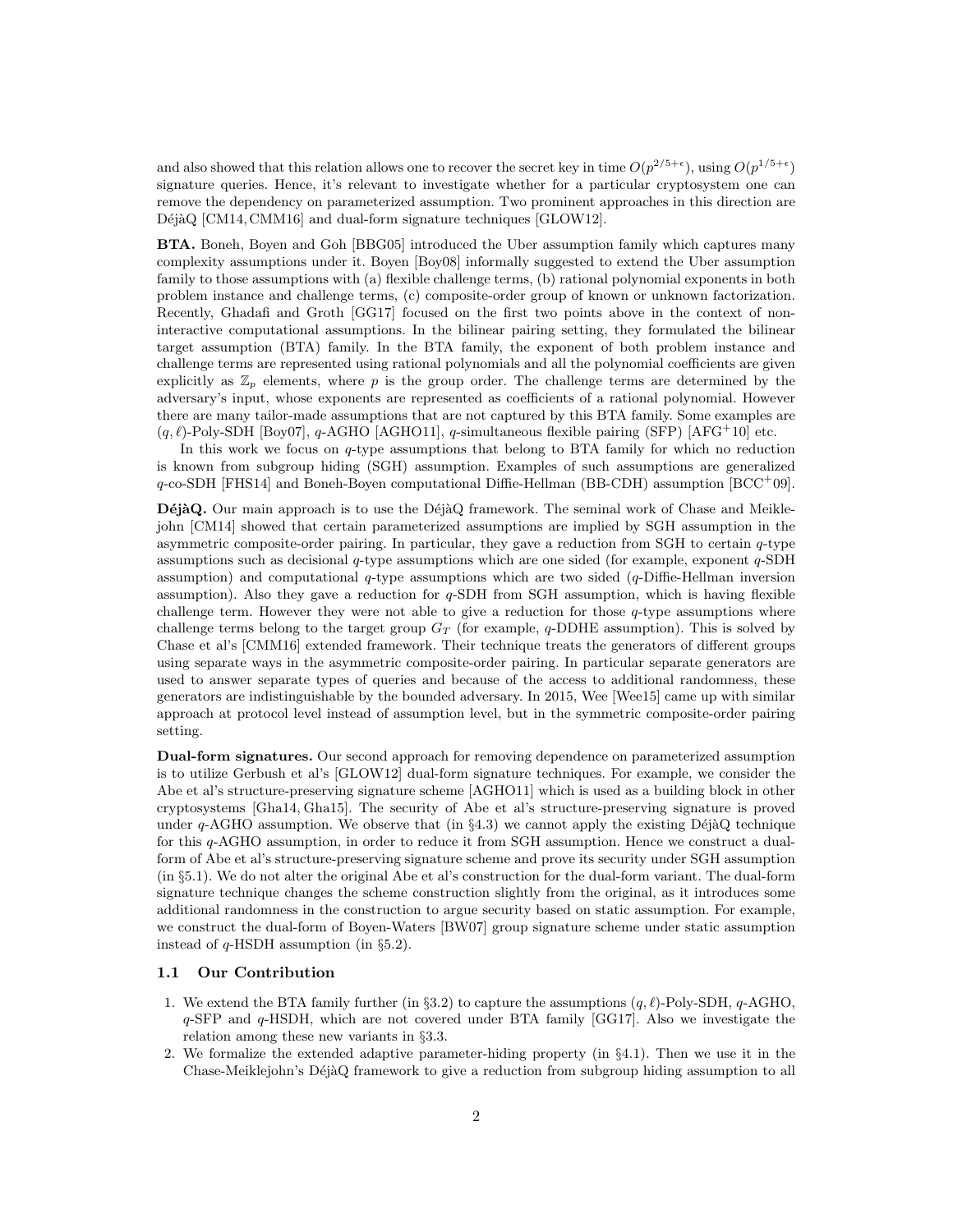the  $q$ -type assumptions that belong to BTA family (in  $\S 4.2$ ). As a consequence, we can prove the security of Fuchsbauer et al's set commitment scheme [FHS14] under subgroup hiding assumption, instead of generalized  $q$ -co-SDH and  $q$ -co-DL assumptions used in the original proof.

3. We construct the dual-form variant of Abe et al's structure-preserving signature scheme in §5.1 (resp. Boyen-Waters group signature scheme in §5.2) whose security is proved under subgroup hiding assumption instead of q-AGHO assumption (resp. q-HSDH assumption).

### 2 Preliminaries

#### 2.1 Notation

Let X denote the vector representation of m monomials  $(X_1, \ldots, X_m)$ . The multivariate polynomial of degree  $d \geq 0$  with m variables is denoted as  $q(\boldsymbol{X}) = \sum a_{k_1,\dots,k_m} X_1^{k_1} \cdots X_m^{k_m}$ , where the summation is taken over all  $k_i \in [0, d]$  such that  $\sum_{i=1}^m k_i \leq d$ . The polynomial  $q(X)$  is represented using the coefficients  $(a_{k_1,...,k_m})_{\substack{k_i \in [0,d]\\ \sum_i k_i \leq d}}$ . We denote  $q(x)$  to be the polynomial  $q(X)$  which is evaluated at  $X = x$ ,

for  $\boldsymbol{x} \in \mathbb{Z}_p^m$ . We also denote  $x \overset{\$}{\leftarrow} G$  to be the element x which is chosen uniformly at random from the group G. Similarly, for any randomized algorithm  $A, y \stackrel{\$}{\leftarrow} A(x)$  denotes the algorithm A which takes the value x from the appropriate domain and outputs y uniformly at random. For any function f, f.  $\mathcal{D}$ denotes the domain of f. For any  $n \in \mathbb{N}$ , we denote  $[1, n]$  is a collection of all the natural numbers lies between 1 to n.

### 2.2 Definitions

We first begin by recalling the definition of a bilinear group generator from [CM14].

**Definition 1** A bilinear group generator  $G$  is a probabilistic polynomial time (PPT) algorithm which takes the security parameter  $\lambda$  as input and outputs  $(N, G, H, G_T, e, \mu)$ , where N is either prime or composite, G, H and  $G_T$  are the groups such that  $|G| = |H| = k_1N$  and  $|G_T| = k_2N$  for  $k_1, k_2 \in \mathbb{N}$ , all the elements of  $G, H, G_T$  are of order atmost N and  $e : G \times H \longrightarrow G_T$  is a bilinear map and it satisfies, (i) Bilinearity: For all  $g, g' \in G$  and  $h, h' \in H$ , one has  $e(g \cdot g', h \cdot h') = e(g, h) \cdot e(g, h') \cdot e(g', h) \cdot e(g', h')$ , (ii) Non degeneracy: If a fixed  $g \in G$  satisfies  $e(g, h) = 1$  for all  $h \in H$ , then  $g = 1$  and similarly for elements of H and (iii) Computability: The map e is efficiently computable. The additional information  $\mu$  is optional and defined as follows. Whenever the groups G and H are cyclic, then  $\mu$  contains their respective generators g and h. Whenever the groups G and H are decomposed into its cyclic subgroups  $G_1, \ldots, G_n$  and  $H_1, \ldots, H_n$  respectively, then  $\mu$  contains the description of these subgroups and/or their generators.

The bilinear group generator  $\mathcal G$  is said to be composite-order (resp. prime-order), if N is composite (resp. prime). In this paper we use both prime-order and composite-order bilinear group generator simultaneously. Hence for the ease of readability, we use the following notation to differentiate between these two settings. In the prime-order setting, we denote  $\mathbb{G}_1 = G$ ,  $\mathbb{G}_2 = H$ ,  $\mathbb{G}_T = G_T$  and we could obtain only trivial subgroups, hence  $\mu$  contains the generators g and h of the respective groups  $\mathbb{G}_1$  and  $\mathbb{G}_2$ . In the composite-order setting, we decompose the groups  $G \cong G_1 \oplus \ldots \oplus G_n$  and  $H \cong H_1 \oplus \ldots \oplus H_n$ for  $N = p_1 \dots p_n$  with  $\mu$  containing required subgroup information i.e.,  $\mu$  contains  $\{g_i, h_i\}_{i=1}^n$ , where  $q_i$  (resp.  $h_i$ ) is the generator of the subgroup  $G_i$  (resp.  $H_i$ ).

Now we define the subgroup hiding assumption in the composite-order pairing and one can see that it is equivalent to the definition given by [CM14].

**Definition 2** For a composite-order bilinear group generator G which takes  $\lambda$  as input and outputs  $(N, G, H, G_T, e, \mu)$ . Now G is said to satisfy the subgroup hiding assumption in G for subgroup  $G_1$ with respect to  $\mu$ , if for every PPT adversary A the following advantage is negligible in the security parameters,

 $Adv_{\mathcal{A}}^{SGH_G} = |Pr[\mathcal{A}(N, G, x, \mu) = 1 : x \in G] - Pr[\mathcal{A}(N, G, x, \mu) = 1 : x \in G_1]|$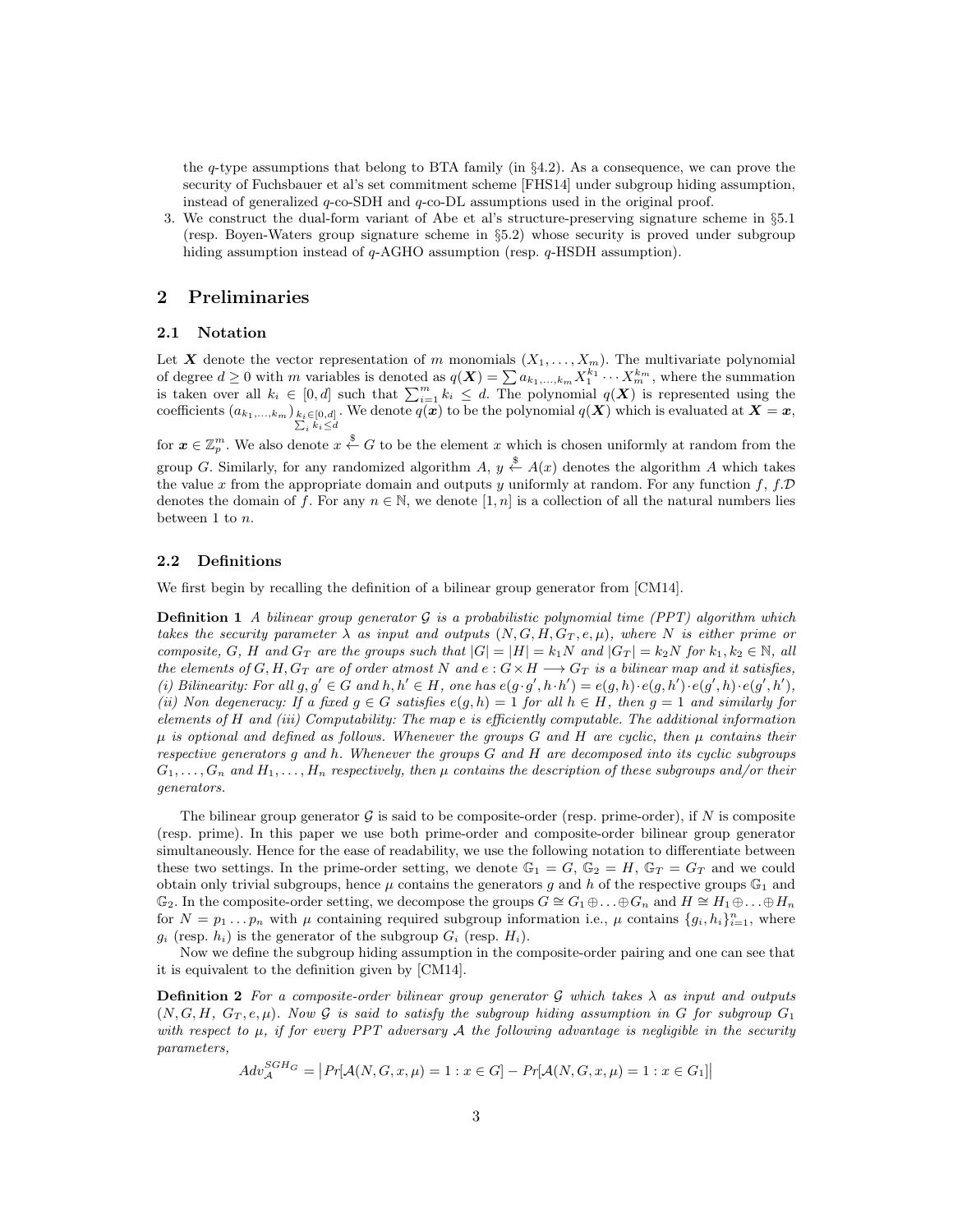#### where  $g_1 \in \mu$ . Similarly we can define the subgroup hiding assumption in H.

From the above definition it is clear that the choice of  $\mu$  might make the subgroup hiding easy. In the above definition, if  $\mu$  contains  $h_2$  then one can easily decide whether the given element x is from the subgroup  $G_1$  or from the group G, by checking  $e(x, h_2) \stackrel{?}{=} 1$ . Without loss of generality we assume that  $\mu$  does not contain such elements which are harmful against its hardness of the subgroup hiding assumption.

In this paper we will be using many of the computational parameterized  $(q$ -type) assumptions. We recall the definition of the assumptions in §A.

## 3 Bilinear Target Assumption and Its Extension

Boneh et al. [BBG05] introduced Uber assumption (we call it classical Uber) and argued its security in the generic group model. However Boyen [Boy08, Section 6] suggested (informally) to capture the Uber assumptions which have (a) challenge terms with adversary's input and b) rational polynomial representation in the exponent. In 2017, Ghadafi and Groth [GG17] formalized an assumption family which captures the above features in both cyclic group setting and in the bilinear group setting of primeorder. The first assumption type is said to be target assumption family. Whereas the second assumption is known as bilinear target assumption (BTA) family and here we focus on this assumption.

In this section we recall the definition of BTA family [GG17]. We identify some of the concrete computational assumptions that will not fall under this BTA family. Hence we extend the BTA definition to capture such computational assumptions. We also look at the possible relation among the BTA family and its extension.

First we fix some notation which will be used in this section. Let us denote the generator of the groups  $\mathbb{G}_1$ ,  $\mathbb{G}_2$  and  $\mathbb{G}_T$  by  $[1]_1$ ,  $[1]_2$  and  $[1]_T$  respectively. Hence  $[a]_1$  denote the group element having discrete logarithm of a with respect to its generator  $[1]_1$  in  $\mathbb{G}_1$ . Similarly we denote  $[a]_2$  (resp.  $[a]_T$ ) for the group element in  $\mathbb{G}_2$  (resp.  $\mathbb{G}_T$ ). The group operation  $[a]_1 \cdot [b]_1$  is denoted as  $[a + b]_1$  in  $\mathbb{G}_1$ . For the other groups  $\mathbb{G}_2$  and  $\mathbb{G}_T$ , we follow the similar notation. The pairing operation is denoted as  $e([a]_1, [b]_2) = [ab]_T.$ 

### 3.1 Definition

Now we fix some notation to define the BTA assumption. As we know that the BTA is a computational assumption and is defined in the cyclic group of order  $p$  prime. Hence any group element can be written as its discrete logarithm value exponentiated with a fixed random generator of that group. Ghadafi and Groth [GG17] represented those exponent values using some multivariate rational polynomials of bounded degree. Let X be the indeterminates with m variables and  $a(X)$ ,  $b(X)$  denotes the multivariate polynomials of degree  $d \geq 0$  over  $\mathbb{Z}_p$ . For randomly chosen x from  $\mathbb{Z}_p^m$  such that  $b(x) \neq 0$ , we denote  $\left[\frac{a(x)}{b(x)}\right]_j$  be the group element from  $\mathbb{G}_j$  having exponent which is represented using the rational polynomial  $\frac{a(X)}{b(X)}$  evaluated at  $X = x$ , for  $j \in \{1, 2, T\}$ . Since the polynomials are represented using the coefficients, we denote that  $[a(X)]_i$  (resp.  $[b(X)]_i$ ) be the coefficient representation of the polynomial  $a(\mathbf{X})$  (resp.  $b(\mathbf{X})$ ) in the group  $\mathbb{G}_i$ , for  $i, j \in \{1, 2, T\}$ .

Recall the BTA assumption [GG17] in which exponent of both problem instance and challenge term are represented using rational polynomials and all the polynomial coefficients are given explicitly as  $\mathbb{Z}_p$ elements. More formally we define as follows.

**Assumption 1 BTA.** Let  $\Theta = (p, \mathbb{G}_1, \mathbb{G}_2, \mathbb{G}_T, e)$  be the output of a bilinear group generator G on the input  $\lambda$ . For  $\iota \in \{1,2,T\}$ , G is said to satisfy bilinear target assumption [GG17] in  $\mathbb{G}_{\iota}$ , if for every PPT adversary A, the advantage of BTA is defined as,

$$
Adv_{\mathcal{A}}^{BTA_{\mathbb{G}_t}} := Pr[\mathcal{A}(\Gamma) \to \Delta : \Delta \text{ satisfies Equation 1}] = negl(\lambda),
$$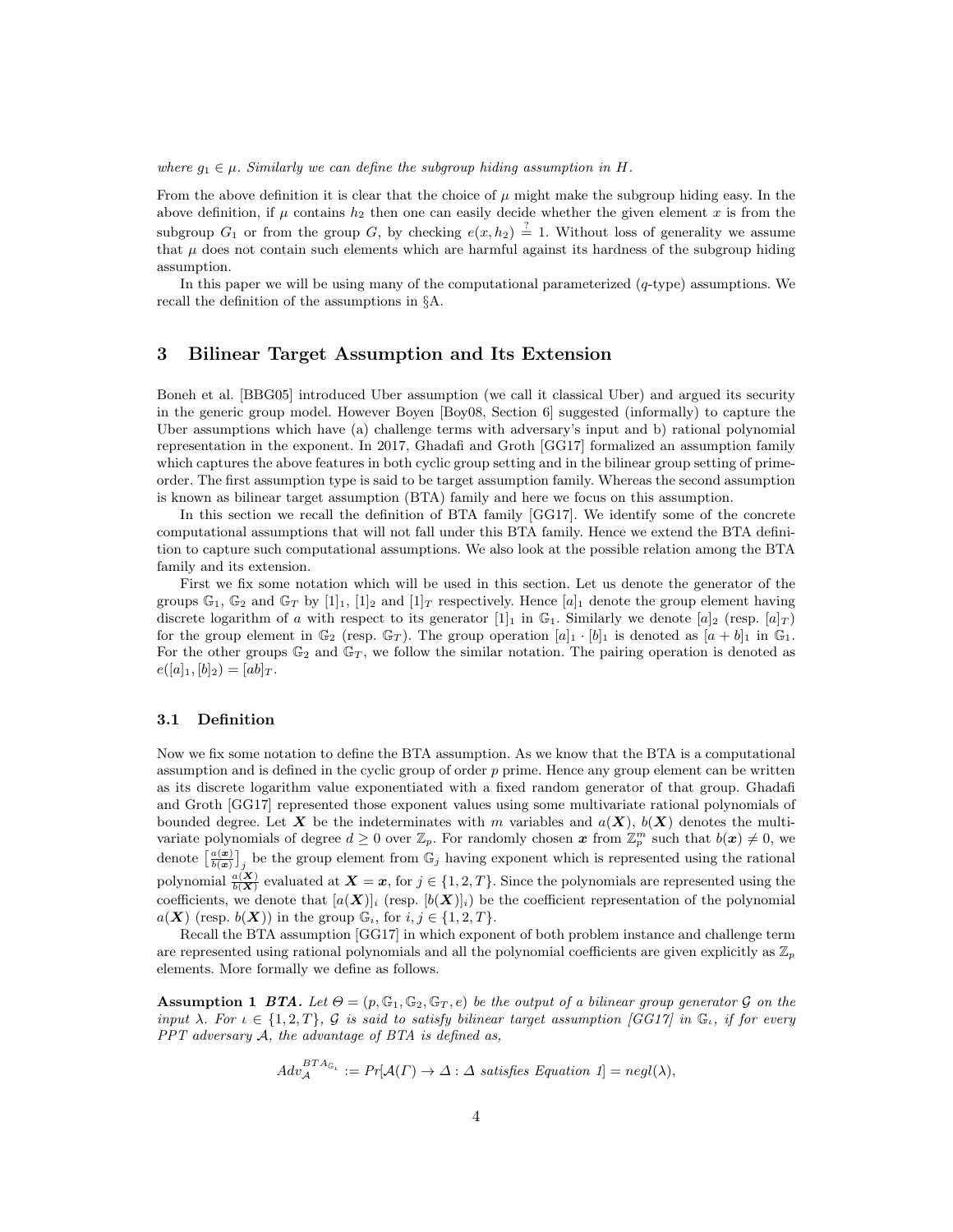where the problem instance  $\Gamma$  and the challenge term  $\Delta$  are defined as

$$
\varGamma = \left(\varTheta, \left\{ \left\{ \left[ \frac{a_i^{(j)}(\bm{x})}{b_i^{(j)}(\bm{x})} \right], \frac{a_i^{(j)}(\bm{X})}{b_i^{(j)}(\bm{X})} \right\}_{i=1}^{n_j} \right\}_{j \in \{1,2,T\}}, \text{pub} \right) \text{ and } \Delta = \left( \left[ \frac{r(\bm{x})}{s(\bm{x})} \right], r(\bm{X}), s(\bm{X}), \text{sol} \right).
$$

The condition is defined as,

$$
r(\boldsymbol{X}) \prod_{i=1}^{n_{\iota}} b_i^{(\iota)}(\boldsymbol{X}) \notin Span\Big(\Big\{ s(\boldsymbol{X}) a_i^{(\iota)}(\boldsymbol{X}) \prod_{l \neq i} b_l^{(\iota)}(\boldsymbol{X}) \Big\}_{i=1}^{n_{\iota}}\Big). \tag{1}
$$

The condition from Equation 1 is used to avoid the trivial attacks due to generic group operations. The above defined BTA assumption is parameterized with  $(d, m, n_1, n_2, n_T)$ , where d denotes the degree of polynomials (from both problem instance and challenge terms<sup>1</sup>) and  $m$  denotes the number of indeterminates in X and for  $j \in \{1, 2, T\}$ ,  $n_j$  denotes the total number of elements from  $\mathbb{G}_j$  which are present in the problem instance. Once the parameter is clear from the context, for simplicity we ignore this parameter. In the above definition, pub contains all the coefficients of the polynomials presented in the problem instance and sol contains some additional information in order to validate the challenge term. The secret vector  $x$  that are used in the assumption should not be given explicitly as part of the problem instance.

**Example 1** We recall the q-co-SDH problem [FHS14] defined in Table 1: given the instance  $({1 \choose 1}_j$ ,  $\left\{ [x^i]_j \right\}_{i=1}^q \right\}_{j=1}^2$  compute  $\left( r(X), s(X), \left[ \frac{r(x)}{s(x)} \right]_1 \right)$  such that  $0 \leq \deg r(X) < \deg s(X) \leq q$ . Note that this assumption is same as q-bilinear simple fractional assumption (BSFrac) [GG17] defined in  $\mathbb{G}_1$ . We represent the exponent values as a polynomial in X which is evaluated at  $X = x$ . Hardness of this problem ensures that the challenge term satisfies Equation 1. Thus q-co-SDH assumption belongs to BTA family with  $d = q$ ,  $m = 1$ ,  $n_1 = n_2 = q + 1$ ,  $n_T = 0$ .

Similarly it is easy to check that the assumptions such as  $q$ -Diffie-Hellman inversion (DHI),  $q$ -Diffie-Hellman exponent (DHE) q-modified SDH (mSDH), q-modified double SDH (mDSDH) and BB-CDH (see Table 1) are examples for BTA family, since all the polynomial coefficients of both problem instance and challenge term are given explicitly.

### 3.2 BTA Extension

Recall that in the BTA definition all the polynomial coefficients in both problem instance and challenge term are given explicitly. However there are many assumptions in which not all the polynomial coefficients from problem instance and challenge terms are given explicitly. Some examples of such assumptions are q-HSDH, q-SFP, q-Triple Diffie-Hellman (TDH), q-simultaneous pairing (SP). See the complete list of such assumptions in Table 1.

Before defining the variants of BTA we observe that we could extend Ghadafi and Groth's BTA definition by including more number of challenge terms, in particular polynomial number of terms. However one can see that this extension is equivalent to the original BTA assumption. As BTA implies to this new variant is trivial and for the other direction simply run the BTA solver in polynomial many times.

As in BTA, each element from problem instance and challenge terms are written as its discrete logarithm with respect to some fixed generator of the cyclic group of prime-order. We follow this notion throughout this paper. Thus expressing computational assumption in this format allows us to classify these assumptions into appropriate BTA family and its extension such as BTA1 and BTA2 families defined as follows.

First we motivate the definition of BTA1 with a concrete assumption. Recall that, Abe et al. [AGHO11] defined a variant of q-AGHO assumption defined in Table 1. In the following example we show that it belongs to BTA1 family.

<sup>&</sup>lt;sup>1</sup> For BTA in  $\mathbb{G}_T$ , the challenge term polynomials degree are bounded by 2d, as given the d degree polynomials in both source groups, one can use the pairing to compute the product of these polynomials in  $\mathbb{G}_T$ .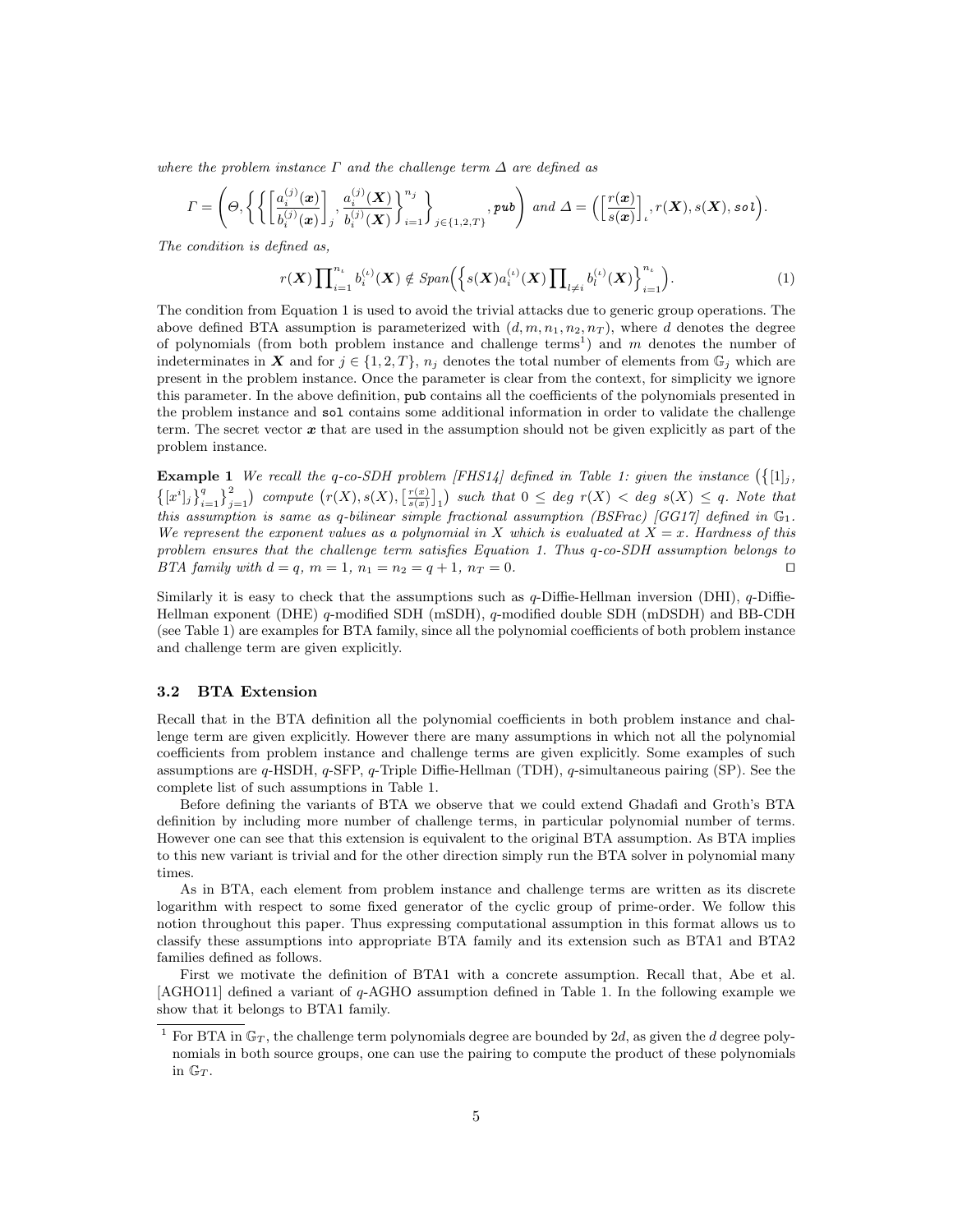**Example 2** We recall the q-AGHO' problem defined in Table 1: given  $(1]_1, [1]_2, [w]_2, [x]_2, [y]_2, \{[x - y]_1\}$  $[a_i w - r_i y]_1, [a_i]_1, [r_i]_1, [a_i^{-1}]_2\bigg\}^q$  $i=1$ compute  $([x - a^*w - r^*y]_1, [a^*]_1, [r^*]_1, [(a^*)^{-1}]_2)$ . As in Example 1, the exponent values are represented using polynomials in W, X and Y which are evaluated at  $W = w$ ,  $X = x$  and  $Y = y$ . The exponent values such as  $a_i, r_i$  from the instance and  $a^*, r^*$  from the challenge terms are the coefficients of the polynomials. In this assumption, none of the polynomial coefficients are given explicitly rather given in the exponent of the source group element. Here the parameters can be computed with  $d = 1$ ,  $m = 3$ ,  $n_1 = 3q + 1$ ,  $n_2 = q + 4$ ,  $n_{c_1} = 3$ ,  $n_{c_2} = 1$  and  $n_T = n_{c_T} = 0$ , where  $n_{c_i}$  denotes the total number of challenge terms in  $\mathbb{G}_j$ , for  $j \in \{1, 2, T\}$ .

From the above example, we define a new family of BTA variant called BTA1, in which not all the polynomial coefficients in both problem instance and challenge terms are given explicitly, rather given in the exponent of some source group element. In this paper we focus on the BTA1 family defined only in the source groups, since all the parameterized assumptions described in Table 1 are defined in the source groups.

**Assumption 2 BTA1.** Let  $\Theta = (p, \mathbb{G}_1, \mathbb{G}_2, \mathbb{G}_T, e) \stackrel{\$}{\leftarrow} \mathcal{G}(\lambda)$ . For  $\iota \in [1, 2]$ ,  $\mathcal{G}$  is said to satisfy bilinear target assumption-1 (BTA1) in  $\mathbb{G}_{\iota}$ , if for every PPT adversary A, the advantage of BTA1 is defined as,  $Adv_{\mathcal{A}}^{BTA1_{\mathbb{G}_\iota}} := Pr[\mathcal{A}(\Gamma) \to \Delta : \Delta$  satisfies either Equation 2 or 3 = negl( $\lambda$ ), where the problem instance  $\Gamma$  is defined as

$$
\left(\Theta, \left\{ \left\{ \left[\frac{a_i^{(j)}(\bm{x})}{b_i^{(j)}(\bm{x})}\right]_j, \left(\left\{ \left[a_i^{(j)}(\bm{X})\right]_{j_a}\right\}_{j_a=1}^2 \text{ or } a_i^{(j)}(\bm{X})\right), \left(\left\{ \left[b_i^{(j)}(\bm{X})\right]_{j_b}\right\}_{j_b=1}^2 \text{ or } b_i^{(j)}(\bm{X})\right)\right\}_{i=1}^{n_j}\right\}_{j \in \{1,2,T\}},\text{pub}
$$

and the challenge terms  $\Delta$  is defined as

$$
\Bigg( \bigg\{ \bigg[ \frac{r_t^{(\iota)}(\bm{x})}{s_t^{(\iota)}(\bm{x})} \bigg]_t, \bigg( \bigg\{ \bigg[r_t^{(\iota)}(\bm{X})\bigg]_{\iota_r} \bigg\}_{\iota_r=1}^2 \text{ or } r_t^{(\iota)}(\bm{X}) \bigg), \bigg( \bigg\{ \bigg[s_t^{(\iota)}(\bm{X})\bigg]_{\iota_s} \bigg\}_{\iota_s=1}^2 \text{ or } s_t^{(\iota)}(\bm{X}) \bigg) \bigg\}_{t=1}^{n_{c_\iota}}, \text{sol} \Bigg).
$$

The condition is stated as follows. There exists  $t \in [1, n_{c_t}]$  with atleast one of the following condition should satisfy, either  $\left[r_t^{(\iota)}(\bm{X})\right]_t$  or  $\left[s_t^{(\iota)}(\bm{X})\right]_t$  or

$$
\left[\frac{r_t^{(j)}(\mathbf{X})}{s_t^{(j)}(\mathbf{X})}\right]_t \notin Span\left(\left\{\left[\frac{a_i^{(\iota)}(\mathbf{X})}{b_i^{(\iota)}(\mathbf{X})}\right]_t\right\}_{i=1}^{n_t}, \left\{\left[a_{i_1}^{(\iota_1)}(\mathbf{X})\right]_t, \left[b_{i_2}^{(\iota_2)}(\mathbf{X})\right]_t\right\}_{i_1, i_2 \in \{1, n_1\} \cup \{1, n_2\}}\right\}
$$
(2)

and for  $\varsigma = 3 - \iota$ , either  $[r_t^{(\varsigma)}(\boldsymbol{X})]_{\varsigma}$  or

$$
[s_t^{(\varsigma)}(\mathbf{X})]_{\varsigma} \notin Span\bigg(\bigg\{ \bigg[\frac{a_i^{(\varsigma)}(\mathbf{X})}{b_i^{(\varsigma)}(\mathbf{X})}\bigg]_{\varsigma}\bigg\}_{i=1}^{n_{\varsigma}}, \bigg\{ \bigg[a_{i_1}^{(\iota_1)}(\mathbf{X})\bigg]_{\varsigma}, \bigg[b_{i_2}^{(\iota_2)}(\mathbf{X})\bigg]_{\varsigma}\bigg\}_{i_1, i_2 \in \{1, 2\}\atop i_1, i_2 \in [1, n_1] \cup [1, n_2]} \bigg). \tag{3}
$$

This BTA1 family is parameterized with  $(d, m, n_1, n_2, n_T, n_{c_1}, n_{c_2}, n_{c_T})$ , where  $n_{c_j}$  denotes the total number of challenge terms from  $\mathbb{G}_j$ , for  $j \in \{1,2,T\}$  and the remaining parameters are defined as in BTA family. The condition from Equations 2 and 3 are used to avoid the trivial attacks due to generic group operation. As some of the challenge terms are given as in the exponent instead of  $\mathbb{Z}_p$ element, this will have more flexible to mount some trivial attacks due to generic group operations. As a concrete example, we explain this attack for the variants of  $q$ -SDH assumption described in the following remark.

**Remark 1** Consider the following, given  $(\{[1]_j,[x]_j\}_{j=1}^2,\{\left[\frac{1}{x+a_i}\right]_1,[a_i]_1,[a_i]_2\}_{i=1}^q)$  whether can we compute the challenge terms  $(\frac{1}{x+a})_1$ ,  $[a]_1$  or not. As in Examples 1, we represent the exponent values as polynomials in X which are evaluated at  $X = x$ . Since the polynomial coefficients of the challenge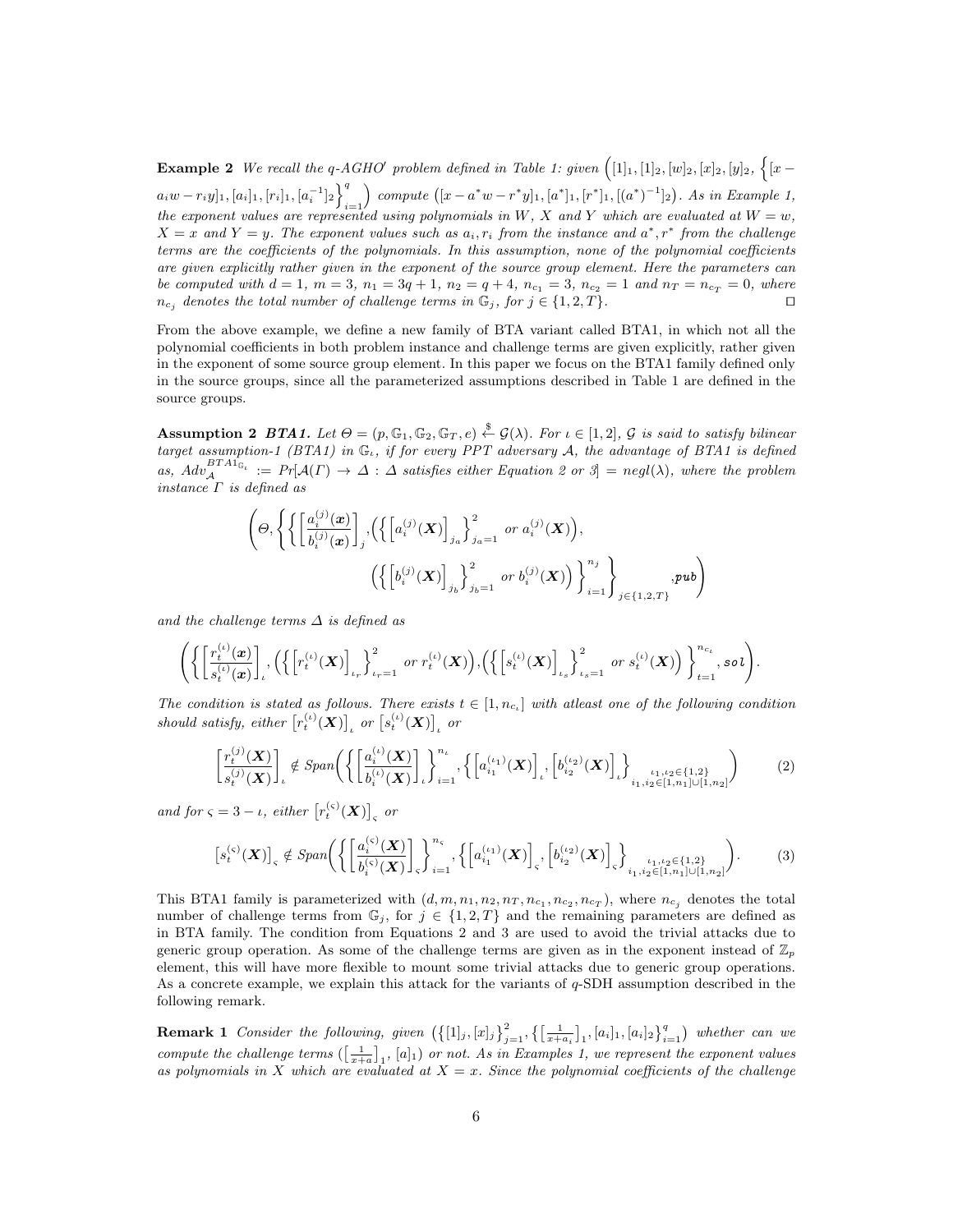term is given in the exponent of first source group element, anyone can break this assumption by computing  $\left[\frac{1}{x+a}\right]_1 = [x]_1[a_i]_1$  and  $[a]_1 = \left[\frac{1}{x+a_i}\right]_1/[x]_1$  for some  $i \in [1,q]$ . This attack is captured in Equation 2 by checking  $[s_1^{(1)}(\mathbf{X})]_1 = [a]_1$  is in the space spanned by the elements  $\left[\frac{1}{x+a_i}\right]_1$  and  $[x]_1$  from the problem instance.

Now we consider the q-2SDH<sub>S</sub> problem [Oka06a], given  $(\{[1]_j,[x]_j,[y]_j\}_{j=1}^2,\{\left[\frac{y+b_i}{x+a_i}\right]_j,[a_i]_j,b_i\}_{i=1}^q)$ whether can we compute  $(\frac{y+d}{x+c}]_1$ ,  $[c]_1$ ,  $[c]_2$ , d), for  $d \neq b_i$ . One can break this problem by computing  $\left[\frac{y+d}{x+c}\right]_1 = [y]_1[d_1, [c]_1 = [1-x]_1$  and  $[c]_2 = [1-x]_2$ , for  $d \stackrel{\$}{\leftarrow} \mathbb{Z}_p$  with  $d \neq b_i$ , for all  $i \in [1,q]$ .

From the definition of BTA1, it is easy to see that assumptions such as q-HSDH, q-ADHSDH, q-SFP and q-AGHO (defined in Table 1) belong to BTA1 family, since not all the polynomial coefficients in both problem instance and challenge terms are given explicitly.

Now consider the BB-HSDH assumption  $[BCC^+09]$  in which all the polynomial coefficients of the problem instance are given explicitly, whereas all the polynomial coefficients of the challenge terms are given in the exponent of both source groups. Thus BB-HSDH assumption will not fall under BTA1 family. This motivate us to define the other variant of BTA family, called BTA2. In this family, all the polynomial coefficients of the problem instance are given explicitly, whereas not all the polynomial coefficients of the challenge terms are given explicitly. There are many assumptions such as  $q$ -TDH,  $q$ -SP,  $(q, \ell, \ell')$ -Pluri-SDH and  $(q, \ell)$ -Poly-SDH (defined in Table 1) fall in this family.

**Assumption 3** BTA2: Let  $\Theta = (p, \mathbb{G}_1, \mathbb{G}_2, \mathbb{G}_T, e) \stackrel{\$}{\leftarrow} \mathcal{G}(\lambda)$ . For  $\iota \in [1, 2]$ ,  $\mathcal{G}$  is said to satisfy bilinear target assumption-2 (BTA2) in  $\mathbb{G}_{\iota}$ , if for every PPT adversary A, the advantage of BTA2 is defined as,  $Adv_{\mathcal{A}}^{BTAZ_{\mathbb{G}_\iota}} := Pr[\mathcal{A}(\Gamma) \to \Delta : \Delta$  satisfies either Equation 2 or 3 = negl( $\lambda$ ), where the problem instance  $\Gamma$  is defined as

$$
\left(\varTheta,\left\{\left\{\left[\frac{a_i^{(j)}(\pmb x)}{b_i^{(j)}(\pmb x)}\right]_j,a_i^{(j)}(\pmb X),b_i^{(j)}(\pmb X)\right\}_{i=1}^{n_j}\right\}_{j\in\{1,2,T\}},\, \pmb{pub}\right)
$$

and challenge terms  $\Delta$  is defined as

$$
\Bigg(\bigg\{\bigg[\frac{r_t^{(\iota)}(\boldsymbol{x})}{s_t^{(\iota)}(\boldsymbol{x})}\bigg]_\iota, \Big(\bigg\{\bigg[r_t^{(\iota)}(\boldsymbol{X})\bigg]_{\iota_r}\bigg\}_{\iota_r=1}^2 \text{ or } r_t^{(\iota)}(\boldsymbol{X})\Big), \Big(\bigg\{\bigg[s_t^{(\iota)}(\boldsymbol{X})\bigg]_{\iota_s}\bigg\}_{\iota_s=1}^2 \text{ or } s_t^{(\iota)}(\boldsymbol{X})\Big)\bigg\}_{t=1}^{n_{c_\iota}}, \text{ so } \iota\Bigg).
$$

The condition for this assumption remains same as in BTA1, as the polynomial coefficients of problem instance are given explicitly, anyone can exponentiate these coefficients in any of the groups.

As similar to BTA1, BTA2 family is parameterized with  $(d, m, n_1, n_2, n_T, n_{c_1}, n_{c_2}, n_{c_T})$  and condition from Equations 2 and 3 avoids the trivial attacks due to generic group operations. In order to understand the importance of Equations 2 and 3, we consider the following assumption. Given  $(\{[1], [x]_j\}_{j=1}^2, \{[\frac{1}{x+a_i}]_1, a_i\}_{i=1}^q)$  whether can we compute the challenge terms  $([\frac{1}{x+a}]_1, [a]_1, [a]_2)$  or not. As similar to Remark 1, one can break this assumption using generic group operation.

Also we observe that there are assumptions in which challenge terms do not output all the polynomial coefficients even in the exponent of a group element. As a concrete example we describe the  $(q, \ell)$ -Poly-SDH assumption and we show that it belongs to BTA2 family.

**Example 3** Recall that  $(q, \ell)$ -Poly-SDH problem defined in Table 1: given the instance  $(1_1, 1_2)$ ,  $\left\{ [x_i]_1, [x_i]_2 \right\}_{i=1}^{\ell}$ ,  $\left\{ \left[ \frac{1}{x_i + c_{ij}} \right]_1, c_{ij} \right\}_{i,j=1}^{\ell,q}$  compute  $\left( \left\{ \left[ \frac{\gamma_i}{x_i + c_i} \right]_1, c_i \right\}_{i=1}^{\ell} \right)$  such that  $\sum_{i=1}^{\ell} \gamma_i = 1$ . As similar to previous examples, the exponent values which are having terms like  $x_i$  are represented as polynomials in  $\{X_i\}_{i=1}^{\ell}$  which are evaluated at  $X_i = x_i$  and all the remaining exponent values are the coefficients of the polynomials. In this assumption, none of the numerator's polynomial coefficients of the challenge terms (i.e.,  $\gamma_i$ ) are given explicitly. However the condition  $\sum_{i=1}^{\ell} \gamma_i = 1$  is included as part of sol, which ensure the well-formedness of the challenge terms by  $\prod_{i=1}^{\ell} e(\left[\frac{\gamma_i}{x_i+c_i}\right]_1, [x_i]_2[c_i]_2) \stackrel{?}{=} e([1]_1, [1]_2)$ . The hardness of this assumption  $[Boy07]$  makes sure that it also satisfy the Equations 2 and 3. Thus  $(q, \ell)$ -Poly-SDH assumption belongs to BTA2 family.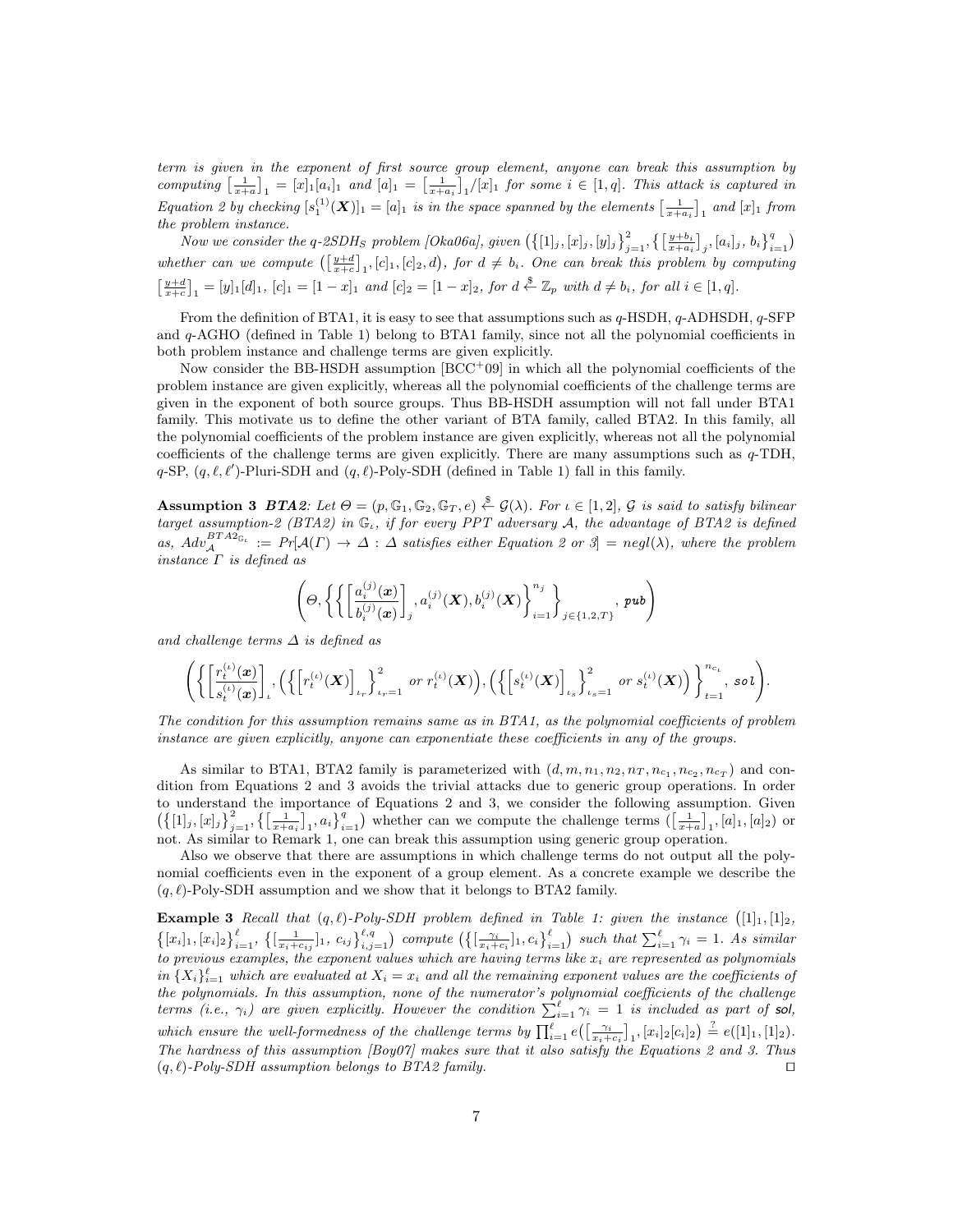#### 3.3 Relation among BTA variants

In this section we discuss the relation among newly defined variants of BTA assumptions. Since BTA is a family of assumptions, Ghadafi and Groth used the following notion to prove the reduction. For any assumption  $P$  there exists a assumption  $Q$  such that  $Q$  implies  $P$ . Using this reduction, we prove that the assumptions in BTA2 family could be a possible candidate Uber assumption as compared to the assumptions in BTA and BTA1 families. We emphasize that while describing BTA and its variants we use both assumption and family interchangeably.

**Lemma 1** We prove that (i) for any  $(d, m, n_1, n_2, n_T)$ -BTA assumption, there exists  $(d, m, n_1, n_2, n_T)$ ,  $n_{c_1}, n_{c_2}, n_{c_T}$ )-BTA2 assumption such that BTA2 implies BTA, (ii) for any  $(d, m, n_1, n_2, n_T, n_{c_1}, n_{c_2}, n_{c_2})$  $n_{cr}$ )-BTA1 assumption, there exists  $(d, m, n_1, n_2, n_T, n_{c_1}, n_{c_2}, n_{c_T})$ -BTA2 assumption such that BTA2 implies BTA1.

Proof of this lemma can be found in §B.

Now we observe that it is difficult to give the following reductions. In particular, reductions from BTA to BTA1 (resp. BTA1 to BTA) and from BTA to BTA2 (resp. BTA1 to BTA2) are difficult to prove, as it require to compute discrete logarithm for the challenge terms (resp. problem instance) in the appropriate groups.

# 4 BTA in DéjàQ Framework

In this section we prove that subgroup hiding implies all the  $q$ -type assumptions that belong to bilinear target assumption (BTA) family. Recall that Chase-Meiklejohn's [CM14] DéjàQ framework ensure the reduction from SGH to  $q$ -SDH and  $q$ -generalized Diffie-Hellman exponent ( $q$ -GDHE) assumptions. However they did not consider the assumptions such as  $q$ -co-SDH,  $q$ -mDSDH and BB-CDH. We notice that q-co-SDH assumption was used to prove the security of Fuchsbauer et al's set commitment scheme [FHS14]. With our knowledge no literature proved that  $q$ -co-SDH assumption is implied by SGH assumption. As we have seen that all these q-type assumptions belonging to BTA family. See the Table 1 for some concrete assumptions. Hence it is worth pursuing that for the parameterized assumptions that belong to BTA family, can we give a reduction from SGH assumption using  $\text{DéjaQ}$ techniques.

First we formalize the extended adaptive parameter-hiding property and use this property in Chase-Meiklejohn's Déjà $Q$  techniques [CM14]. We also discuss in applicability of the existing Déjà $Q$  techniques for the concrete q-type assumptions that fall in either BTA1 or BTA2 family.

### 4.1 Extended Adaptive Parameter-Hiding Property

The parameter-hiding is a statistical property which ensures that the elements in one subgroup should not reveal anything about related elements in other subgroups. Chinese Remainder Theorem (CRT) ensures the same in the composite-order pairing setting. Lewko [Lew12] informally used parameterhiding property to convert Lewko-Waters IBE scheme from composite-order to prime-order pairing. In 2014, Chase and Meiklejohn [CM14] defined parameter-hiding property for any polynomial function in the composite-order setting and used it to prove SGH implies decisional  $q$ -type assumption which are one-sided<sup>2</sup>, such as exponent q-SDH assumption [ZSS04]. Also they defined *extended parameter-hiding* property and used it to prove SGH implies the computational q-type assumptions which are twosided<sup>2</sup>, such as q-SDH assumption. Informally, this property says that the distributions  $\{g_1^{f(x)}g_2^{f(x)}\}$ and  $\{g_1^{f(x)}g_2^{f(x')}\}\$  are identical, even if some auxiliary informations are given in the exponent of  $h_1$ . The other interesting definition by Chase and Meiklejohn is the adaptive parameter-hiding property.

<sup>&</sup>lt;sup>2</sup> We say that the BTA assumption defined in the asymmetric pairing is said to be one-sided, if the secret vector  $x$  associated with the polynomial representation occurs in exactly one of the source group. Otherwise we say that the assumption is two-sided.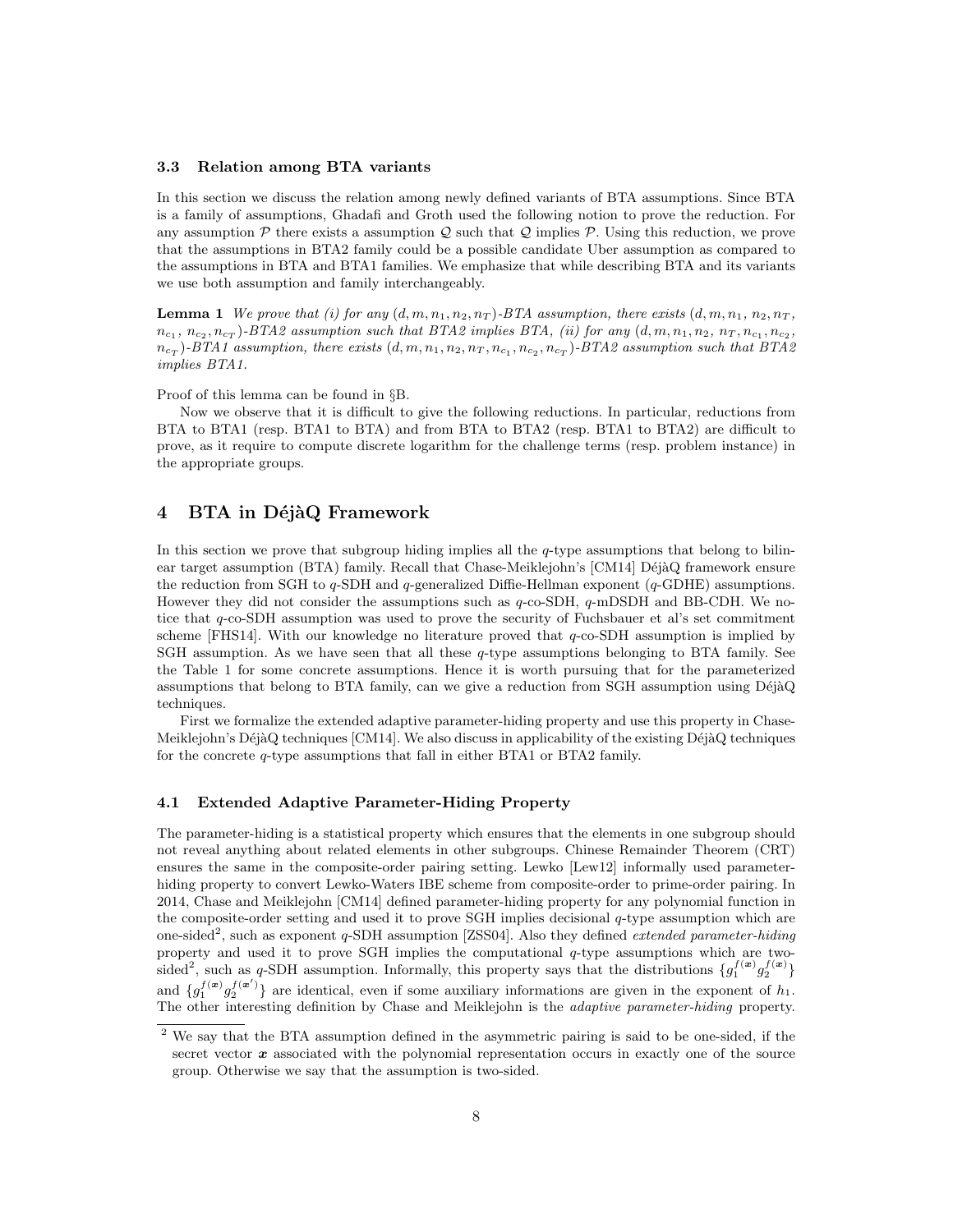Informally, this property ensures that any unbounded adversary who makes only polynomial number of queries can statistically indistinguish between the distributions  $\{g_1^{f(\bm{x})}g_2^{f(\bm{x})}\}\$  and  $\{g_1^{f(\bm{x})}g_2^{f'(\bm{x})}\}\$ , for any  $f, f'$  from the family of functions  $\mathcal F$ . In particular, they have used this property for rational polynomial function of the form  $\frac{1}{x+c}$  with c being chosen by the adversary.

Now we consider the computational q-type assumptions that belong to BTA family which are twosided in which all the polynomial coefficients of the challenge terms are chosen by the adversary. Hence it is natural to use the adaptive parameter-hiding property along with some auxiliary information. We note that this has been already pointed out by Chase and Meiklejohn [CM14, footnote 5] to prove SGH implies q-SDH assumption. Similarly we can use the adaptive parameter-hiding property for the computational q-type assumptions which are one-sided. Now we formally define this property for any function as follows.

**Definition 3** Let  $\mathcal{G}$  be a bilinear group generator and functions  $f, f'$  are chosen at random from a family of functions F. Let Aux denote the auxiliary information. Let  $\mathcal{O}(\cdot)$  be the oracle and it returns  $g_1^{f(\cdot)}g_2^{f(\cdot)}$  if the input is in the domain f.D and 1 otherwise. Similarly, let  $\mathcal{O}'(\cdot)$  be the oracle and it returns  $g_1^{f(\cdot)}g_2^{f'(\cdot)}$  if the input is in the domain  $f.D \cap f'.D$  and 1 otherwise. Then we say that G satisfies extended adaptive parameter-hiding with respect to F and Aux, if for all  $\Theta = (N, G, H, G_T, e, \mu) \stackrel{\$}{\leftarrow}$  $\mathcal{G}(\lambda)^3$  with  $\mu = \{g_1, g_2\}$  where  $g_1 \in G_1$ ,  $g_2 \in G_2$  and  $G \cong G_1 \oplus G_2$ , the oracles  $\mathcal{O}$  and  $\mathcal{O}'$  are statistically indistinguishable, if they are given with auxiliary information Aux and queried polynomially many times. In other words, for any unbounded adversary A that makes  $poly(\lambda)$  queries, there exists a negligible function  $\nu(\cdot)$  such that

$$
\left|\Pr[f \stackrel{\$}{\leftarrow} \mathcal{F}:\mathcal{A}^{\mathcal{O}(\cdot)}(\Theta, Aux) = 1] - \Pr[f, f' \stackrel{\$}{\leftarrow} \mathcal{F}:\mathcal{A}^{\mathcal{O}'(\cdot)}(\Theta, Aux) = 1]\right| < \nu(\cdot).
$$

We emphasize that the above definition is applicable for any function, in particular they can be applied for rational polynomial functions in the following way. Thus we consider the functions  $f$  and  $f'$  which take rational polynomial coefficients as input and evaluate on some random vectors  $\bm{x}$  and  $\bm{x}'$  from  $\mathbb{Z}_N^m$ , i.e., the function f is defined as  $f(r(\boldsymbol{X}), s(\boldsymbol{X})) := \frac{r(\boldsymbol{x})}{s(\boldsymbol{x})}$  and f' is defined as  $f'(r(\boldsymbol{X}), s(\boldsymbol{X})) := \frac{r(\boldsymbol{x}')}{s(\boldsymbol{x}')}$ , where  $r(X)$  and  $s(X)$  denote the coefficient representation of the polynomials of degree d (defined over  $\mathbb{Z}_N$ ) with m many monomials. As we know that in the BTA family, adversarial inputs determine the rational polynomials of the challenge term as its coefficients. Hence we can apply the extended adaptive parameter-hiding property for this rational polynomials. Also we consider the auxiliary information as  $\mathsf{Aux} = \{h_1^{\zeta^{(j)}(\boldsymbol{x})}\}_{j=2,T}$  for BTA assumption defined in G, where  $\zeta^{(j)}(\boldsymbol{x}) \in \left\{\frac{a_i^{(j)}(\boldsymbol{x})}{h^{(j)}(\boldsymbol{x})}\right\}$  $b^{(j)}_i(\bm{x})$  $\lambda^{n_j}$  $i=1$ 

### 4.2 SGH implies BTA

In this section we prove that all the q-type assumptions that belong to BTA family defined over composite-order pairing can be reduced from SGH assumption. This reduction uses the extended adaptive parameter-hiding property defined in Definition 3. As mentioned earlier, instead of polynomial function we apply this property for rational polynomial function.

For the q-type assumption that belongs to BTA family, it is guaranteed from the BTA definition that atleast one of the parameter from  $\{n_1, n_2, n_T\}$  can be written as some function of q, where  $q = poly(\lambda)$ . Now we consider the BTA assumption defined in  $G$ . As a concrete example, we consider  $q$ -co-SDH assumption described in Example 1 that belongs to BTA family with  $n_1 = n_2 = q + 1$  and  $n_T = 0$ . Now without loss of generality, it is sufficient to consider the BTA assumption defined in  $G$  with  $n_1$ being expressed as some function of q. Since the other possible choices can be covered by constructing a strong assumption using the polynomials of the other group exponents from the weaker assumption and then apply the DéjàQ techniques on this stronger assumption. For example, we consider a BTA assumption (say P1) defined in G with  $n_1$  and  $n_T$  are some constants but  $n_2$  is expressed as some

<sup>&</sup>lt;sup>3</sup> Even if  $N = p_1 \dots p_n$ , we decompose G using two of its subgroups  $G_1$  and  $G_2$  such that  $G_1$  (resp.  $G_2$ ) is a subgroup of order  $p_1 \tldots p_{n-1}$  (resp.  $p_n$ ).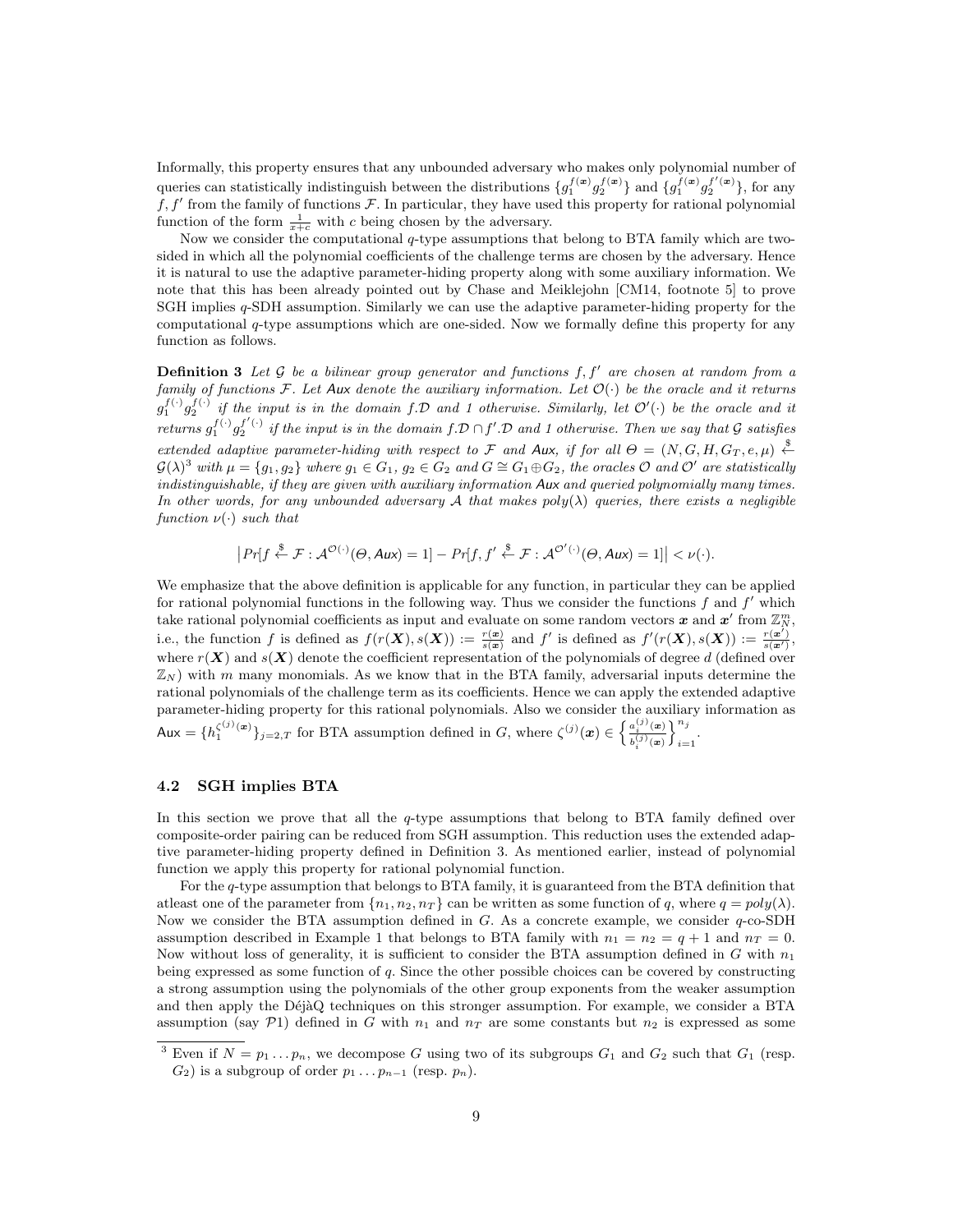function of q (say  $n_2(q)$ ). First one can construct a stronger assumption (say P2) from P1 assumption by including all its  $n_2(q)$  many exponents of H component to the exponent of G in the P2 assumption.

Now we proceed with Chase-Meiklejohn's DéjàQ framework along with the extended adaptive parameter-hiding property on BTA assumption with  $n_1$  being expressed as some function of q. First we define a variant of BTA assumption, which will be useful while proving SGH implies BTA assumption.

**Assumption 4** Let  $\Theta = (N, G, H, G_T, e, \mu) \stackrel{\$}{\leftarrow} \mathcal{G}(\lambda)$  with  $\mu = \{G_1, G_2\}$ .  $\mathcal G$  is said to satisfy a variant of bilinear target assumption  $(vBTA)^4$  in G, if for every PPT adversary A and for all  $\ell = poly(\lambda)$ , the advantage of this assumption is defined as,  $Adv_{\mathcal{A}}^{vBTAG_{\iota}} := Pr[\mathcal{A}(\Gamma) \to \Delta] = negl(\lambda)$ , where

$$
I = \left(\Theta, g_1 g_2^{\sum_{i=1}^{k} r_i}, h_1, \left\{g_1^{\frac{a_1^{(1)}(\mathbf{a})}{\delta_1^{(1)}(\mathbf{a})}}g_2^{\sum_{j=1}^{j} r_j}g_2^{\frac{a_1^{(1)}(\mathbf{a}_j)}{b_1^{(1)}(\mathbf{a}_j)}}\right\}_{i=1}^{n_1}, \left\{h_1^{\frac{a_2^{(2)}(\mathbf{a})}{\delta_2^{(2)}(\mathbf{a})}}\right\}_{i=1}^{n_2},
$$
\n
$$
\left\{e(g_1, h_1)^{\frac{a_1^{(T)}(\mathbf{a})}{b_1^{(T)}(\mathbf{a})}}\right\}_{i=1}^{n_T}, \left\{\left\{\frac{a_i^{(J)}(\mathbf{X})}{b_i^{(J)}(\mathbf{X})}\right\}_{i=1}^{n_j}\right\}_{j \in \{1, 2, T\}}, \text{pub}\right\},
$$
\n
$$
\bullet
$$

 $\textit{for $g_1$ $\stackrel{\$}{\leftarrow} $ $G_1$, $g_2$ $\stackrel{\$}{\leftarrow} $G_2 \smallsetminus \{1\}$ and $r_j$ $\stackrel{\$}{\leftarrow} $\mathbb{Z}_N$, $x, x_j$ $\stackrel{\$}{\leftarrow} $\mathbb{Z}_N^m$ and the output $\Delta$ is $\left(g_i^{\frac{r(\Phi)}{s(\Phi)}}g_i^{\frac{r(\Phi)}{s(\Phi)}}\right)$, where $g_j$ is a constant, and $g_j$ is a constant.}$  $\sum_{j=1}^{\ell}$ <br>2  $\frac{r(\bm{x}_j)}{s(\bm{x}_j)}$ ,  $r(X), s(X)$  and sol.

Now we prove that BTA assumption defined in  $G$  is implied by Assumption 4 using subgroup hiding assumption and extended adaptive parameter-hiding property.

**Theorem 2** For a bilinear group generator  $\mathcal{G}(\lambda) \stackrel{\$}{\rightarrow} (N, G, H, G_T, e, \mu)$ , consider G satisfies  $(d, m, \mu)$  $n_1, n_2, n_T$  ) bilinear target assumption in G. Suppose that if G satisfies the following, (i) subgroup hiding assumption for subgroup  $G_1$  with respect to  $\mu = \{g_2, h_1\}$  and for subgroup  $H_1$  with respect to  $\mu = \{g_1\}$ and (ii) extended adaptive parameter-hiding with respect to

$$
\mathcal{F} = \left\{ \left\{ \frac{a_i^{(1)}(\boldsymbol{x})}{b_i^{(1)}(\boldsymbol{x})} \right\}_{i=1}^{n_1}, \frac{r(\boldsymbol{x})}{s(\boldsymbol{x})} \right\} \ and \ \mathsf{Aux} = \left\{ h_1^{\zeta} \right\}_{\zeta \in \left\{ \left\{ \frac{a_i^{(2)}(\boldsymbol{x})}{b_i^{(2)}(\boldsymbol{x})} \right\}_{i=1}^{n_2}, \left\{ \frac{a_i^{(T)}(\boldsymbol{x})}{b_i^{(T)}(\boldsymbol{x})} \right\}_{i=1}^{n_T} \right\}}
$$

 $\sim$ 

for any  $h_1 \in H_1$  and if  $G_2$  is of prime-order, then the BTA assumption is implied by the Assumption 4.

Proof sketch. The detailed proof can be found in §C and it uses the hybrid argument using sequence of games. The intuitive argument is as follows, consider the BTA assumption defined over composite-order bilinear groups, first translate all the elements from the group of composite-order to its subgroup  $G_1$ . Thus the elements of G and H are shifted to subgroups  $G_1$  and  $H_1$  and this shifting goes unnoticed under subgroup hiding in  $G$  and  $H$  respectively. Notice that the challenge term of BTA belongs to the group G, as BTA is defined in G. Since the exponent of the group elements are interpreted as rational polynomials that are evaluated at some secret vector  $x$ , then the translation of elements from  $G_1$  into  $G_2$  retains the same polynomial evaluation as its shadow copy in the exponent of  $G_2$ . This transition is unnoticed under subgroup hiding in G. Now the shadow copy of the rational polynomials that corresponds to the subgroup  $G_2$ 's exponents are evaluated using different secret vector  $x_1$  and is statistically identical to its previous state. This transition is achieved by using the extended adaptive parameter-hiding property defined in Definition 3. We repeat the above procedure polynomial many times (say  $\ell$ ) and prove the theorem.  $\Box$ 

Now we provide the enough entropy by taking  $\ell$  to be  $n_1 + 2$  which will guarantee the hardness of Assumption 4 in the following corollary. This implies that the BTA assumption is reduced from SGH assumption.

<sup>4</sup> As similar to BTA assumption, hardness of vBTA assumption ensures that the instance and challenge terms should satisfy certain linearly independent condition that corresponds to Equation 1. However we omit such condition here and prove the hardness of vBTA assumption in Corollary 3.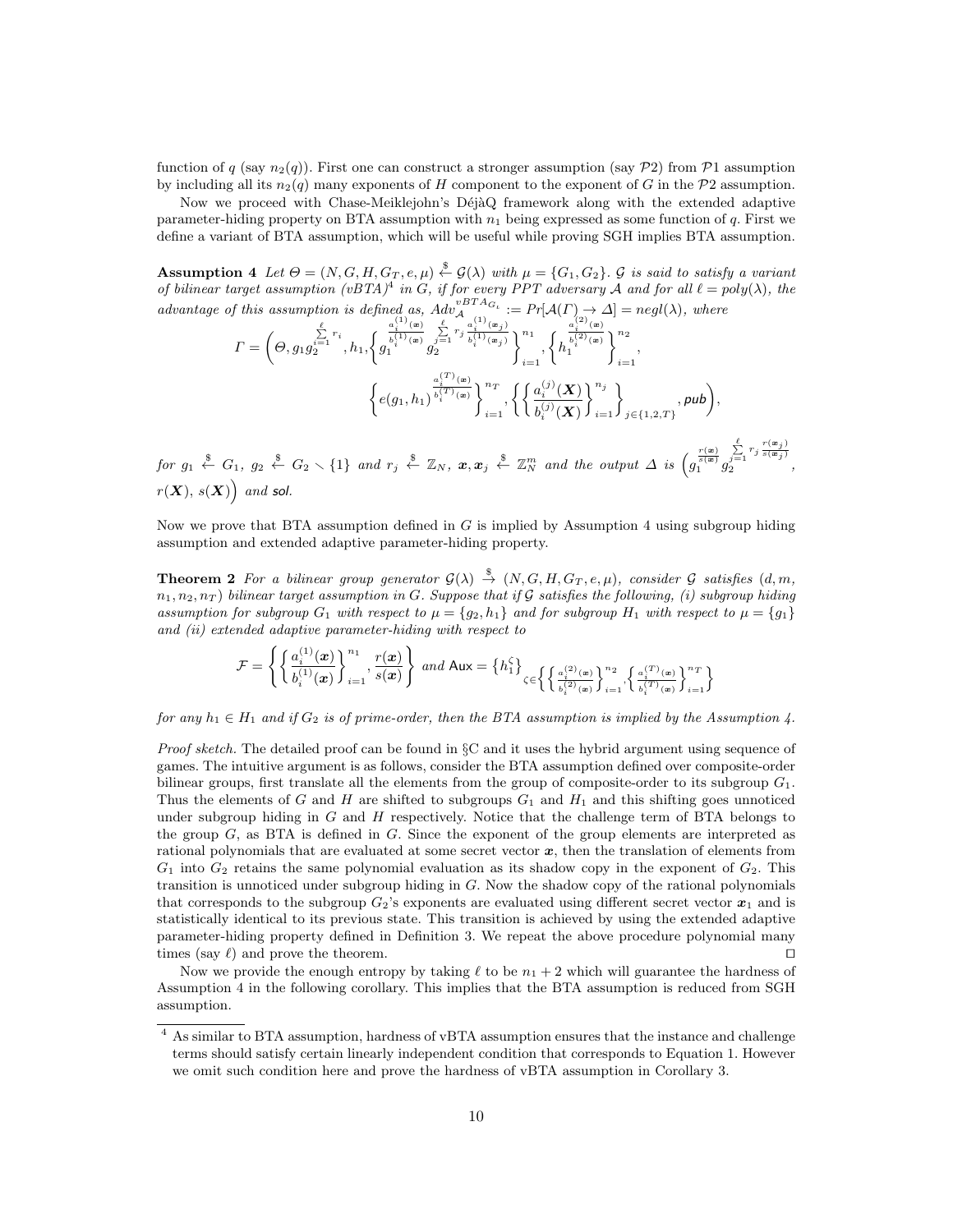**Corollary 3** For a bilinear group generator  $G(\lambda) \stackrel{\$}{\rightarrow} (N, G, H, G_T, e, \mu)$ , we prove that G satisfies  $(d, m, n_1, n_2, n_T)$ -BTA assumption in G, if (i)  $N = p_1 ... p_n$  for distinct primes  $p_1,..., p_n \in \Omega(2^{\lambda})$ and G satisfies the following, (ii) subgroup hiding for subgroup  $G_1$  with respect to  $\mu = \{g_2, h_1\}$  and for subgroup  $H_1$  with respect to  $\mu = \{g_1\}$ , (iii) extended adaptive parameter-hiding with respect to class F and Aux which are defined as in Theorem 2 and (iv) the polynomials in  $\mathcal F$  are linearly independent and have maximum degree  $poly(\lambda)$ .

Proof. From the requirements (ii) and (iii), Theorem 2 tell us that BTA assumption is implied by the Assumption 4. In order to prove this corollary, it is sufficient to prove that the advantage of the Assumption 4 is negligible in the security parameter. Now for the sake of simplicity we assume that  $g_1$  and  $x$  are public, hence adversary can compute the  $G_1$  component of any challenge term. Now this boils down to computing  $g_2^{\sum_{j=1}^{\ell} r_j \frac{r(\bm{x}_j)}{s(\bm{x}_j)}}$ . Also note that the auxiliary information Aux doesn't provide

any advantage in computing the above element, since they operate on different groups with completely independent set of variables. Consider the following matrix from the  $G_2$  component of Assumption 4,

$$
V = \begin{pmatrix} 1 & \frac{a_1^{(1)}(\mathbf{x}_1)}{b_1^{(1)}(\mathbf{x}_1)} & \cdots & \frac{a_{n_1}^{(1)}(\mathbf{x}_1)}{b_{n_1}^{(1)}(\mathbf{x}_1)} & \frac{r(\mathbf{x}_1)}{s(\mathbf{x}_1)} \\ \vdots & \vdots & \ddots & \vdots & \vdots \\ 1 & \frac{a_1^{(1)}(\mathbf{x}_\ell)}{b_1^{(1)}(\mathbf{x}_\ell)} & \cdots & \frac{a_{n_1}^{(1)}(\mathbf{x}_\ell)}{b_{n_1}^{(1)}(\mathbf{x}_\ell)} & \frac{r(\mathbf{x}_\ell)}{s(\mathbf{x}_\ell)} \end{pmatrix}
$$

.

Here we set  $\ell$  as  $n_1 + 2$ . From the requirement (iv), [CM14, Lemma 4.4] ensures that the above matrix V is nonsingular. For randomly chosen vector r from  $\mathbb{Z}_N^{n_1+2}$  (it was chosen during the simulation), we define  $y = r \cdot V$ . Thus from this matrix relation, the first  $n_1 + 1$  elements are given to A and his goal is to compute the last element of **y**. Since V is invertible and **r** is chosen uniformly at random from  $\mathbb{Z}_{N}^{n_{1}+2}$ . This makes the vector  $y$  uniformly at random, in particular the last element is uniformly distributed. Hence probability of computing such challenge term is negligible in the security parameter.  $\Box$ 

Remark 2 We can also prove that SGH implies all the q-type assumptions belonging to BTA assumption defined in target group  $G_T$ . This can be further simplified by Ghadafi and Groth  $|GG17|$  result, as they proved that all the BTA assumption in  $G_T$  are implied by bilinear simple fractional (BSFrac<sub>T</sub>) and bilinear gap (BGap) assumptions defined in  $G_T$ . Now we can use Chase et al's [CMM16] techniques to give a reduction from SGH assumption to both q-BGap and q-BSFrac assumptions. In particular for the reduction of q-BGap assumption from SGH, we can use the extended parameter-hiding property, as its challenge term do not contain any adversarial input. However for the reduction of q-SFrac assumption from SGH we can use extended adaptive parameter-hiding property, as the polynomial coefficients in the challenge terms are chosen by the adversary.

Remark 3 Having proved that SGH implies BTA assumption in the composite-order pairing setting, the natural question arises for the similar reduction in the prime-power setting. We don't have a positive answer, since emulating the parameter-hiding property for any polynomial and rational polynomial functions other than the affine function of the form  $f(x) = ax + b$  [LM15] is still an interesting open problem.

### 4.3 DéjàQ for BTA1 and BTA2

In this section we explain why the existing DéjàQ techniques are not applicable for  $q$ -type assumptions that belong to either BTA1 or BTA2 family. We explain the difficulty of proving the reduction with a concrete example. Here we could identify two issues for this difficulty.

To illustrate the first issue, we consider the  $q$ -SFP<sup>'</sup> problem (which is equivalent to  $q$ -SFP problem  $[AFG+10]$  except with negligible probability, see §A) defined in Table 1 in which, given the in- $\text{stance } (g, h, g^z, g^f, g^r, g^u, g^a, g^b, h^c, h^d, \{g^{\frac{ac - zz_i - rr_i}{t_i}}, g^{\frac{bd - fz_i - uu_i}{w_i}}, h^{z_i}, h^{r_i}, h^{t_i}, h^{u_i}, h^{w_i}\}_{i=1}^q\}$  compute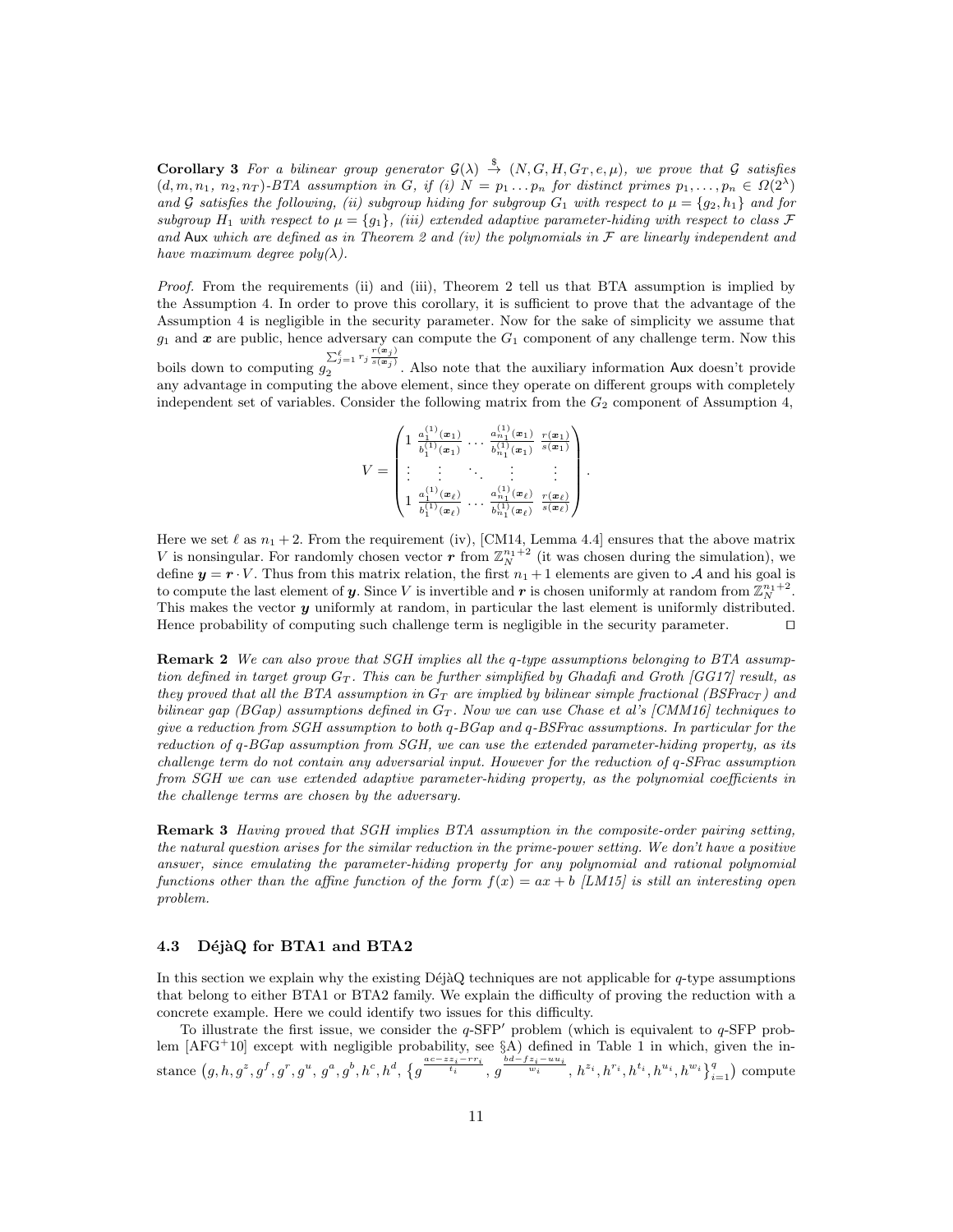$(g^{\frac{ac-zz^*-rr^*}{t^*}},g^{\frac{bd-fz^*-uu^*}{w^*}},h^{z^*},h^{r^*},h^{t^*},h^{w^*})$  for  $r^*\neq r_i$ . The challenge terms of q-SFP' problem also satisfy the two sets of PPEs. For simplicity we consider the first PPE,  $e(g^{\frac{ac-zz^* - rr^*}{t^*}}, h^{t^*})$  $\stackrel{?}{=} e(g^a, h^c)e(g^z, h^{-z^*}) e(g^r, h^{-r^*})$ . One can use Chase et al's [CMM16] techniques to prove a result analogous to Theorem 2. However one can observe that from the above pairing equation, columns of the matrix V that correspond to the elements  $g^a$ ,  $g^z$ ,  $g^r$  and  $g^{a-czz^*-rr^*}$  will be linearly dependent. This makes the matrix  $V$  to be singular. However in order to complete the reduction from SGH assumption, Chase et al's technique requires non-singular matrix  $V$ . Hence we cannot use the existing DéjàQ techniques for  $q$ -SFP<sup>'</sup> problem.

To illustrate the second issue, we consider the  $q$ -AGHO<sup>'</sup> problem (which is equivalent to  $q$ -AGHO problem [AGHO11]) defined in Table 1. It is stated as, given the instance  $(g, h, h^w, h^x, h^y, \{g^{x-a_iw-ry}, g^{(x)}\}$  $g^{a_i}, g^{r_i}, h^{a_i^{-1}}\}_{i=1}^q$  compute  $(g^{x-a^*w-r^*y}, g^{a^*}, g^{r^*}, h^{(a^*)^{-1}})$ . The challenge terms of q-AGHO' problem  $i=1$ should satisfy the following PPEs such as  $e(g^{x-a^*w-r^*y}, h) \stackrel{?}{=} e(g, h^x) e(g^{a^*}, h^w)^{-1} e(g^{r^*}, h^y)^{-1}$  and  $e(g^{a^*}, h^{(a^*)^{-1}}) \stackrel{?}{=} e(g, h)$ . First we try to apply Chase-Meiklejohn's [CM14] techniques. During the reduction simulator chooses the secret  $w, x, y$  to generate an instance and sends to adversary who breaks the  $q$ -AGHO $'$  assumption. Then adversary outputs the challenge terms. Now in order to verify the well-formedness of the challenge terms, simulator must use the above PPEs as he does not know the exponents  $a^*$  and  $r^*$ . This is the main bottleneck, as the corresponding PPEs cannot be used to check the well-formedness of the challenge terms and hence it cannot distinguish the intermediate games. Thus we cannot apply Chase-Meiklejohn's technique. Now we apply the Chase et al's [CMM16] technique which uses two types of generators. The first type generator is analogous to the one used in Chase-Meiklejohn techniques, whereas the second type generator is defined in such a way that it is fixed throughout the reduction. One can use the second type generator for  $g^{a^*}$  and  $g^{r^*}$ , but we cannot use for  $g^{x-a^*w-r^*y}$ , as it leaks the information about  $w, x, y \mod p_2$ . Hence one have to use the first type generator for  $g^{x-a^*w-r^*y}$ . This results to PPEs which are unsatisfiable and hence we cannot use these PPEs to check the well-formedness of the challenge terms. Thus one cannot distinguish between the intermediate games. Similar issue arises for all the  $q$ -type problems except the  $q$ -SFP', that are listed in Table 1 and that belong to either BTA1 or BTA2 family.

# 5 Dual-Form Signature Variants

Here we consider two protocols whose security is proved under  $q$ -type assumptions that belong to either BTA1 or BTA2 family. The first one is Abe et al's [AGHO11] structure-preserving signature (SPS) scheme which is secure under q-AGHO assumption. The second one is Boyen-Waters [BW07] group signature (GS) scheme which is secure under  $q$ -HSDH assumption. We apply the dual-form signature techniques of Gerbush et al's [GLOW12] to construct a dual-form SPS scheme (and a dual-form GS) where security is based on some static assumption.

### 5.1 Dual-Form Abe et al's Structure-Preserving Signature Scheme

Structure-preserving signature (SPS) is used as a building block to construct several cryptographic primitives such as group signature, blind signature, anonymous credentials etc. SPS is a special type signature scheme where the message, public key and signature components belong to the underlying bilinear groups and the signature is verified using pairing product equations over the public key, the message and the signature.

Gerbush et al. introduced dual-form signature [GLOW12] which is defined using two signing algorithms, namely  $\text{Sign}_A$  and  $\text{Sign}_B$  that will respectively return two forms of signature and both will verify under the same public key. The security definition categorizes the forgeries into two types, Type I and Type II which typically correspond to the signatures returned by  $\text{Sign}_A$  and  $\text{Sign}_B$  respectively. See §D.1 for the definition of dual-form signature and its security and §E.1 for the definition of SPS scheme and its security.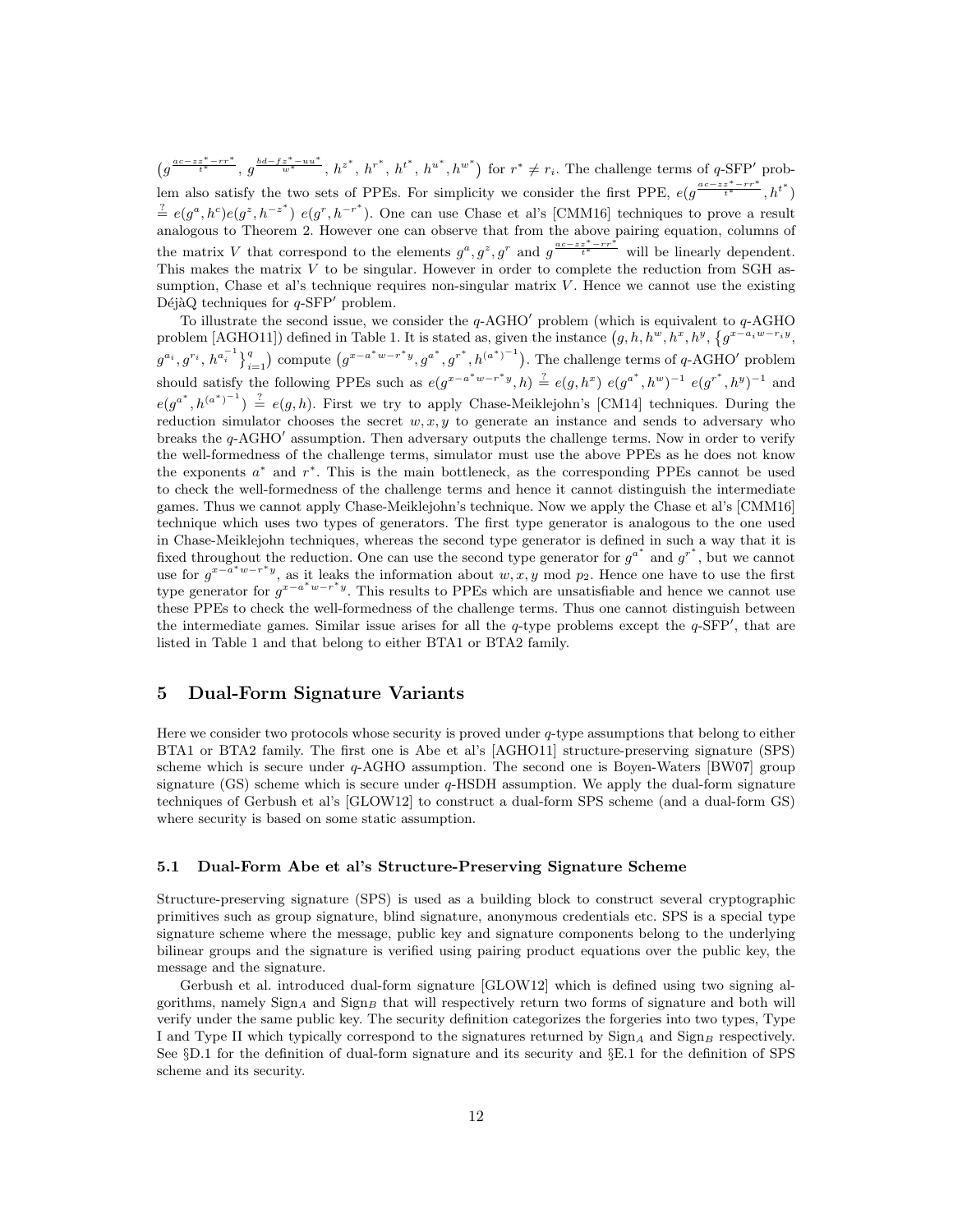Informally, we directly instantiate the original Abe et al's SPS scheme [AGHO11] in the asymmetric composite-order pairing and using dual-form signature techniques we prove its security under static assumption. Without loss of generality, in the following we assume that the signer chooses the message M from the group G. However the same techniques can be extended for the message vectors from either or both of the source groups G and H. Let  $\Theta := (N = p_1p_2, G, H, G_T, e, \mu = \{g'_1, g'_2, h'_1\}) \stackrel{\$}{\leftarrow} \mathcal{G}(\lambda),$ where  $g'_{i}$  (resp.  $h'_{1}$ ) is a random element from the  $p_{i}$ -order subgroup  $G_{i}$  (resp.  $H_{1}$ ) of G (resp. H) and pairing is defined as  $e : G \times H \to G_T$ . We instantiate the dual-form SPS scheme using the above mentioned bilinear group generator  $\mathcal{G}$ . In this construction, the public key and signatures returned by Sign<sub>A</sub> algorithm resides in the subgroup of order  $p_1$ , whereas the signature returned by Sign<sub>B</sub> algorithm resides in the group of order N. The dual-form SPS scheme consists of four PPT algorithms, which are defined as follows.

- **KeyGen(Θ).** Choose  $g_i$  (resp.  $h_1$ ) uniformly at random from  $G_i$  (resp.  $H_1$ ). Choose  $w, x, y_1, y_2$  uniformly at random from  $\mathbb{Z}_N$  and compute  $W = h_1^w, X = h_1^x, Y_1 = h_1^{y_1}$  and  $Y_2 = h_1^{y_2}$ . Return the secret key  $SK = (w, x, y_1, y_2, g_2)$  and public key  $PK = (g_1, h_1, W, X, Y_1, Y_2)$ .
- $\text{Sign}_{A}(SK, M)$ . Choose r (resp. a) uniformly at random from  $\mathbb{Z}_{N}$  (resp.  $\mathbb{Z}_{N}^{*}$ ). Compute  $A = g_{1}^{a}$ ,  $D = h_1^{1/a}, B = g_1^{x-aw-ry_1} M^{-y_2}$  and  $R = g_1^r$ . Return the signature  $\sigma = (A, D, B, R)$  along with the message M.
- $\textbf{Sign}_{B}(SK, M)$ . Choose  $r, \gamma_1, \gamma_2, \gamma_3$  (resp. a) uniformly at random from  $\mathbb{Z}_N$  (resp.  $\mathbb{Z}_N^*$ ). Compute  $A =$  $g_1^a g_2^{\gamma_1}, D = h_1^{1/a}, B = g_1^{x-aw-ry_1} M^{-y_2} g_2^{\gamma_2}$  and  $R = g_1^r g_2^{\gamma_3}$ . Return the signature  $\sigma = (A, D, B, R)$ along with the message M.
- **Verify**( $PK, M, \sigma$ ). Parse the signature and check  $A \in G, D \in H_1^5$  and  $B, R \in G$ . If any of the above checks fail to hold, then abort, else checks

$$
e(R, h_1) \neq 1, e(A, D) \stackrel{?}{=} e(g_1, h_1) \text{ and } e(B, h_1)e(A, W)e(R, Y_1)e(M, Y_2) \stackrel{?}{=} e(g_1, X). \tag{4}
$$

If all the above equations hold then return accept, otherwise return reject.

The signature returned by both  $\text{Sign}_A$  and  $\text{Sign}_B$  algorithms can be verified using Equation 4. It is easy to check the correctness of the scheme from Equation 4. As similar to Abe et al's [AGHO11] SPS scheme, we prove the above dual-form SPS scheme is secure in the sense of strongly unforgeable, i.e., adversary can forge on the queried message but the corresponding signature obtained from the signing oracle should differ from the forgery signature.

We define the variant of SGH assumptions such as Assumptions 5, 6 and 7 in Appendix E.2. Now we state the security of dual-form SPS scheme under these assumptions in the following theorem. The detailed proof can be found in Appendix E.2.

Theorem 4 The dual-form of Abe et al's SPS scheme satisfies A-I matching, Dual-oracle invariance and B-II matching if  $\mathcal G$  satisfies Assumption 5, 6 and 7 respectively.

*Proof sketch.* The A-I matching is proved under Assumption 5. Given the instance, simulator  $\beta$  constructs the PK for dual-form SPS scheme by choosing the random exponents. Thus  $\beta$  knows all the components of SK except  $g_2$ . Hence B can answer for all the Sign<sub>A</sub> queries. Once the adversary returns a valid forgery of Type-II,  $\beta$  uses it to solve Assumption 5. Similarly we can prove B-II matching under Assumption 7. Notice that the condition  $e(R, h_1) \neq 1$  in the Verify algorithm ensures that the simulator in the B-II matching proof computes the non-trivial solution for Assumption 7. Whereas dual-oracle invariance is proved under Assumption 6. Here simulator  $\mathcal C$  chooses all the random exponents to construct PK and the problem instance contains  $g_2$ . Thus C knows the entire SK components and hence he can answer for all the signing queries of both types. C embeds the challenge terms of the Assumption 6 while answering for a challenge query. Again based on the adversary's forgery types, C solves the underlying assumption. In all cases, simulator uses the suitable backdoor verification test (BVT) to check the forgery types returned by the adversary.  $\square$ 

<sup>&</sup>lt;sup>5</sup> First we check A (resp. D) belongs to G (resp. H) by verifying  $A^N = 1_G$  (resp.  $D^N = 1_H$ ). Then the pairing equation  $e(A, D) = e(g_1, h_1)$  ensures that D indeed belongs to subgroup  $H_1$ .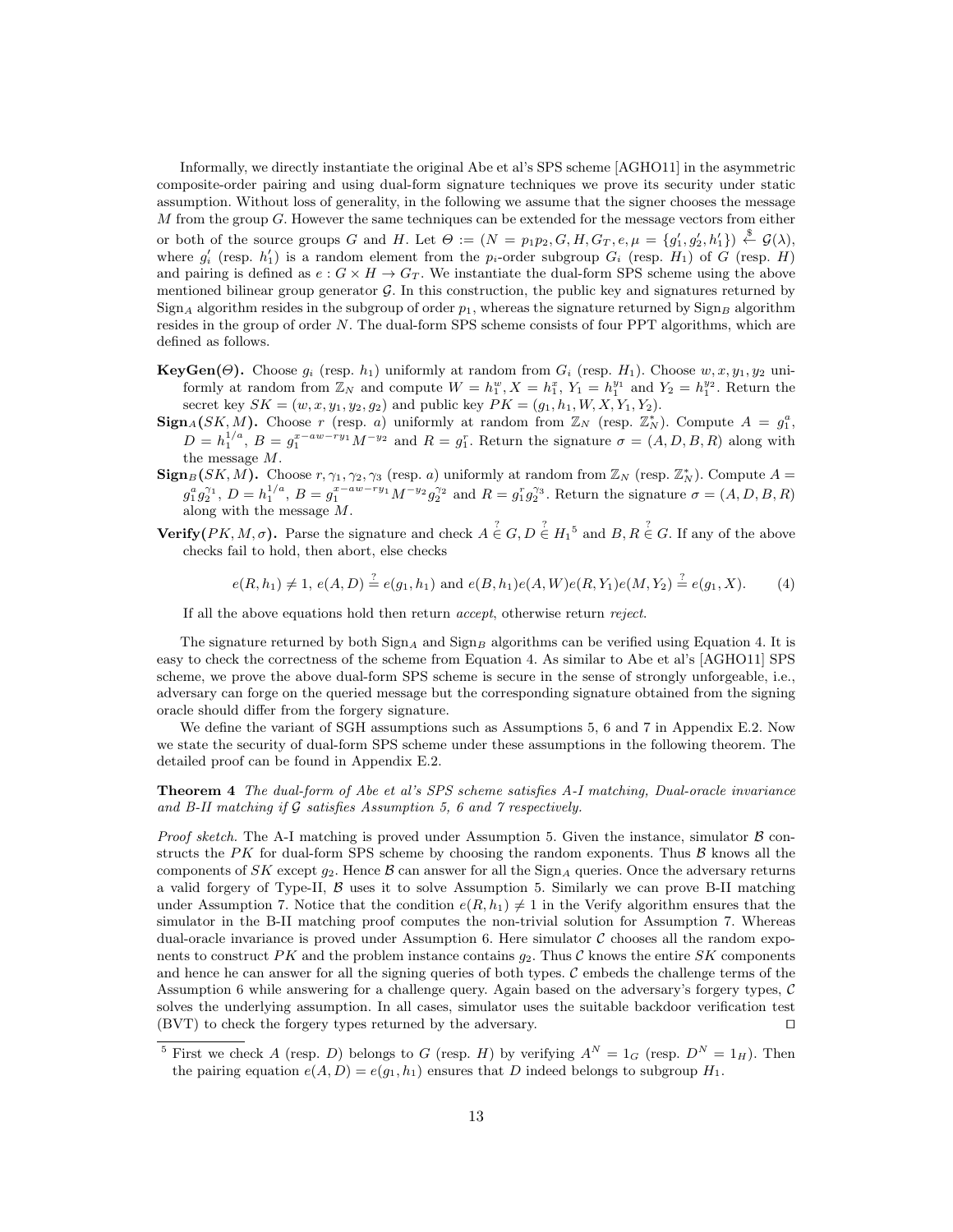#### 5.2 Dual-Form Boyen-Waters Group Signature Scheme

We discuss the case of Boyen-Waters [BW07] group signature which was originally proved secure under  $q$ -HSDH assumption. Since  $q$ -HSDH belongs to BTA1 family, we cannot apply the existing DéjàQ technique (see §4.3). As before, we apply Gerbush et al's [GLOW12] dual-form signature technique on this scheme and prove its security under static assumption.

Now we recall the Boyen-Waters [BW07] group signature scheme. The formal definition of group signature and its security properties such as full anonymity and full traceability is recalled in §F.1. The Boyen-Waters group signature was constructed using two-level hierarchical signature scheme (HSS) along with Groth-Sahai's [GS08] non-interactive witness indistinguishable (NIWI) proof. The security of NIWI proof system ensures the full anonymity and security of two-level HSS (it was proved under q-HSDH assumption) ensures the full traceability of group signature scheme. Note that in the Boyen-Waters [BW07] construction, signer constructs the NIWI proof ensuring that one of the user has signed the message. In particular, signer commits to the second level signatures returned by the appropriate types of signing algorithm. From the verification equations of second level signature, signer could construct the NIWI proof components that verify to the above commited values.

First we focus on constructing dual-form variant of two-level HSS [BW07] under subgroup hiding assumption. The two-level HSS consists of Boneh-Boyen signature [BB04] at first level and Waters signature [Wat05] at second level. In 2012, Yuen et al. [YCZY14] used dual-form signature techniques to obtain the dual-form of Boneh-Boyen signature scheme under SGH assumption instead of q-SDH assumption. In their construction, the original Boneh-Boyen signature component is modified to include some additional random elements to avoid the dependence on q-type assumption. We can directly use this dual-form Boneh-Boyen signature [YCZY14] along with the Waters signature [Wat05] to obtain the dual-form two-level HSS as in the original Boyen-Waters [BW07] construction and it is described in §F.2.

Now we focus on constructing dual-form variant of Boyen-Waters group signature scheme. As similar to the original construction, the dual-form two-level HSS scheme outputs a constant size signature and hence we could obtain the constant size dual-form variant of group signature. The scheme is defined over symmetric composite-order pairing with product of four primes. Let  $G_i$  be the subgroup of  $G$ , for any subset  $i \subset [1, 4]$ . As similar to Yuen et al's construction [YCZY14], we use the subgroup  $G_3$  to provide additional randomness and the subgroup  $G_2$  to define the second type group signatures.

Now we present the dual-form group signature which consists of seven PPT algorithms which are defined as follows.

- **Setup(** $\lambda$ ). Run the bilinear group generator G on  $\lambda$  which outputs  $(N, G, G_T, e, \mu)$ , where  $N =$  $p_1p_2p_3p_4$  with large primes  $p_i > 2^{\lambda}$ , for  $i \in [1, 4]$  and  $\mu = \{g_{1,4}, g_{2,3}, g_3, g_4\}$ . Choose  $g, h, u, w, v_0$ ,  $\{v_i\}_{i=1}^m$  (resp.  $\alpha$ ) uniformly at random from the subgroup<sup>5</sup>  $G_{1,4}$  (resp.  $\mathbb{Z}_N$ ), for  $m = poly(\lambda)$ . Now define the public parameter PP as  $(N, G, G_T, e, g, u, A = e(g, h), g^{\alpha}, w, v_0, \{v_i\}_{i=1}^m, g_4)$  and master enrollment key  $MK$  as  $(\alpha, h, g_3, g_{2,3}, \{s_i\}_{i=1}^{2^k})$  and tracing key  $TK$  as prime  $p_4$ , where  $s_i \in \mathbb{Z}_N$  is a unique identifier of the user  $ID \in \{0,1\}^k$  in the system, for  $k = poly(\lambda)$ . Then output PP, MK and TK.
- **Enroll**<sub>A</sub>(PP, MK, ID). Choose  $X_3, X_3'$  (resp. r) uniformly at random from  $G_3$  (resp.  $\mathbb{Z}_N$ ). Compute and output the private signing key  $K_{ID} = (K_1, \ldots, K_4)$ , where

$$
K_1 = (hu^{-r})^{\frac{1}{\alpha + s_{ID}}} X_3
$$
,  $K_2 = g^r X'_3$ ,  $K_3 = g^{s_{ID}}$ ,  $K_4 = w^{s_{ID}}$ .

**Enroll**<sub>B</sub>(PP, MK, ID). This algorithm is same as that of Enroll<sub>A</sub> except that  $K_1$  and  $K_2$  are defined as  $K_1 = (hu^{-r})^{\frac{1}{\alpha + s_{ID}}} X_{2,3}$  and  $K_2 = g^r X'_{2,3}$ , for randomly chosen  $X_{2,3}, X'_{2,3}$  from  $G_{2,3}$ .

 $\text{Sign}_A(PP, K_{ID}, M)$ . Parse the message  $M = (\mu_1, \dots, \mu_m) \in \{0, 1\}^m$  and choose s uniformly at random from  $\mathbb{Z}_N$ . First compute the initial signature components  $\theta = (\theta_1, \ldots, \theta_5)$ , where  $\theta_i = K_i$ ,

<sup>&</sup>lt;sup>5</sup> Given a subgroup generator  $g_i$  as part of  $\mu$ , the random element x of the subgroup  $G_i$  is generated by computing  $x = g_i^r$ , for  $r \stackrel{\$}{\leftarrow} \mathbb{Z}_N$ . This holds for any subset  $i \in [1, 4]$ .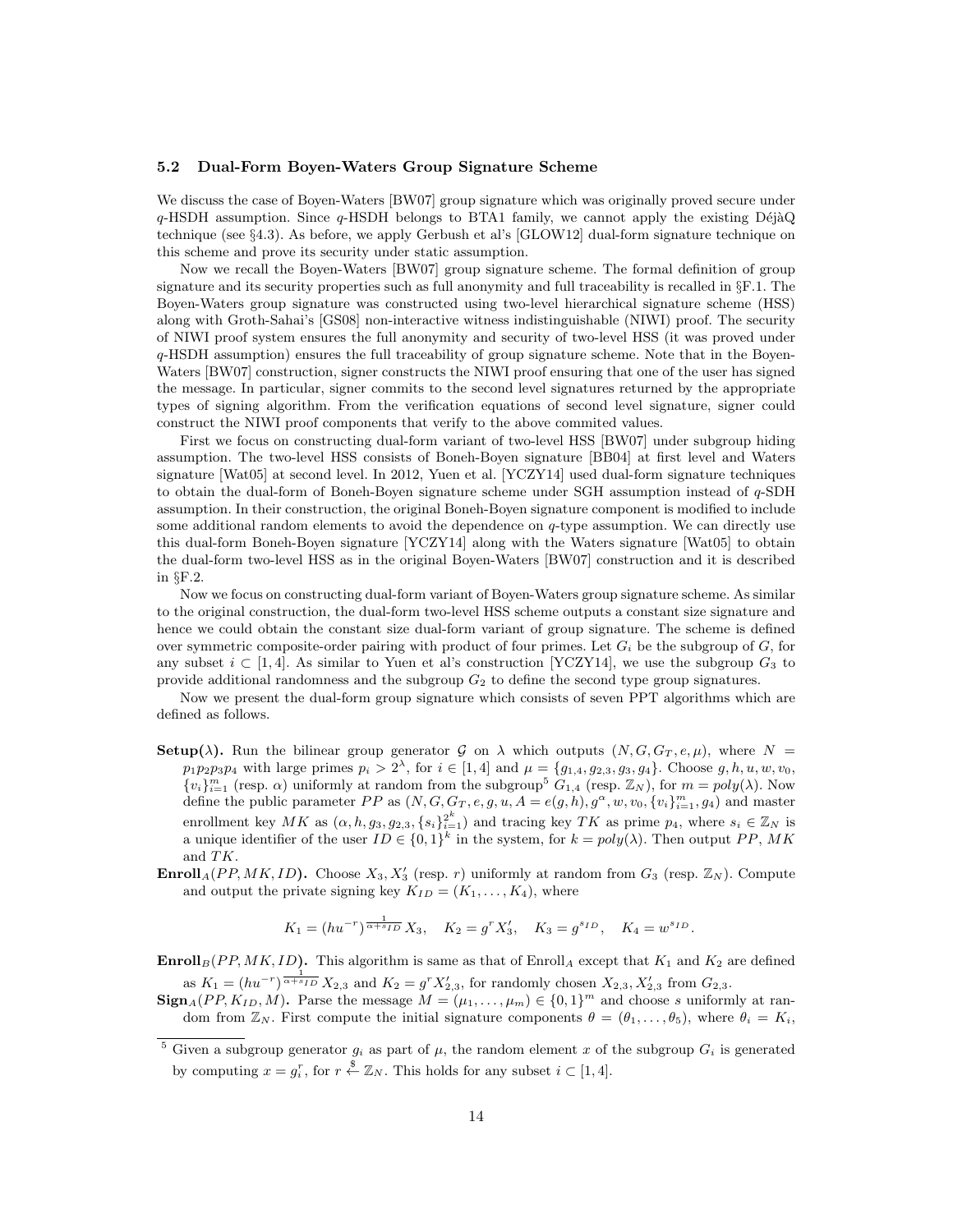for  $i \in [1,3], \theta_4 = K_4 \big(v_0 \prod_{i=1}^m v_i^{\mu_i}\big)^s$  and  $\theta_5 = g^{-s}$ . Choose  $t_i$  uniformly at random from  $\mathbb{Z}_N$  and compute

$$
S_i = \theta_i g_4^{t_i}, \text{for } i \in [1, 5], \quad \pi_1 = (\theta_1)^{t_3} (\theta_3 g^\alpha)^{t_1} u^{t_2} g_4^{t_1 t_3} \quad \text{and} \quad \pi_2 = w^{t_3} g^{-t_4} (v_0 \prod_{j=1}^m v_j^{\mu_j})^{-t_5}.
$$

Then output the signature as  $\sigma = (S_1, \ldots, S_5, \pi_1, \pi_2)$ .

 $\textbf{Sign}_{B}(PP, K_{ID}, M)$ . This algorithm is same as that of  $\text{Sign}_{A}$  except that it uses  $K_{ID}$  returned by the  $\text{Enroll}_B$  algorithm.

**Verify**( $PP, M, σ$ ). Parse the message M and signature σ and check that

$$
e(S_1, S_3 g^{\alpha})e(S_2, u)A^{-1} \stackrel{?}{=} e(\pi_1, g_4) \text{ and } e(S_3, w)e(S_4, g)^{-1}e(v_0 \prod_{j=1}^m v_j^{\mu_j}, S_5)^{-1} \stackrel{?}{=} e(\pi_2, g_4). \tag{5}
$$

If any of the above checks fail to hold, then output reject, otherwise output accept.

**Trace**(PP, TK,  $\sigma$ ). Compute and check  $(S_2)^{p_4} \stackrel{?}{=} (g^{s_{ID_i}})^{p_4}$  for every suspicious identity  $ID_i$  and return ID<sub>i</sub> if the above check holds, else output  $\perp$ . This algorithm can be optimized further using lookup table with preprocessing the exponentiation of all the user identity.

The group signature consists of commitment components  $(S_1, \ldots, S_5)$  under the signer's identifier  $s_{ID}$ (associated with user index) and some additional NIWI proof components, namely,  $\pi_1$  and  $\pi_2$ . Without revealing  $s_{ID}$ , the proof components convinces the verifier that one of the signing key corresponding to some user  $s_{ID}$  in the system produced the signature. The scheme correctness can be verified using Equation 5. Let  $\mathcal V$  be the collection of all message and signature pairs such that it satisfies Equation 5. The Type I forgery is defined as a collection of message and signature pairs in V such that  $e(g_2, S_1^*) = 1$ and  $e(g_2, S_2^*) = 1$  holds, otherwise it is said to be Type II forgery.

The full anonymity of the group signature scheme can be proved under subgroup hiding assumption. Given the SGH instance, simulator setup an experiment against full anonymity adversary. If the challenge term belongs to subgroup  $G_4$  of  $G_{1,4}$  then the experiment is identical to the original anonymity game, else we can prove that even an unbounded adversary cannot win the experiment as similar to [BW07].

**Theorem 5** Consider the bilinear group generator  $\mathcal{G}(\lambda) \stackrel{\$}{\rightarrow} (N, G, G_T, e, \mu)$ . If G satisfies subgroup hiding assumption, then the above described dual-form group signature is fully traceable.

Proof sketch. As similar to [BW07], we can establish a reduction for each security property of dualform group signature such as A-I matching, dual oracle invariance and B-II matching from that of dual-form two-level HSS. Notice that the dual-form two-level HSS is defined only in the subgroup of order  $p_1p_2p_3$ , but still it uses the bilinear pairing defined over N. Hence the reduction extensively uses the independent random exponents between the subgroups  $G_1$  and  $G_4$ . This helps the reduction to translate  $PP$ , first and second level signatures from the dual-form two-level HSS into  $PP$ , private signing key and signatures of dual-form group signatures respectively. Also the reduction uses the exponentiation by  $p_4$  as a function which always kill the component from the subgroup  $G_4$ . This helps the reduction to translate the forgery returned by the adversary from the group  $G$  to the subgroup  $G_{1,2,3}$ .

### References

- [AFG<sup>+</sup>10] Masayuki Abe, Georg Fuchsbauer, Jens Groth, Kristiyan Haralambiev, and Miyako Ohkubo. Structure-Preserving Signatures and Commitments to Group Elements. In Tal Rabin, editor, CRYPTO 2010, volume 6223, pages 209–236, Springer, 2010.
- [AGHO11] Masayuki Abe, Jens Groth, Kristiyan Haralambiev, and Miyako Ohkubo. Optimal structure-preserving signatures in asymmetric bilinear groups. In Phillip Rogaway, editor, CRYPTO 2011, volume 6841, pages 649–666, Springer, 2011.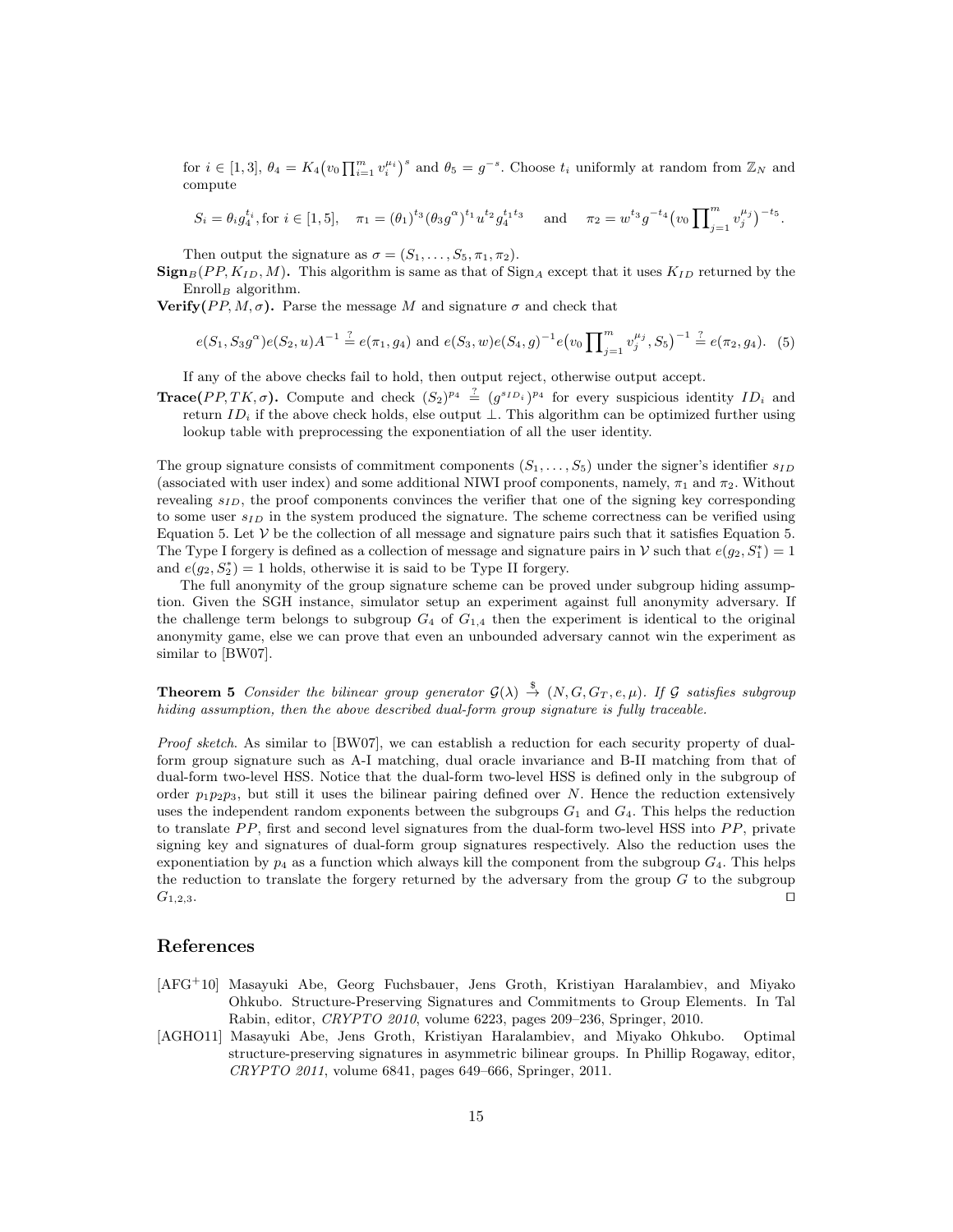- [BB04] Dan Boneh and Xavier Boyen. Short Signatures Without Random Oracles. In Cachin and Camenisch, editor, EUROCRYPT, volume 3027, pages 56–73, 2004.
- [BBG05] Dan Boneh, Xavier Boyen, and Eu-Jin Goh. Hierarchical identity based encryption with constant size ciphertext. In Ronald Cramer, editor, EUROCRYPT 2005, volume 3494, pages 440–456, Springer, 2005.
- [BCC<sup>+</sup>09] Mira Belenkiy, Jan Camenisch, Melissa Chase, Markulf Kohlweiss, Anna Lysyanskaya, and Hovav Shacham. Randomizable Proofs and Delegatable Anonymous Credentials. In Shai Halevi, editor, CRYPTO 2009, volume 5677, pages 108–125, Springer, 2009.
- [BCKL08] Mira Belenkiy, Melissa Chase, Markulf Kohlweiss, and Anna Lysyanskaya. P-signatures and Noninteractive Anonymous Credentials. In Ran Canetti, editor, TCC 2008, volume 4948, pages 356–374, Springer, 2008.
- [BGW05] Dan Boneh, Craig Gentry, and Brent Waters. Collusion resistant broadcast encryption with short ciphertexts and private keys. In Victor Shoup, editor, CRYPTO 2005 volume 3621, pages 258–275, Springer, 2005.
- [BMW03] Mihir Bellare, Daniele Micciancio, and Bogdan Warinschi. Foundations of group signatures: Formal definitions, simplified requirements, and a construction based on general assumptions. In Eli Biham, editor, EUROCRYPT, volume 2656, pages 614–629, Springer, 2003.
- [Boy07] Xavier Boyen. Mesh Signatures. In Moni Naor, editor, EUROCRYPT, volume 4515, pages 210–227, Springer, 2007.
- [Boy08] Xavier Boyen. The Uber-Assumption Family. In Steven D. Galbraith and Kenneth G. Paterson, editors, Pairing 2008, volume 5209, pages 39–56, Springer, 2008.
- [BW07] Xavier Boyen and Brent Waters. Full-Domain Subgroup Hiding and Constant-Size Group Signatures. In Tatsuaki Okamoto and Xiaoyun Wang, editors, PKC 2007, volume 4450, pages 1–15, Springer, 2007.
- [Che06] Jung Hee Cheon. Security analysis of the strong diffie-hellman problem. In Serge Vaudenay, editor, EUROCRYPT, volume 4004, pages 1–11, Springer, 2006.
- [CM11] Sanjit Chatterjee and Alfred Menezes. On cryptographic protocols employing asymmetric pairings - The role of  $\Psi$  revisited. Discrete Applied Mathematics, 159(13):1311-1322, 2011.
- [CM14] Melissa Chase and Sarah Meiklejohn. Déjà Q: Using Dual Systems to Revisit q-Type Assumptions. In Phong Q. Nguyen and Elisabeth Oswald, editors, EUROCRYPT 2014, volume 8441, pages 622–639, Springer, 2014.
- [CMM16] Melissa Chase, Mary Maller, and Sarah Meiklejohn. Déjà Q All Over Again: Tighter and Broader Reductions of q-Type Assumptions. In Jung Hee Cheon and Tsuyoshi Takagi, editors, ASIACRYPT 2016, volume 10032, pages 655–681, Springer, 2016.
- [FHS14] Georg Fuchsbauer, Christian Hanser, and Daniel Slamanig. Structure-preserving signatures on equivalence classes and constant-size anonymous credentials. IACR Cryptology ePrint Archive, 2014:944, 2014.
- [FPV09] Georg Fuchsbauer, David Pointcheval, and Damien Vergnaud. Transferable Constant-Size Fair E-Cash. In Juan A. Garay, Atsuko Miyaji, and Akira Otsuka, editors, CANS 2009 volume 5888, pages 226–247, Springer, 2009.
- [Fuc09] Georg Fuchsbauer. Automorphic Signatures in Bilinear Groups and an Application to Round-Optimal Blind Signatures. IACR Cryptology ePrint Archive, 2009:320, 2009.
- [GG17] Essam Ghadafi and Jens Groth. Towards a classification of non-interactive computational assumptions in cyclic groups. In Tsuyoshi Takagi and Thomas Peyrin, editors, ASIACRYPT 2017, volume 10625, pages 66–96, Springer, 2017.
- [Gha14] Essam Ghadafi. Efficient distributed tag-based encryption and its application to group signatures with efficient distributed traceability. In Diego F. Aranha and Alfred Menezes, editors, LATINCRYPT, volume 8895, pages 327–347. Springer, 2014.
- [Gha15] Essam Ghadafi. Stronger security notions for decentralized traceable attribute-based signatures and more efficient constructions. In Kaisa Nyberg, editor, CT-RSA, volume 9048, pages 391–409. Springer, 2015.
- [GL07] Jens Groth and Steve Lu. A Non-interactive Shuffle with Pairing Based Verifiability. In Kurosawa, editor, ASIACRYPT, volume 4833, pages 51–67, 2007.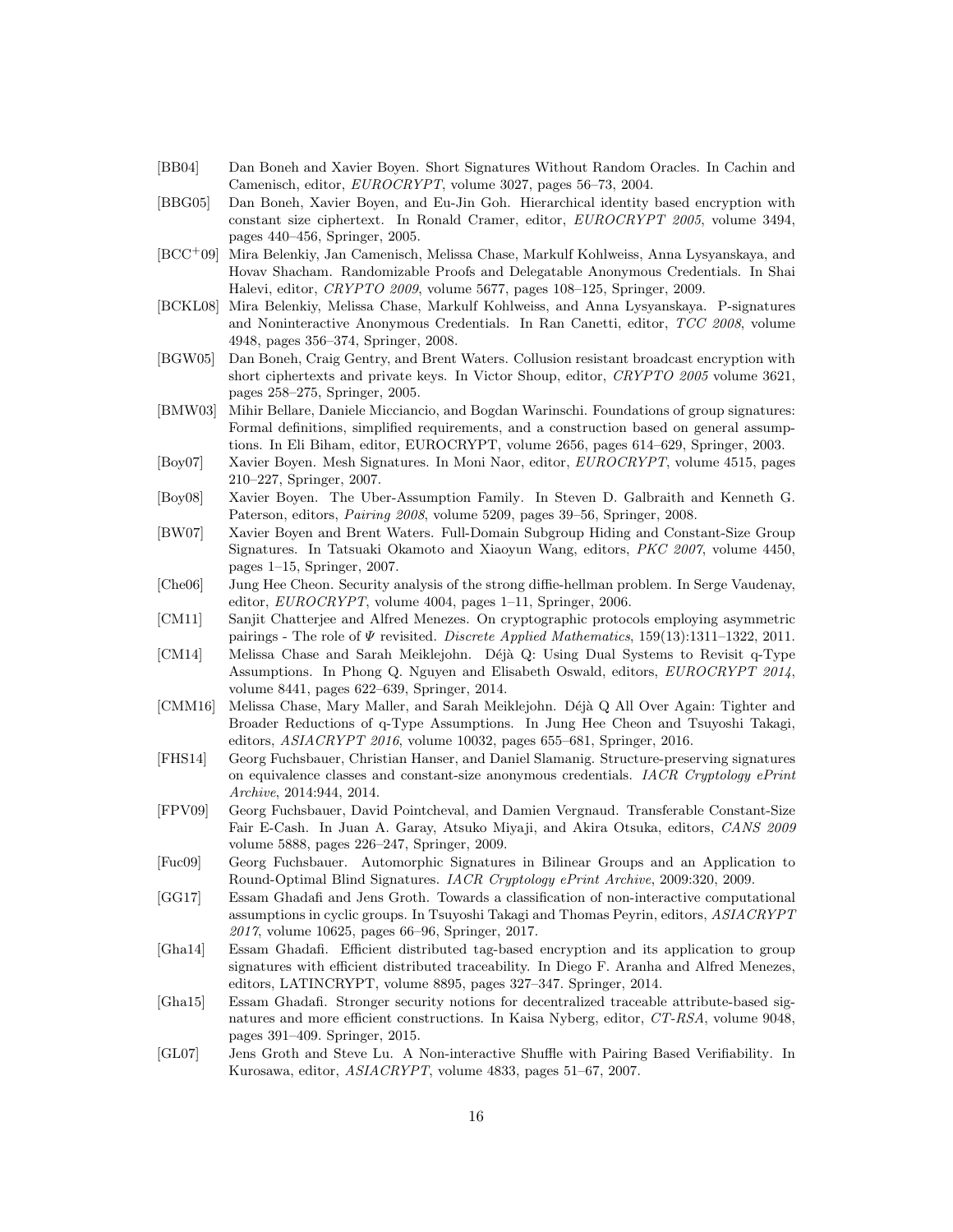- [GLOW12] Michael Gerbush, Allison B. Lewko, Adam O'Neill, and Brent Waters. Dual form signatures: An approach for proving security from static assumptions. In Xiaoyun Wang and Kazue Sako, editors, ASIACRYPT 2012, volume 7658, pages 25–42, Springer, 2012.
- [GS08] Jens Groth and Amit Sahai. Efficient non-interactive proof systems for bilinear groups. In Smart, editor, EUROCRYPT 2008, pages 415-432, Springer, 2008.
- [JY09] David Jao and Kayo Yoshida. Boneh-boyen signatures and the strong diffie-hellman problem. In Hovav Shacham and Brent Waters, editors, *Pairing 2009*, volume 5671, pages 1–16, Springer, 2009.
- [Lew12] Allison B. Lewko. Tools for Simulating Features of Composite Order Bilinear Groups in the Prime Order Setting. In David Pointcheval and Thomas Johansson, editors, EUROCRYPT, volume 7237, pages 318–335, Springer, 2012.
- [LM15] Allison B. Lewko and Sarah Meiklejohn. A Profitable Sub-prime Loan: Obtaining the Advantages of Composite Order in Prime-Order Bilinear Groups. In Jonathan Katz, editor, PKC, volume 9020, pages 377–398, Springer, 2015.
- [MSK02] Shigeo Mitsunari, Ryuichi Sakai, and Masao Kasahara. A new traitor tracing. IEICE transactions on fundamentals of electronics, communications and computer sciences, 85(2):481– 484, 2002.
- [Oka06a] Tatsuaki Okamoto. Efficient Blind and Partially Blind Signatures Without Random Oracles. In Shai Halevi and Tal Rabin, editors, TCC 2006, volume 3876, pages 80–99, Springer, 2006.
- [Oka06b] Tatsuaki Okamoto. Efficient blind and partially blind signatures without random oracles. IACR Cryptology ePrint Archive, 2006:102, 2006.
- [Wat05] Brent Waters. Efficient Identity-Based Encryption Without Random Oracles. In Ronald Cramer, editor, EUROCRYPT 2005, pages 114–127, Springer, 2005.
- [Wee15] Hoeteck Wee. Déjà Q: encore! un petit IBE. *IACR Cryptology ePrint Archive*, 2015:1064, 2015.
- [YCZY14] Tsz Hon Yuen, Sherman S. M. Chow, Cong Zhang, and Siu-Ming Yiu. Exponent-inversion Signatures and IBE under Static Assumptions. IACR Cryptology ePrint Archive, 2014:311, 2014.
- [ZSS04] Fangguo Zhang, Reihaneh Safavi-Naini, and Willy Susilo. An efficient signature scheme from bilinear pairings and its applications. In Feng Bao, Robert H. Deng, and Jianying Zhou, editors, PKC 2004, volume 2947, pages 277–290, Springer, 2004.

# A Complexity Assumptions

We recall some of the computational assumptions definition that are used in this paper. All these assumptions are defined in the asymmetric prime-order setting using bilinear group generator  $\mathcal{G}$ . Let  $\Theta = (p, \mathbb{G}_1, \mathbb{G}_2, \mathbb{G}_T, e, g, h) \stackrel{\$}{\leftarrow} \mathcal{G}(\lambda)$ , where g (resp. h) is a generator of the group  $\mathbb{G}_1$  (resp.  $\mathbb{G}_2$ ). Now we describe some of the computational q-type problems in Table 1, which includes  $\Theta$  as part of the problem instance.

We say that the computational problem is said to have discrete logarithm representation, if each element in both instance and challenge terms are represented with an explicit discrete logarithm of that element specified in the exponent of some fixed generator. Now we explain that both the discrete logarithm representation and avoiding pairing product equations (PPEs) will help to classify the concrete  $q$ -type assumptions in to BTA1 or BTA2 families. For example, the variant of  $q$ -AGHO and q-SFP problems use the discrete logarithm representation and avoid using the corresponding PPEs, as opposed to its respective original counter-part from  $[AGHO11]$  and  $[AFG<sup>+</sup>10]$ . These variants are denoted as  $q$ -AGHO $'$  and  $q$ -SFP $'$  respectively and both are classified into BTA1 family. Similarly the variant of q-SP problem avoids the PPEs as opposed to its original counter-part [GL07] and is denoted as  $q$ -SP<sup> $\prime$ </sup> problem. This variant is classified into BTA2 family. Similarly the variant of  $q$ -ADHSDH problem, denoted as q-ADHSDH', uses the discrete logarithm representation for challenge terms as opposed to its original counter-part [Fuc09] and classified into BTA1 family. Now we prove the equivalence of these new variants with their respective original counter-parts.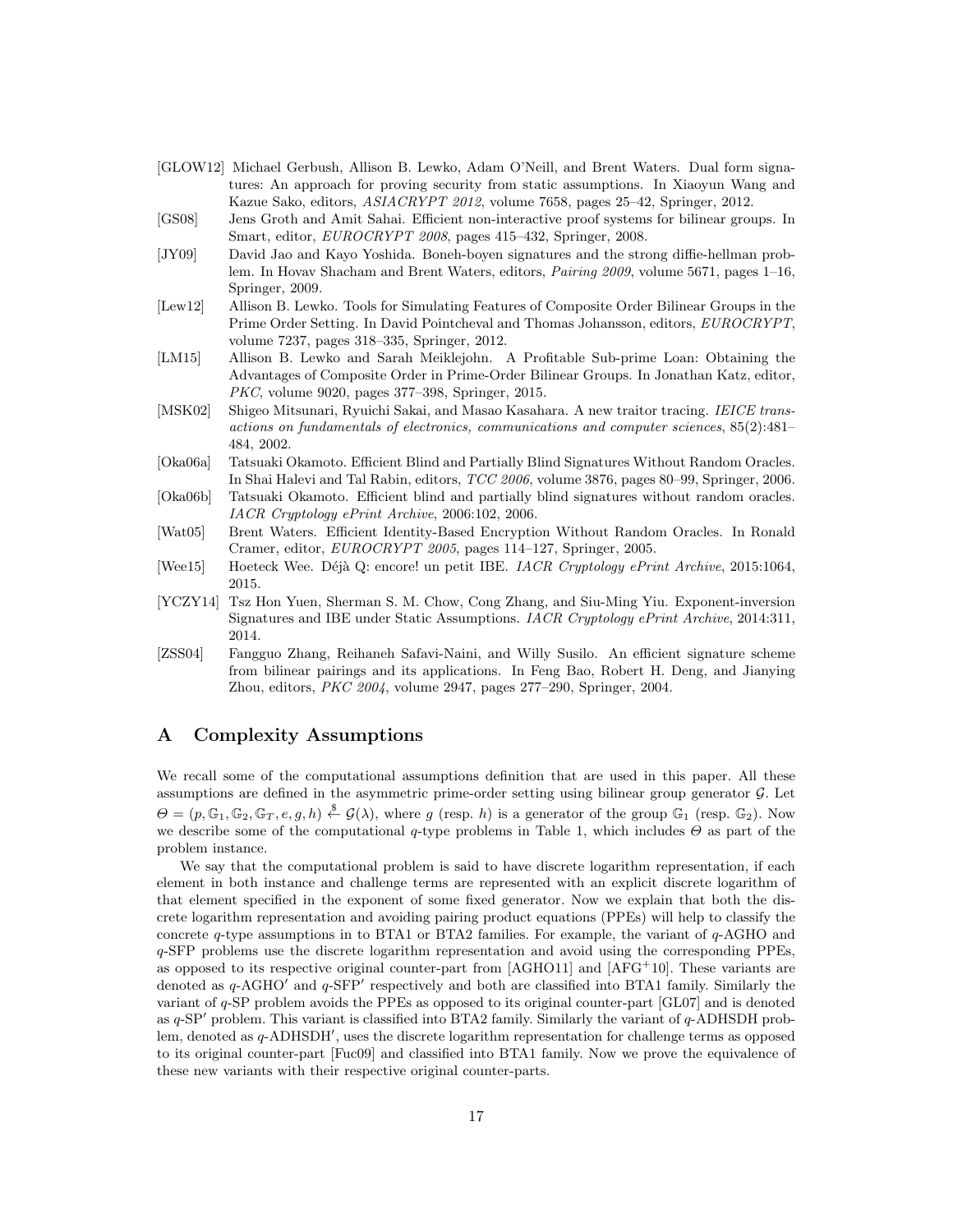| Problem                                                                | Instance $(\Gamma)$                                                                                                                                                                             | Challenge $(\Omega)$                                                                                                                    |
|------------------------------------------------------------------------|-------------------------------------------------------------------------------------------------------------------------------------------------------------------------------------------------|-----------------------------------------------------------------------------------------------------------------------------------------|
| <b>BTA</b> family                                                      |                                                                                                                                                                                                 |                                                                                                                                         |
| $q$ -DHI [MSK02]                                                       |                                                                                                                                                                                                 | $g^{\frac{1}{x}}$                                                                                                                       |
| $q$ -GDHE [BGW05]                                                      |                                                                                                                                                                                                 | $g^{x^{q+1}}$                                                                                                                           |
| $q$ -SDH [BB04]                                                        | $\begin{array}{l} h^x,\big\{ {g^x}^i \big\}_{i=1}^q\\ h^x,\big\{ {g^x}^i \big\}_{i=1,i\ne q+1}^{2q}\\ h^x,\big\{ {g^x}^i \big\}_{i=\frac{1}{2}}^q\\ \end{array}$                                | $(c,g^{\frac{1}{x+c}})$                                                                                                                 |
| $q$ -mSDH [BW07]                                                       | $g^x, h^x, \{g^{\frac{1}{x+a_i}}, a_i\}_{i=1}^q$                                                                                                                                                | $(c, g^{\frac{1}{x+c}})$ s.t $c \neq a_i$                                                                                               |
| $q$ -2SDH <sup>6</sup> [Oka06a]                                        | $\begin{array}{l} h^y, \left\{ g^{x^i}, h^{x^i}, g^{yx^i} \right\}_{i=1}^q, g^{\frac{y+b}{x+a}}, a, b \\ g^x, h^x, g^y, \left\{ g^{\frac{y+b_i}{x+a_i}}, a_i, b_i \right\}_{i=1}^q \end{array}$ | $(c, g^{\frac{1}{x+c}})$                                                                                                                |
| $q$ -mDSDH <sup>7</sup> [FPV09]                                        |                                                                                                                                                                                                 | $(g^{\frac{y+a}{x+c}}, c, d)$ s.t $c \neq a_i$                                                                                          |
| BB-CDH [BCC+09]                                                        | $g^x, g^y, h^x, \{g^{\frac{1}{x+c_i}}, c_i\}_{i=1}^q$                                                                                                                                           | $q^{xy}$                                                                                                                                |
| $q$ -co-SDH [FHS14]                                                    | ${g^{x^i}, h^{x^i}\}_{i=1}^q$                                                                                                                                                                   | $(r(X), s(X), g^{\frac{r(x)}{s(x)}})$                                                                                                   |
|                                                                        |                                                                                                                                                                                                 | s.t $0 \leq$ deg $r(X) <$ deg $s(X) \leq q$                                                                                             |
|                                                                        | <b>BTA1</b> family                                                                                                                                                                              |                                                                                                                                         |
| $q$ -HSDH [BW07]                                                       | $g^x, h^x, u, \{g^{\frac{1}{x+a_i}}, u^{a_i}, h^{a_i}\}_{i=1}^q$                                                                                                                                | $(g^{\frac{1}{x+c}}, u^c, h^c)$ s.t $c \neq a_i$                                                                                        |
| $q$ -ADHSDH' <sup>9</sup> [Fuc09]                                      | $(g^x, h^x, g^y, u, \{g^{\frac{y+o_i}{x+a_i}}, u^{a_i}, h^{a_i}, g^{b_i}, h^{b_i}\}_{i=1}^q, g^{\frac{y+d}{x+c}}, u^c, h^c, g^d, h^d)$                                                          |                                                                                                                                         |
| $q$ -AGHO <sup><math>\prime</math>9</sup> [AGHO11]                     | $h^{w}, h^{x}, h^{y}, \big\{ g^{x-a_iw-r_iy}, g^{a_i}, g^{r_i}, h^{a_i^{-1}} \big\}_{i=1}^q\ g^{x-a^*w-r^*y}, g^{a^*}, g^{r^*}, h^{(a^*)^{-1}}$                                                 | s.t $(c,d) \neq (a_i,b_i)$                                                                                                              |
| $q$ -SFP <sup><math>\prime</math>8</sup> [AFG <sup>+</sup> 10]         | $(g^z, g^f, g^r, g^u, g^a, g^b, h^c, h^d, \{g^{\frac{ac - zz_i - rr_i^2}{t_i}} , (g^{\frac{ac - zz^* - rr^*}{t^*}} , g^{\frac{bd - fz^* - uu^*}{w^*}} ,$                                        |                                                                                                                                         |
|                                                                        | $\left( \frac{b_{d-fz_i - uu_i}}{w_i}, h^{z_i}, h^{r_i}, h^{t_i}, h^{u_i}, h^{w_i} \right)_{i=1}^q \right)$ $h^{z^*}, h^{r^*}, h^{t^*}, h^{u^*}, h^{w^*} \right), r^* \neq r_i$                 |                                                                                                                                         |
| <b>BTA2</b> family                                                     |                                                                                                                                                                                                 |                                                                                                                                         |
| BB-HSDH [BCC+09]<br>$q$ -TDH [BCKL08]                                  | $(g^x, h^x, u, \{g^{\frac{1}{x+a_i}}, a_i\}_{i=1}^q)$<br>$g^x, g^y, h^x, \{c_i, g^{1/(x+c_i)}\}_{i=1}^q$                                                                                        | $q^{\frac{1}{x+c}}$ , $u^c$ , $h^c$ s.t $c \neq a_i$<br>$h^{\mu x}, g^{\mu y}, g^{\mu x y}$                                             |
| $q$ -SP <sup><math>/8</math></sup> [GL07]                              | ${g^{x_i}, g^{x_i^2}\}_{i=1}^q$                                                                                                                                                                 | $\{\{h^{y_i}\}_{i=3}^q, h^{\frac{\sum_{i=3}^q x_i(x_i-x_2)y_i}{x_1(x_2-x_1)}},$                                                         |
|                                                                        |                                                                                                                                                                                                 | $h^{\frac{\sum_{i=3}^{q} x_i(x_i-x_1)y_i}{x_2(x_1-x_2)}}$                                                                               |
| $q$ -2SDH <sup>6</sup> [Oka06b]                                        | $g^x, h^x, g^y, h^y, \{g^{\frac{y+u_i}{x+a_i}}, h^{\frac{y+bi}{x+a_i}}, a_i, b_i\}_{i=1}^q$                                                                                                     | $(g^{\frac{y+d}{\theta x+\rho}}, g^{x/\theta+\tau}, h^{(\theta\tau+\rho/\theta)x+\rho\tau},$<br>$h^{\theta x+\rho}, d$ s.t $d \neq b_i$ |
|                                                                        | $(q, \ell)$ -Poly-SDH [Boy07] $\{g^{x_i}, h^{x_i}\}_{i=1}^{\ell}$ , $\{g^{\frac{1}{x_i+c_{ij}}}, c_{ij}\}_{i=1}^{\ell, q}$                                                                      | $\left\{g^{\frac{\gamma_i}{x_i+c_i}},c_i\right\}_{i=1}^{\ell},\ \sum_{i=1}^{\ell}\gamma_i=1$                                            |
|                                                                        | $(q, \ell, \ell')$ -Pluri-SDH [Boy07] $\{g^{x_i}, h^{x_i}\}_i, \{g^{\frac{1}{x_i + c_{i'j}}}, c_{i'j}\}_{i', j=1}^q$<br>$i \in [-\ell', \ell] - \{0\}, i' \in [-\ell', -1]$                     | $\left\{g^{\frac{\gamma_i}{x_i+c_i}},c_i\right\}_i$ s.t $\sum_i\gamma_i=1$<br>$i \in [-\ell', \ell] - \{0\}$                            |
| Toble 1: Computational problems elassification in RTA and its variants |                                                                                                                                                                                                 |                                                                                                                                         |

Table 1: Computational problems classification in BTA and its variants.

First we prove that  $q$ -SFP problem  $[AFG^+10]$  is equivalent to  $q$ -SFP' problem described in Table 1. Informally q-SFP problem says that, given  $G_Z, F_Z, G_R, F_U, A, \tilde{A}, B, \tilde{B}$  and  $\{Z_i, R_i, S_i, T_i, U_i, V_i, W_i\}_{i=1}^q$ which satisfies Equation 6, compute  $(Z, R, S, T, U, V, W)$  satisfying Equation 6. Here both instance and challenge terms should satisfy the following PPEs and hence we use the common variables  $(Z^*, R^*, S^*, S^*)$  $T^*, U^*, V^*, W^*$ ).

$$
e(A, \tilde{A}) \stackrel{?}{=} e(G_Z, Z^*) e(G_R, R^*) e(S^*, T^*) \text{ and } e(B, \tilde{B}) \stackrel{?}{=} e(F_Z, Z^*) e(F_U, U^*) e(V^*, W^*).
$$
 (6)

<sup>&</sup>lt;sup>6</sup> Chatterjee-Menezes [CM11] technique can be used to convert these problems from Type-II pairing to Type-III pairing.

<sup>&</sup>lt;sup>7</sup> We rename the problem in Definition 15 of [FPV09] as  $q$ -mDSDH problem.

<sup>&</sup>lt;sup>8</sup> We argue the equivalence of these assumptions with its original counter-part except negligible probability.

<sup>&</sup>lt;sup>9</sup> We argue that these assumptions are equivalent to its original counter-part.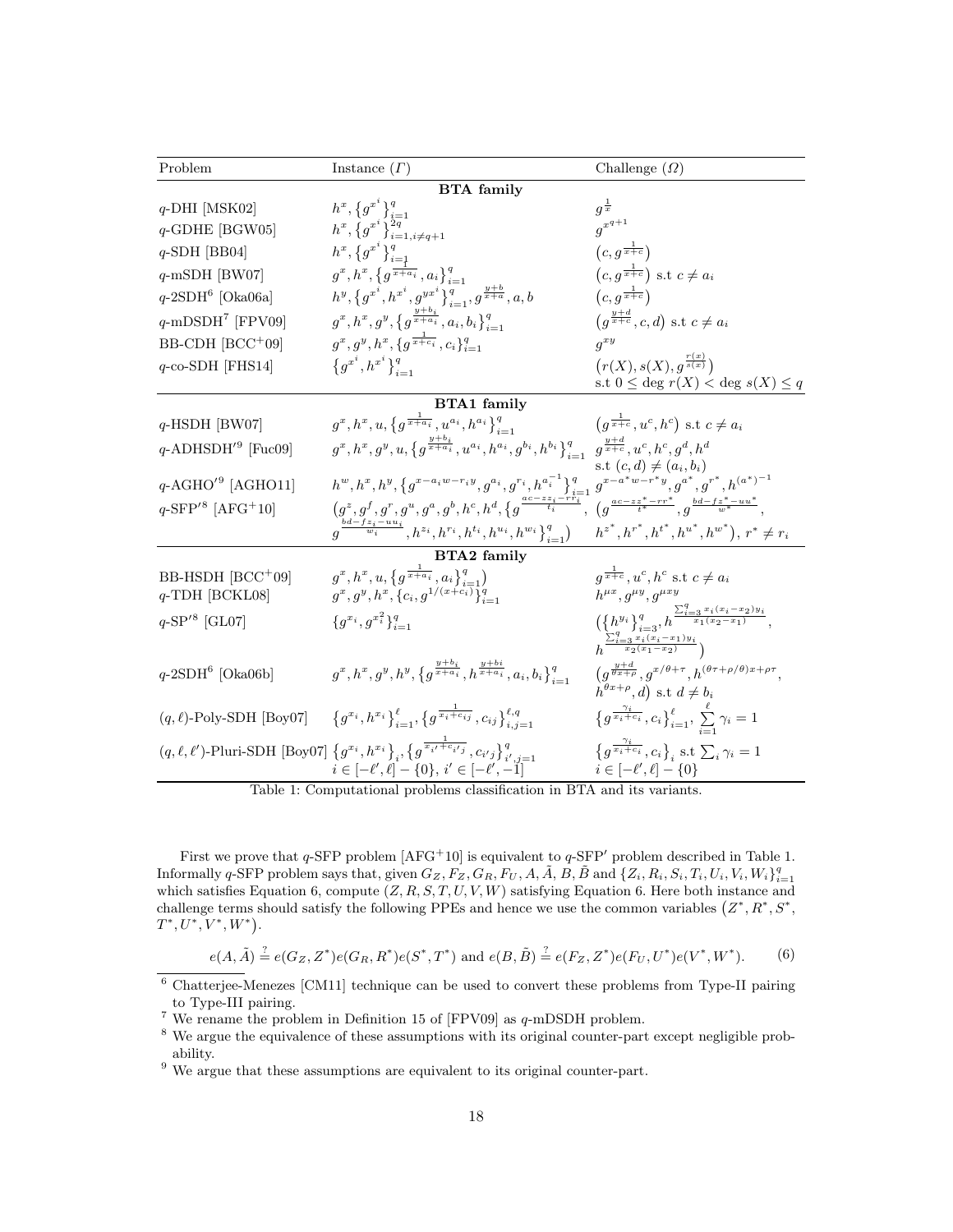As we are in the cyclic group of prime-order pairing setting, each element in the source groups can be represented using some fixed generators (say) q and h. For simplicity, we consider the elements of problem instance corresponding to the first PPE from Equation 6. Thus elements  $A, \tilde{A}, G_Z, G_R, Z_i, R_i, S_i$ and  $T_i$  from the instance are represented as  $A = g^a$ ,  $\tilde{A} = h^c$ ,  $G_Z = g^z$ ,  $G_R = g^r$ ,  $Z_i = h^{z_i}$ ,  $R_i = g^{z_i}$  $h^{r_i}, S_i = g^{s_i}$  and  $T_i = h^{t_i}$  respectively, for the appropriate randomness from  $\mathbb{Z}_p$ . Now applying this representation on first PPE, we get

$$
e(g^a, h^c) \stackrel{?}{=} e(g^z, h^{z_i}) e(g^r, h^{r_i}) e(g^{s_i}, h^{t_i}) \Leftrightarrow e(g, h)^{ac} \stackrel{?}{=} e(g, h)^{zz_i + rr_i + s_i t_i}
$$
  

$$
\Leftrightarrow ac = zz_i + rr_i + s_i t_i \text{ mod } p,
$$
 (7)

where the first equivalent condition holds due to bilinearity of the map  $e$  and the second equivalent condition holds from the fact that in a cyclic group of order p,  $g^x = g^y$  if and only if p divides  $(x - y)$ . Now we can see that the following events are equal,

$$
\{ac = zz_i + rr_i + s_i t_i \text{ mod } p\} = \{t_i = 0\} \land \{ac = zz_i + rr_i \text{ mod } p\} + \{t_i \neq 0\} \land \{s_i = (ac - zz_i - rr_i)/t_i \text{ mod } p\}
$$
(8)

The above equality of the events corresponds to the first PPE described in Equation 6. Similarly we can obtain the equivalent conditions and events analogous to Equation 7, for the other set of instance elements that corresponds to second PPE and for the challenge terms of q-SFP problem.

With this background, now we prove the following.

**Lemma 6** The q-SFP problem  $[AFG^+10]$  is equivalent to q-SFP' problem defined in Table 1 except with some negligible probability.

*Proof.* Assume that there exists a polynomial time adversary  $A_{SFP'}$  for  $q$ -SFP' problem. Now we construct a simulator  $\mathcal{B}_{SFP}$  for q-SFP problem. Given the instance of q-SFP problem, simulator  $\mathcal{B}_{SFP}$ relays the same as an instance of q-SFP' problem to  $A_{SFP'}$ , except when atleast one  $t_i$  or  $w_i$  is zero. From the contradiction assumption,  $A_{SFP'}$  returns a valid challenge terms of q-SFP' problem which are used as a challenge terms of  $q$ -SFP problem by  $\mathcal{B}_{SFP}$ . Thus from the probability calculation, we have

$$
Adv^{SFP'} = \Pr[\mathcal{A}_{SFP'}(\Gamma) = \Omega]
$$
  
\n
$$
= \Pr\left[\bigwedge_{i=1}^{q} (t_i \neq 0 \land w_i \neq 0) \land \mathcal{A}_{SFP'}(\Gamma) = \Omega\right] + \Pr\left[\bigvee_{i=1}^{q} (t_i = 0 \lor w_i = 0) \land \mathcal{A}_{SFP'}(\Gamma) = \Omega\right]
$$
  
\n
$$
= \Pr\left[\mathcal{B}_{SFP}(\Gamma) = \Omega\right] + \Pr\left[\bigvee_{i=1}^{q} (t_i = 0 \lor w_i = 0) \land \mathcal{A}_{SFP'}(\Gamma) = \Omega\right]
$$
  
\n
$$
\leq Adv^{SFP} + \sum_{i=1}^{q} (\Pr[t_i = 0] + \Pr[w_i = 0]) = Adv^{SFP} + 2q/p.
$$

In the above computation, the third equality comes from the above simulation for  $q$ -SFP assumption and the fourth inequality comes from the basic probability results. We note that the restriction for the above simulation is due to the event that at east one of  $t_i$  or  $w_i$  is zero, for  $i \in [1, q]$ . This restriction contribute to the additional term  $2q/p$  in the above relation.

Now for the other direction, there exists a polynomial time adversary  $A_{SFP}$  for q-SFP problem. Now we construct a simulator  $\mathcal{B}_{SFP'}$  for q-SFP' problem. Given the instance of q-SFP' problem,  $\mathcal{B}_{SFP'}$  relays the same as an instance of q-SFP problem to  $\mathcal{A}_{SFP}$ . From the contradiction assumption,  $A_{SFP}$  returns a valid challenge terms of q-SFP problem with some non-negligible advantage. From the definition of  $q$ -SFP' it is sufficient to look for those exponents t and w such that both are non-zero in  $\mathbb{Z}_p$ . The probability calculation is similar to the previous direction but for a single pairs  $t_i, w_i$  instead of q pairs. This directly imply that

$$
Adv^{SFP} \le Adv^{SFP'} + 2/p.
$$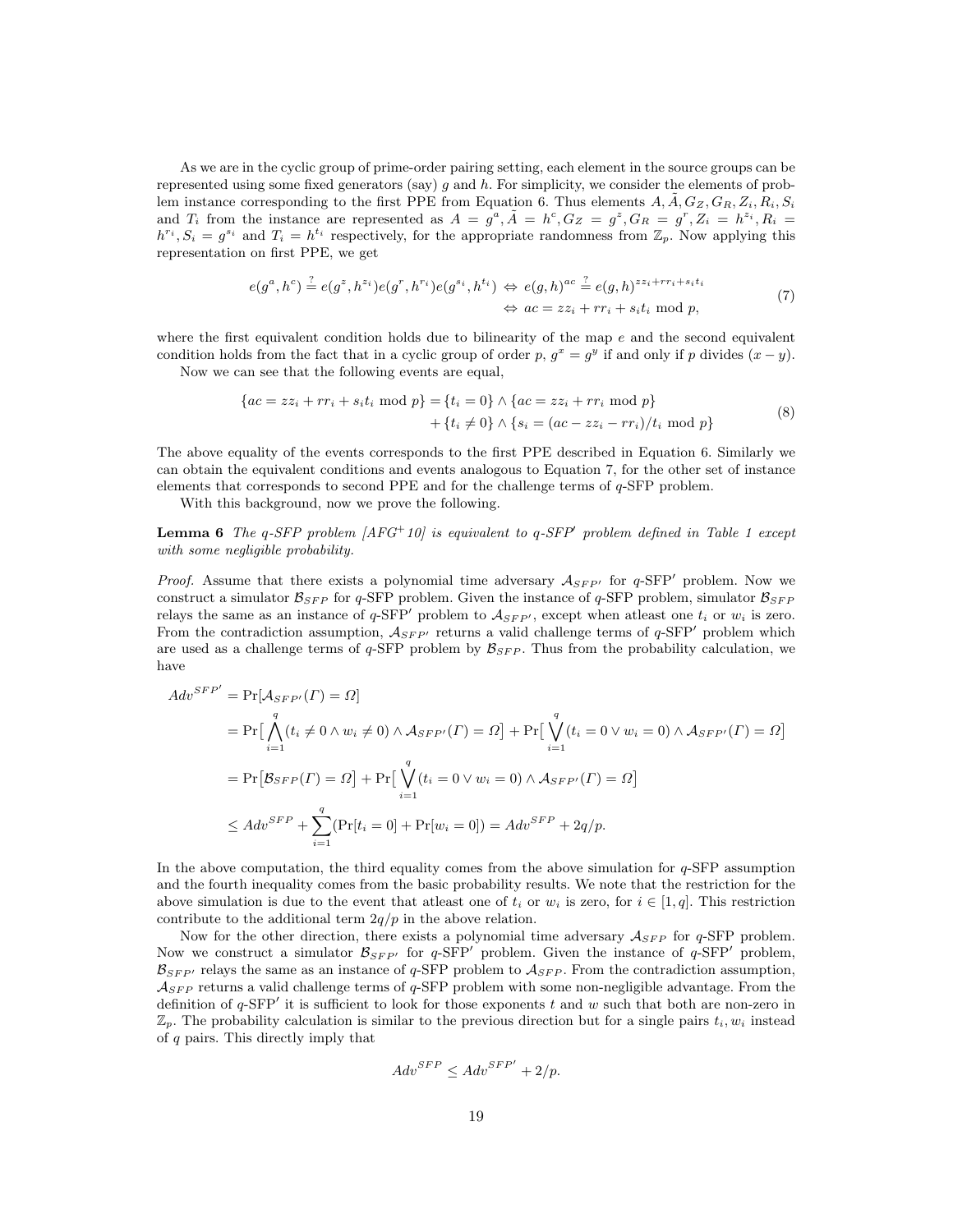Since q is polynomial in the security parameter  $\lambda$  and for large prime  $1/p$  is negligible, hence  $2/p$ and  $2q/p$  are negligible. Thus q-SFP problem is equivalent to q-SFP<sup>'</sup> problem except with negligible  $\Box$ 

Similarly one can prove that  $q$ -AGHO and  $q$ -AGHO<sup>'</sup> problems are equivalent. This is mainly because the PPE for q-AGHO problem do not have a rational expression and hence there is no restriction while simulating the reduction.

Now we consider the  $q$ -SP problem  $\lbrack$ GL07 $\rbrack$ , in which both instance and challenge terms use the discrete logarithm representation. However from the corresponding PPEs we can simplify and obtain the explicit form of the challenge exponents, so that we can avoid using PPEs. This result to  $q$ -SP<sup> $\prime$ </sup> problem which can be classified into BTA2 family. Recall that q-SP problem says that given  $g, h, \{g^{x_i}, g^{x_i^2}\}_{i=1}^q$ , compute  $\{h^{y_i}\}_{i=1}^q$  such that  $\prod_{i=1}^q e(g^{x_i}, h^{y_i}) \stackrel{?}{=} 1$  and  $\prod_{i=1}^q e(g^{x_i^2}, h^{y_i}) \stackrel{?}{=} 1$ . Now we interpret these PPEs as a system of equations having two equations with  $q$  many variables. We solve this system of equations and obtain

$$
y_1 = \frac{\sum_{i=3}^q x_i (x_i - x_2) s_i}{x_1 (x_2 - x_1)}, y_2 = \frac{\sum_{i=3}^q x_i (x_i - x_1) s_i}{x_2 (x_1 - x_2)} \text{ and } y_i = s_i \stackrel{\$}{\leftarrow} \mathbb{Z}_p, \text{ for } i \in [3, q].
$$

From this representation, we can construct  $q$ -SP<sup> $\prime$ </sup> problem as described in Table 1. Here the additional restriction is  $x_1 \neq x_2$  and this happens with probability  $1/p$  which is negligible. Thus we can justify that  $q$ -SP and  $q$ -SP<sup> $\prime$ </sup> problems are equivalent except with negligible probability.

Similarly we can argue that  $q$ -ADHSDH<sup> $\prime$ </sup> problem is obtained from  $q$ -ADHSDH problem by expressing its challenge terms using discrete logarithm representation. The  $q$ -ADHSDH $'$  problem does not contain any additional restriction and hence we can prove that it is equivalent to  $q$ -ADHSDH problem.

# B Proof of Lemma 1

To prove the Lemma 1 we follow the reduction techniques from Ghadafi and Groth [GG17]. Hence we follow their computational assumption definition which emphasize the private information in priv. The non-interactive computational assumption consists of  $(\mathcal{I}, \mathcal{V})$ , in which the instance generator  $\mathcal{I}$ takes  $\lambda$  as input and outputs an instance  $\Gamma$  along with pub and priv, where priv contains some secret information such as the secret vectors  $x$  that was used to evaluate the rational polynomials, pub contains information about the underlying bilinear groups and its order. The instance verifier  $\mathcal V$  takes the challenge terms  $\Omega$ , pub, priv as input and outputs 1 or 0. Adversary takes the instance  $\Gamma$  and pub as input and outputs the challenge terms  $\Omega$ . From the definition of BTA and its variants BTA1 and BTA2, we include the secret vector  $x$  and all the polynomial coefficients of the instance are included as part of priv.

Proof. (i.) **BTA2 implies BTA**. First we prove the existence result. From the definition of BTA and BTA2, instance of both BTA and BTA2 problems contain all the rational polynomials whose coefficients are given explicitly. Hence any one can construct an instance of BTA2 from BTA. However all the polynomial coefficients of the challenge term of BTA are given explicitly. Hence any one can compute the challenge terms for BTA2 by exponentiating each of those polynomial coefficients in both source groups. Thus constructing a BTA2 problem from that of BTA directly ensures the existence result.

Now we prove the reduction using contradiction method. Assume that there exists a polynomial time adversary  $A$  that breaks a BTA problem with some non-negligible advantage. Now we construct a BTA2 solver, say  $\beta$  as follows. Given the instance of BTA2,  $\beta$  randomizes this instance and passes to A. Observe that since  $\beta$  has to construct the challenge terms of BTA2 from that of BTA, hence the appropriate parameters (which includes  $n_{c_1}, n_{c_2}$  and  $n_{c_T}$ ) are given as part of pub. Now B chooses  $n_m$ such that  $n_m = \max\{n_{c_1}, n_{c_2}, n_{c_T}\}\.$  Thus  $\mathcal B$  uses  $\mathcal A$  as a subroutine in exactly  $n_m$  many times in order to construct the challenge terms for BTA2 problem. Let us denote the BTA2 instance as

$$
\varGamma = \bigg( \bigg\{ [1]_j , \bigg\{ \bigg[ \frac{a_i^{(j)}(\bm{x})}{b_i^{(j)}(\bm{x})} \bigg], a_i^{(j)}(\bm{X}), b_i^{(j)}(\bm{X}) \bigg\}_{i=1}^{n_j} \bigg\}_{j \in \{1,2,T\}}, \text{pub} \bigg),
$$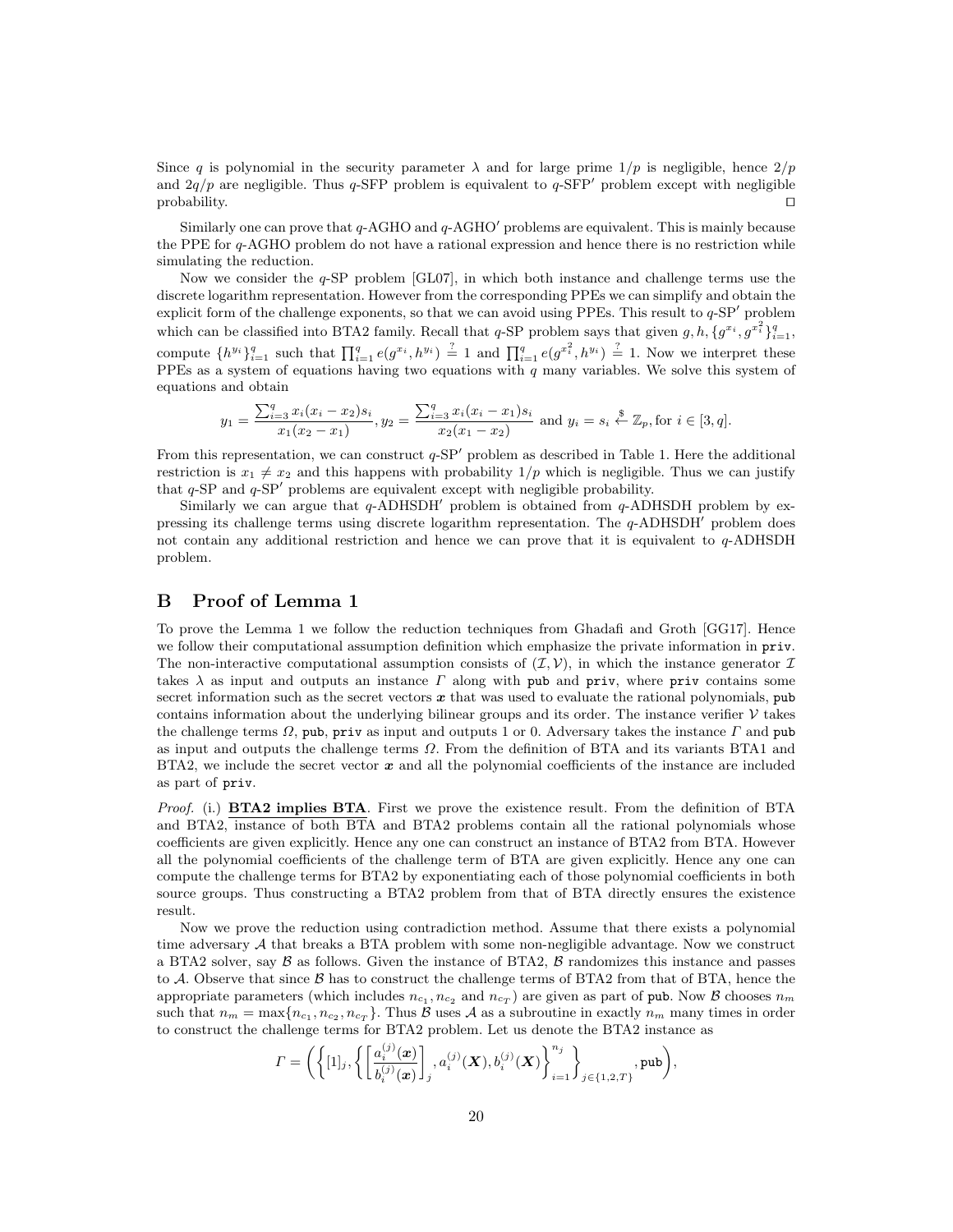where pub contains the additional information such as description of bilinear groups  $\Theta$  and priv contains the secret vector  $\boldsymbol{x}$  from  $\mathbb{Z}_p^m$ . For each  $t \in [1, n_m]$ ,  $\mathcal B$  chooses  $\theta_{tj}$  uniformly at random from  $\mathbb{Z}_p^*$ and constructs a random BTA instance as

$$
\Gamma_t = \left\{ \theta_{tj}[1]_j, \left\{ \theta_{tj} \left[ \frac{a_i^{(j)}(\bm{x})}{b_i^{(j)}(\bm{x})} \right]_j, \theta_{tj} a_i^{(j)}(\bm{X}), \theta_{tj} b_i^{(j)}(\bm{X}) \right\}_{i=1}^{n_j} \right\}_{j \in \{1,2,T\}}
$$

along with the public (resp. private) information is denoted as  $\text{pub}_t$  (resp.  $\text{priv}_t$ ). Given the instance  $\Gamma_t$ , pub<sub>t</sub>, priv<sub>t</sub>, A outputs  $\Omega_t = \left( \left\{ \left[ \frac{r^{(j)}(\bm{x})}{r^{(j)}(\bm{x})} \right] \right\} \right)$  $\frac{r^{(j)}(\boldsymbol{x})}{s^{(j)}(\boldsymbol{x})}$  $\Big\{ \Big\{ \big(x^{\vphantom{y}},\big(x^{\vphantom{y}},\big(x^{\vphantom{y}}\big)^{(j)}(x^{\vphantom{y}})\Big\} \Big\}$  $\left( \mathbf{z}_{j\in\{1,2,T\}}, \mathtt{sol}_t' \right)$  with some non-negligible probability. Since  $n_m$  is chosen in such a way that  $n_m \geq n_{c_j}$ , for  $j \in \{1, 2, T\}$ . Hence without loss of generality, B runs A as subroutine  $n_m$  many times and collects the first  $n_{c_i}$  number of polynomials from  $\mathcal{A}$ 's output collections. From this collection  $\mathcal{B}$  constructs the challenge terms for BTA2 problem as follows. Now B exponentiates the coefficients of those selected polynomials  $r^{(j)}(X)$  and  $s^{(j)}(X)$  using the generators  $[1]_1$  and  $[1]_2$ , as these coefficients are given explicitly. Thus  $\beta$  computes the challenge terms  $\Omega$  for BTA2 problem as,

$$
\left( \left\{ \left\{ \theta_{tj}^{-1} \left[ \frac{r_t^{(j)}(\boldsymbol{x})}{s_t^{(j)}(\boldsymbol{x})} \right]_j, \left( \left\{ \theta_{tj'}^{-1} \left[ r_t^{(j)}(\boldsymbol{X}) \right]_{j'} \right\}_{j'=1}^2 \text{ or } r_t^{(j)}(\boldsymbol{X}) \right), \right\}_{t=1}^n \right\}_{j \in \{1,2,T\}} \right) \tag{9}
$$

In the above expression, B removes the randomness  $\theta_{t_i}$  that was used to generate the BTA instance earlier. Also we notice that  $\text{sol}'_t$  contains additional information such as how the polynomials  $r_t^{(j)}(X)$ and  $s_t^{(j)}(X)$  were constructed. However it is sufficient to include all the polynomial coefficients that are not given explicitly and hence we have  $\text{sol} \subseteq {\text{sol}'_t}_{t=1}^{n_m}$ .

From the definition of BTA, output of  $A$  satisfies Equations 2 and 3. Now we prove that the challenge terms constructed in Equation 9 should satisfy Equations 2 and 3. Suppose that the challenge terms constructed above do not satisfy Equations 2 and 3. In other words, for all  $t \in [1, n_{c_j}]$  and  $j_1, j_2 \in \{1, 2, T\}$ , each element  $\left[\frac{r_t^{(j)}(X)}{(j_1, j_2)}\right]$  $s_t^{(j)}(\bm{X})$ combination of  $\left[\frac{a_i^{(j)}(\mathbf{X})}{a_{i_1}^{(j)}(\mathbf{X})}\right]$ ,  $\left[a_{i_1}^{(i_1)}(\mathbf{X})\right]$ i  $\left[ r_t^{(j_1)}(\boldsymbol{X}) \right]_j$  and  $\left[ s_t^{(j_2)}(\boldsymbol{X}) \right]_j$  can be written as a linear  $b^{(j)}_i(\pmb{X})$ i  $_{j},\;\left[ a_{i_{1}}^{\left( \iota_{1}\right) }\left( \boldsymbol{X}\right) \right]$  $\left[b_{i_2}^{(\iota_2)}(\bm{X})\right]$ . In particular, the above linear relation for the  $j$ element  $\frac{r_t^{(j)}(\mathbf{X})}{\binom{j}{k}}$  $(j)$  $s_t^{(j)}(\bm{X})$ i violates Equations 2 and 3. This contradicts the assumption that adversary  $\mathcal A$ outputs a valid challenge term for BTA problem with non-negligible probability.

(ii.) BTA2 implies BTA1. Proof is similar to the previous case, hence we give the high level idea. Given the BTA2 instance, all the polynomial coefficients are exponentiated in both source groups to construct the BTA1 instance. Once the adversary returns a valid challenge term, the same can be forwarded as BTA2's challenge term.

# C Proof of Theorem 2

We prove this theorem using hybrid techniques using sequence of games. All the intermediate games are described in Figure 1.1 and 1.2. Let  $A$  be a polynomial time adversary playing the game BTA (resp.  $vBTA$ ) that corresponds to the bilinear target assumption (resp. Assumption 4) defined in  $G$  and its advantage is denoted as  $Adv_{\mathcal{A}}^{\text{BTA}}$  (resp.  $Adv_{\mathcal{A}}^{\text{vBTA}}$ ).

We provide polynomial time adversaries  $\mathcal{B}_0$ ,  $\mathcal{C}_0$  and  $\{\mathcal{B}_k\}_{k=1}^{\ell}$  such that

$$
Adv_{\mathcal{A}}^{BTA}(\lambda) \leq Adv_{\mathcal{B}_0}^{SGH}(\lambda) + Adv_{\mathcal{C}_0}^{SGH}(\lambda) + (\ell-1)Adv_{\mathcal{B}_k}^{SGH}(\lambda) + Adv_{\mathcal{A}}^{\text{vBTA}}(\lambda)
$$

for all  $\lambda \in \mathbb{N}$  and which is enough to prove the Theorem2. In particular, we construct the simulators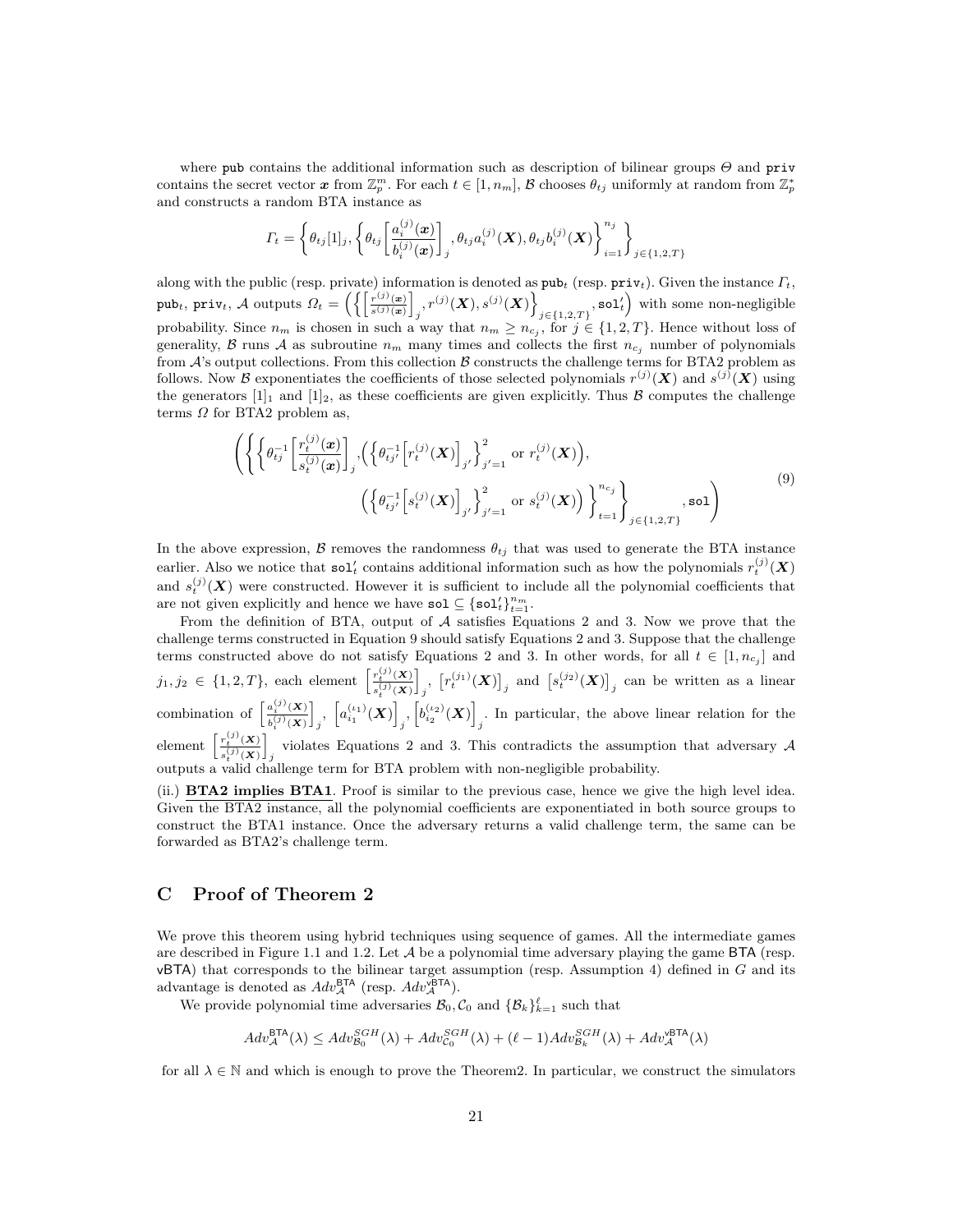$$
\boxed{\text{Main BTA}^{\mathcal{A}}(\lambda) / \boxed{G_0^{\mathcal{A}}(\lambda)} / \boxed{G_1^{\mathcal{A}}(\lambda)}}_{\text{(N, G, H, G_T, e) \overset{\$}}{\leftarrow} \mathcal{G}(\lambda), g \overset{\$}{\leftarrow} G, \boxed{g_1 \overset{\$}{\leftarrow} G_1}, h \overset{\$}{\leftarrow} H, \boxed{h_1 \overset{\$}{\leftarrow} H_1 \overset{\$}{\leftarrow} H_1 \overset{\$}{\leftarrow}; \\ h_2 \overset{\$}{\leftarrow} H_1 \overset{\$}{\leftarrow}; \\ \text{Choose } x \overset{\$}{\leftarrow} \mathbb{Z}_N^m \text{ such that } \gcd(b_i^{(j)}(x), N) = 1, \forall i \in [1, n_j], j \in \{1, 2, T\}, \\ \frac{a_i^{(1)}(x)}{a_i^{(1)}(x)}, \boxed{u_i^{(1)} \leftarrow g_i^{(1)}(x)} \right)_{\text{V}} \qquad \frac{a_i^{(2)}(x)}{b_i^{(2)}(x)}, \forall i \in [1, n_1]; u_i^{(2)} \leftarrow h_i^{(2)}(x), \boxed{u_i^{(2)} \leftarrow h_i^{(2)}(x)} \right)_{\text{V}} \forall i \in [1, n_2], \\ u_i^{(T)} \leftarrow e(g, h)^{\frac{a_i^{(T)}(x)}{b_i^{(T)}(x)}}, \boxed{u_i^{(T)} \leftarrow e(g_1, h)^{\frac{a_i^{(T)}(x)}{b_i^{(T)}(x)}}}, \boxed{u_i^{(T)} \leftarrow e(g_1, h_1)} \overset{\$}{\leftarrow} u_i^{(T)}(x), \boxed{u_i^{(T)} \leftarrow [1, n_T], \\ (v', r(X), s(X)) \leftarrow \mathcal{A}\left(N, G, H, G_T, e, \left\{ \left\{ u_i^{(j)}, \frac{a_i^{(j)}(X)}{b_i^{(j)}(X)} \right\}_{i=1}^{n_j} \right\}_{j \in \{1, 2, T\}} \right), \\ \text{Compute } v \leftarrow g^{\frac{r(x)}{s(x)}}, \boxed{v \leftarrow g_i^{(x)}}, \boxed{v \leftarrow g_i^{(x)}}, \boxed{v} \right\}
$$

Figure 1.1: Games for the proof of Theorem 2 (for both Equations 10 and 11). The boxed (resp. dotted boxed) game uses the boxed (resp. dotted boxed) code and other game do not.

 $\mathcal{B}_0, \mathcal{C}_0$  and  $\mathcal{B}_k$  such that

$$
\Pr[\mathsf{BTA}^{\mathcal{A}}(\lambda)] - \Pr[\mathsf{G_0}^{\mathcal{A}}(\lambda)] \leq Adv_{\mathcal{B}_0}^{SGH}(\lambda), \quad (\text{in } G_1, \mu = \{\})
$$
\n<sup>(10)</sup>

$$
\Pr[\mathsf{G}_0^{\mathcal{A}}(\lambda)] - \Pr[\mathsf{G}_1^{\mathcal{A}}(\lambda)] \leq Adv_{\mathcal{C}_0}^{SGH}(\lambda), \quad (\text{in } H_1, \mu = \{g_1\})
$$
\n
$$
(11)
$$

$$
\Pr[G_{k}^{\mathcal{A}}(\lambda)] - \Pr[G_{k,1}^{\mathcal{A}}(\lambda)] \leq Adv_{\mathcal{B}_{k}}^{SGH}(\lambda), \quad (\text{in } G_1, \mu = \{g_2, h_1\})
$$
(12)

$$
\Pr[G_{k,1}^{\mathcal{A}}(\lambda)] - \Pr[G_{k+1}^{\mathcal{A}}(\lambda)] = 0, \quad \text{(extended adaptive parameter-hiding)}\tag{13}
$$
\n
$$
\Pr[\mathcal{A}^{\mathcal{A}}(\lambda)] = A d\omega^{\text{BTA}}(\lambda) \tag{14}
$$

$$
\Pr[\mathsf{G}_{\ell}^{\mathcal{A}}(\lambda)] = Adv_{\mathcal{A}}^{\mathcal{W}^{\mathsf{BTA}}}(\lambda). \tag{14}
$$

From the above inequalities we have,

$$
Adv_{\mathcal{A}}^{\text{BTA}}(\lambda) = \Pr[\text{BTA}^{\mathcal{A}}(\lambda)]
$$
  
\n
$$
= (\Pr[\text{BTA}^{\mathcal{A}}(\lambda)] - \Pr[\text{G}_{0}^{\mathcal{A}}(\lambda)]) + (\Pr[\text{G}_{0}^{\mathcal{A}}(\lambda)] - \Pr[\text{G}_{1}^{\mathcal{A}}(\lambda)])
$$
  
\n
$$
+ \left(\sum_{k=1}^{\ell-1} \Pr[\text{G}_{k}^{\mathcal{A}}(\lambda)] - \Pr[\text{G}_{k,1}^{\mathcal{A}}(\lambda)] + \Pr[\text{G}_{k,1}^{\mathcal{A}}(\lambda)] - \Pr[\text{G}_{k+1}^{\mathcal{A}}(\lambda)]\right) + \Pr[\text{G}_{\ell}^{\mathcal{A}}(\lambda)]
$$
  
\n
$$
\leq Adv_{B_{0}}^{SGH}(\lambda) + Adv_{C_{0}}^{SGH}(\lambda) + (\ell-1)Adv_{B_{k}}^{SGH}(\lambda) + Adv_{\mathcal{A}}^{\text{WETA}}(\lambda).
$$

Equation 10: BTA<sup>A</sup> vs  $G_0^A$ <br>Now we construct the simulator  $B_0$  which in-distinguish between the games BTA and  $G_0$  under SGH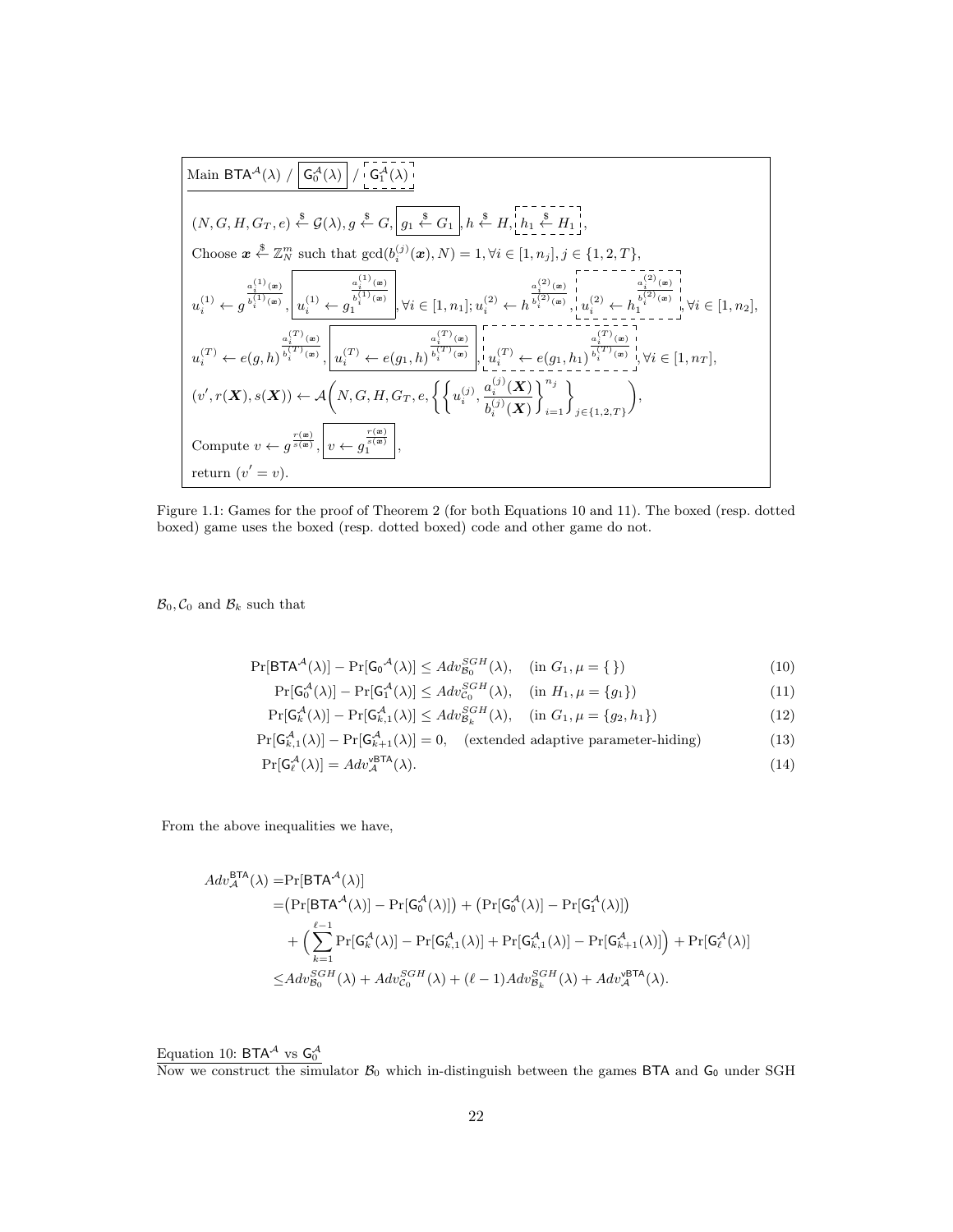$$
\begin{array}{lllllllll} \text{Main } {\sf G}_{k}^{\mathcal{A}}(\lambda) \big/ \left. \frac{{\sf G}_{k,1}^{\mathcal{A}}(\lambda)} \right/ \left. \frac{{\sf G}_{k+1}^{\mathcal{A}}(\lambda)} \right.\\ \left. \left. \frac{{\sf G}_{k,1}^{\mathcal{A}}(\lambda)} \right/ \left. \frac{{\sf G}_{k+1}^{\mathcal{A}}(\lambda)} \right. \right.\\ \left. \left. \frac{{\sf G}_{k,1}^{\mathcal{A}}(\lambda)} \right/ \left. \frac{{\sf G}_{k+1}^{\mathcal{A}}(\lambda)} \right. \right.\\ \left. \left. \frac{{\sf G}_{k,1}^{\mathcal{A}}(\lambda)} \right/ \left. \frac{{\sf G}_{k,1}^{\mathcal{A}}(\lambda)} \right. \right.\\ \left. \left. \frac{{\sf G}_{k,1}^{\mathcal{A}}(\lambda)} \right/ \left. \frac{{\sf G}_{k,1}^{\mathcal{A}}(\lambda)} \right. \right. \left. \frac{{\sf G}_{k,1}^{\mathcal{A}}(\lambda)} \right. \right.\\ \left. \frac{{\sf G}_{k,1}^{\mathcal{A}}(\lambda)} \right/ \left. \left( \frac{{\sf G}_{k,1}^{\mathcal{A}}(\lambda)} \right) \right. \left. \frac{{\sf G}_{k,1}^{\mathcal{A}}(\lambda)} \right. \left. \frac{{\sf G}_{k,1}^{\mathcal{A}}(\lambda)} \right. \left. \frac{{\sf G}_{k,1}^{\mathcal{A}}(\lambda)} \right. \left. \frac{{\sf G}_{k,1}^{\mathcal{A}}(\lambda)} \right. \left. \frac{{\sf G}_{k,1}^{\mathcal{A}}(\lambda)} \right. \left. \frac{{\sf G}_{k,1}^{\mathcal{A}}(\lambda)} \right. \left. \frac{{\sf G}_{k,1}^{\mathcal{A}}(\lambda)} \right. \left. \frac{{\sf G}_{k,1}^{\mathcal{A}}(\lambda)} \right. \left. \frac{{\sf G}_{k,1}^{\mathcal{A}}(\lambda)} \right. \left. \frac{{\sf G}_{k,1}^{\mathcal{A}}(\lambda)} \right. \left. \frac{{\sf G}_{k,1}^{\mathcal{A}}(\lambda)} \right. \left. \frac{{\sf G}_{k,1}^{\mathcal{A}}(\lambda)} \right. \left. \frac{{\sf G}_{k,
$$

Figure 1.2: Games for the proof of Theorem 2 (for both Equations 12 and 13). The boxed (resp. dotted boxed) game uses the boxed (resp. dotted boxed) code and other game do not.

assumption for the subgroup  $G_1$  with  $\mu=\{\ \}$  as follows,

$$
\begin{aligned}\n&\frac{\mathcal{B}_0(\lambda, N, G, H, G_T, e, w)}{\text{Choose } \mathbf{x} \stackrel{\$}{\leftarrow} \mathbb{Z}_N^m \text{ such that } \text{gcd}(b_i^{(j)}(\mathbf{x}), N) = 1, \forall i \in [1, n_j], j \in \{1, 2, T\}, \\
&\frac{a_i^{(1)}(\mathbf{x})}{\leftarrow} \text{Choose } h \stackrel{\$}{\leftarrow} H \text{ compute } u_i^{(1)} \leftarrow w^{\frac{a_i^{(1)}(\mathbf{x})}{b_i^{(1)}(\mathbf{x})}}, u_i^{(2)} \leftarrow h^{\frac{a_i^{(2)}(\mathbf{x})}{b_i^{(2)}(\mathbf{x})}}, u_i^{(T)} \leftarrow e(w, h)^{\frac{a_i^{(T)}(\mathbf{x})}{b_i^{(T)}(\mathbf{x})}}, \\
&\frac{(v', r(\mathbf{X}), s(\mathbf{X})) \leftarrow \mathcal{A}\left(N, G, H, G_T, e, \left\{ \left\{ u_i^{(j)}, \frac{a_i^{(j)}(\mathbf{X})}{b_i^{(j)}(\mathbf{X})} \right\}_{i=1}^{n_j} \right\}_{j \in \{1, 2, T\}}\right), \\
&\text{Return } (v' = w^{\frac{r(\mathbf{x})}{s(\mathbf{x})}}).\n\end{aligned}
$$

If  $w \overset{\$}{\leftarrow} G$ , then this is identical to the BTA game and if  $w \overset{\$}{\leftarrow} G_1$ , then this is identical to  $\mathsf{G}_0$ .

#### Equation 11:  $G_0$  vs  $G_1$

Now we construct the simulator  $C_0$  which in-distinguish between the games  $G_0$  and  $G_1$  under SGH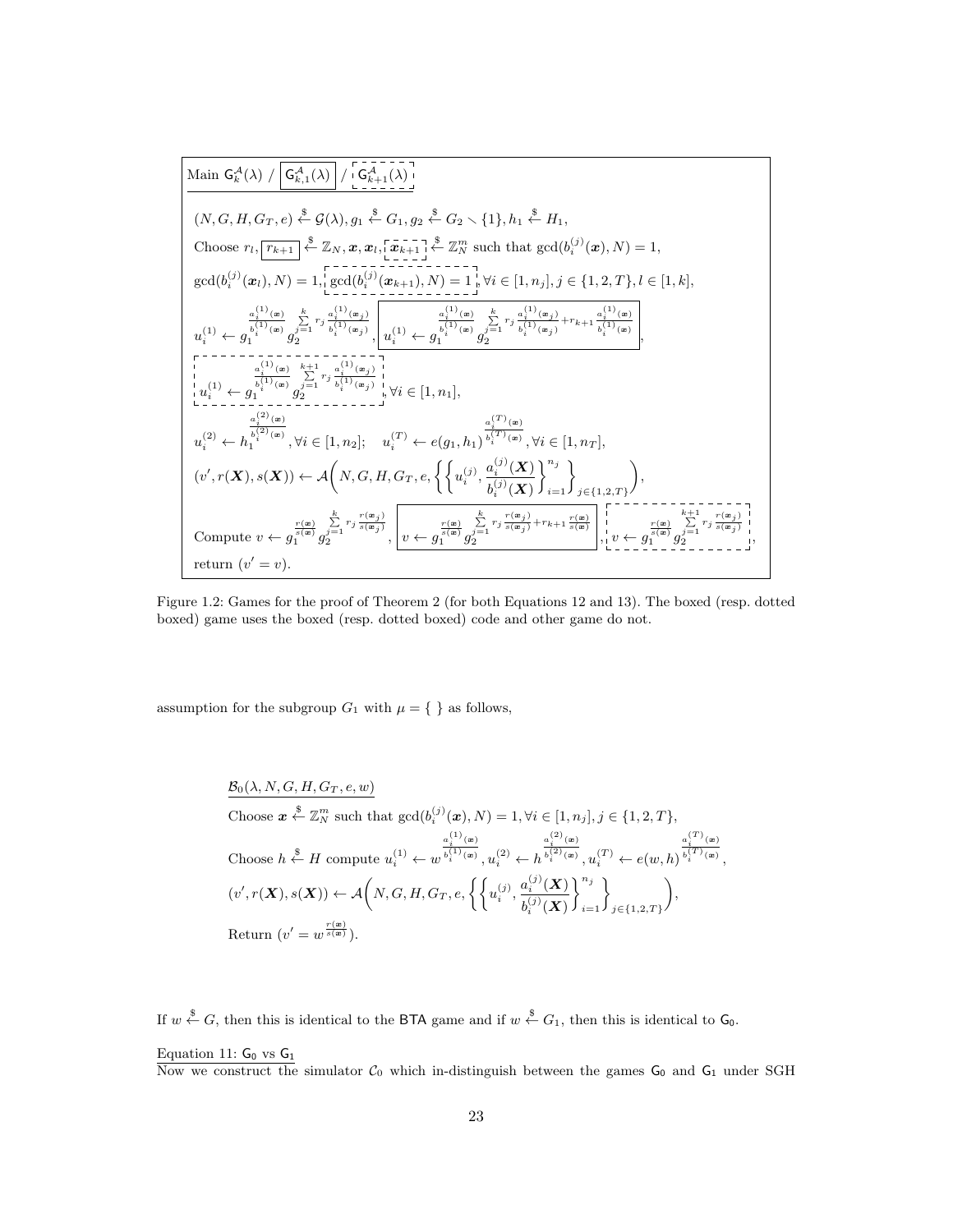assumption for the subgroup  $H_1$  with  $\mu = \{g_1\}$  as follows,

$$
\begin{aligned}\n&\frac{\mathcal{C}_{0}(\lambda, N, G, H, G_{T}, e, g_{1}, z)}{\text{Choose } \mathbf{x} \stackrel{\$}{\leftarrow} \mathbb{Z}_{N}^{m} \text{ such that } \text{gcd}(b_{i}^{(j)}(\mathbf{x}), N) = 1, \forall i \in [1, n_{j}], j \in \{1, 2, T\}, \\
&\text{Compute } u_{i}^{(1)} \leftarrow g_{1}^{\frac{a_{i}^{(1)}(\mathbf{x})}{i}} , u_{i}^{(2)} \leftarrow z^{\frac{a_{i}^{(2)}(\mathbf{x})}{i_{i}^{(2)}(\mathbf{x})}}, u_{i}^{(T)} \leftarrow e(g_{1}, z)^{\frac{a_{i}^{(T)}(\mathbf{x})}{i_{i}^{(T)}(\mathbf{x})}}, \\
&(v', r(\mathbf{X}), s(\mathbf{X})) \leftarrow \mathcal{A}\left(N, G, H, G_{T}, e, \left\{ \left\{ u_{i}^{(j)}, \frac{a_{i}^{(j)}(\mathbf{X})}{b_{i}^{(j)}(\mathbf{X})} \right\}_{i=1}^{n_{j}} \right\}_{j \in \{1, 2, T\}}\right), \\
&\text{Return } (v' = g_{1}^{\frac{r(\mathbf{x})}{s(\mathbf{x})}}).\n\end{aligned}
$$

If  $z \stackrel{\$}{\leftarrow} H$ , then this is identical to  $G_0$  and if  $z \stackrel{\$}{\leftarrow} H_1$ , then this is identical to  $G_1$ . Here A distinguish the game  $G_0$  with game  $G_1$  based on the difference in the problem instance.

Now we construct a simulator  $\mathcal{B}_k$  that in-distinguish between the games  $G_k$  and  $G_{k,1}$  under the SGH assumption for the subgroup  $G_1$  with  $\mu = \{g_2, h_1\}$  as follows,

$$
\begin{aligned} &\underline{\mathcal{B}}_k(\lambda, N, G, H, G_T, e, g_2, h_1, w),\\ &\text{Choose } \pmb{x}, \pmb{x}_i \stackrel{\$}{\leftarrow} \mathbb{Z}_N^m \text{ such that } \gcd(b_i^{(j)}(\pmb{x}), N) = 1, \gcd(b_i^{(j)}(\pmb{x}_l), N) = 1,\\ &\forall i \in [1, n_j], j \in \{1, 2, T\}, l \in [1, k],\\ &\text{Compute } u_i^{(1)} \leftarrow w^{\frac{a_i^{(1)}(\pmb{x})}{b_i^{(1)}(\pmb{x})}} \sum_{j=1}^k r_j^{\frac{a_i^{(1)}(\pmb{x}_j)}{b_i^{(1)}(\pmb{x}_j)}}, u_i^{(2)} \leftarrow h_i^{\frac{a_i^{(2)}(\pmb{x})}{b_i^{(2)}(\pmb{x})}}, u_i^{(T)} \leftarrow e(w, h_1)^{\frac{a_i^{(T)}(\pmb{x})}{b_i^{(T)}(\pmb{x})}},\\ & (v', r(\pmb{X}), s(\pmb{X})) \leftarrow \mathcal{A}\bigg(N, G, H, G_T, e, \left\{\left\{u_i^{(j)}, \frac{a_i^{(j)}(\pmb{X})}{b_i^{(j)}(\pmb{X})}\right\}_{i=1}^{n_j}\right\}_{j \in \{1, 2, T\}}\bigg),\\ & \text{return } (v' = w^{\frac{r(\pmb{x})}{s(\pmb{x})}} \sum_{j=1}^k r_j^{\frac{r(\pmb{x}_j)}{s(\pmb{x}_j)}}). \end{aligned}
$$

If  $w = g_1 \stackrel{\$}{\leftarrow} G_1$ , then this is identical to  $G_k$  game and if  $w \stackrel{\$}{\leftarrow} G$ , then write  $w = g_1 g_2^{r_{k+1}}$ , for some  $g_1 \stackrel{\$}{\leftarrow} G_1$  and  $r_{k+1} \stackrel{\$}{\leftarrow} \mathbb{Z}_N$ . Then it is clear that the above game is identical to  $\mathsf{G}_{k,1}$ .

Equation 13: 
$$
G_{k,1}
$$
 vs  $G_{k+1}$ 

Define  $A := g$  $\sum_{j=1}^k r_j \frac{a_i^{(1)}(\mathbf{x}_j)}{b_i^{(1)}(\mathbf{x}_j)}$  $\sum_{j=1}^{j=1} \binom{j}{j} \binom{n}{j}$ . It is clear that A is independent of x and  $x_{k+1}$ . Then we use the extended adaptive parameter-hiding property with respect to the functions  $f$  and  $f'$  which corresponds to the evaluation of rational polynomials  $\left\{ \left\{ \frac{a_i^{(1)}(\mathbf{X})}{i(1)} \right\} \right\}$  $b^{(1)}_i(\pmb{X})$  $\mathcal{N}^{n_1}$  $\binom{n_1}{i=1}, \frac{r(X)}{s(X)}$  at some vectors  $x$  and  $x_{k+1}$  respectively (modulo  $p_n$ ). Thus we obtain that the distributions g  $a_i^{(1)}(\boldsymbol{x})$  $\frac{b_i^{(1)}(\boldsymbol{x})}{1}$  g  $r_{k+1} \frac{a_i^{(1)}(x)}{i^{(1)}+1}$  $\int_{2}^{\infty} \frac{b_i^{(1)}(x)}{b_i^{(1)}(x)}$  and g  $a_i^{(1)}(\boldsymbol{x})$  $\frac{b_i^{(1)}(\boldsymbol{x})}{1}$  g  $r_{k+1} \frac{a_i^{(1)}(\mathbf{x}_{k+1})}{(1)}$  $\binom{k+1}{k} \frac{b_i^{(1)}(\bm{x}_{k+1})}{b_i^{(1)}(\bm{x}_{k+1})}$ 

are identical. This ensure that the distribution of instance in the games  $G_{k,1}$  and  $G_{k+1}$  are identical. Similarly we can prove that for the challenge term. Note that the auxiliary information Aux contains the elements  $\left\{ \left\{ \frac{a_i^{(2)}(\mathbf{X})}{a_i^{(2)}(\mathbf{X})} \right\} \right\}$  $b^{(2)}_i(\bm{X})$  $\lambda^{n_2}$  $\displaystyle{\frac{n_2}{i=1},\left\{\frac{a_i^{(T)}(\boldsymbol{X})}{b_i^{(T)}(\boldsymbol{X})}\right.}$  $b_i^{(T)}(\bm{X})$  $\int_0^n$  $i=1$ } and these elements do not affect the above distributions as they defined in different subgroup of  $H$  and  $G_T$ .

#### Equation 14:  $G_{\ell}$

From the definition of Assumption 4 it is clear that this Equation 14 holds.

Equation 12:  $\mathsf{G}_\mathsf{k}$  vs  $\mathsf{G}_{\mathsf{k},1}$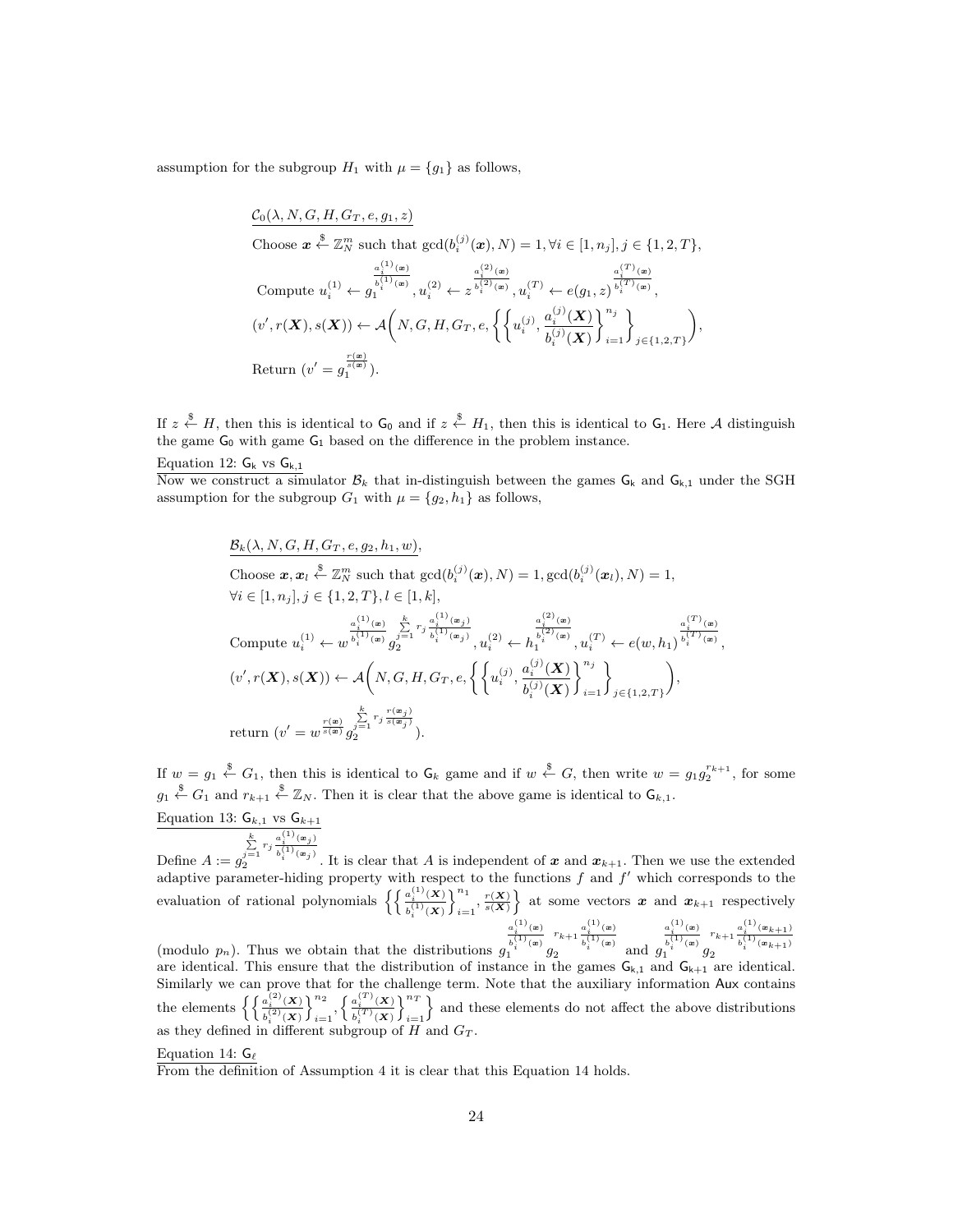## D Dual-Form Signature

### D.1 Definition of Dual-Form Signature

We recall the definition of dual-form signature from [GLOW12] which consists of four algorithms. **Setup:** Given a security parameter  $\lambda$  generate a key pair PK and SK,

 $\operatorname{Sign}_A$ : Given SK and message M output a signature  $\sigma$ ,

 $\mathbf{Sign}_{B}$ : Given SK and message M output a signature  $\sigma$ ,

Verify: Given  $PK$ , a signature  $\sigma$  and a message M output accept or reject.

The Type I (resp. Type II) forgery will be related to the signatures returned by  $\textbf{Sign}_{A}$  (resp.  $\textbf{Sign}_{B}$ ) algorithm. We denote  $V$  be the set of all message and signature pairs such that **Verify** algorithm outputs accept under a fixed PK. Let  $V = V_I \cup V_{II}$ , where  $V_I$  (resp.  $V_{II}$ ) denotes the forgery of Type I (resp. Type II).

We briefly mention the security properties of dual-form signature scheme. The formal definition can be found in [GLOW12].

A-I Matching. Given the public key and signing oracle access which returns the signature from  $\text{Sign}_A$ , for an adversary it is hard to create a forgery of Type I.

Dual Oracle Invariance. The public key and signing oracle access to both  $\text{Sign}_A$  and  $\text{Sign}_B$  are given to adversary. At some point adversary outputs a challenge message  $m$  and challenger returns a signature on m using either  $\text{Sign}_B$  or  $\text{Sign}_B$  with equal probability. Finally adversary outputs a forgery pair  $(m^*, \sigma^*)$ , where  $m^*$  was not queried earlier to any of the signing oracles. The adversary's probability of producing a Type I forgery when the challenge signature is from  $\text{Sign}_{A}$  is approximately same as when the challenge signature is from  $\text{Sign}_{B}$ .

B-II Matching. Given the public key and signing oracle access which returns the signature from  $\mathbf{Sign}_{B}$ , for an adversary it is hard to create a Type II forgery.

## E Structure-Preserving Signature

### E.1 Definition of Structure-Preserving Signature

Let G denote the bilinear group generator which takes the security parameter  $\lambda$  as input and outputs  $(N, \mathbb{G}_1, \mathbb{G}_2, \mathbb{G}_T, e)$ . Now we recall the definition of structure-preserving signature scheme from [AGHO11]. Scheme consists of four PPT algorithms which are defined as follows,

**Setup**( $\lambda$ ) Given the security parameter  $\lambda$ , it outputs a public parameter PP using G.

- **KeyGen**(PP) Given the public parameter PP, it outputs a public and secret key pair  $(PK, SK)$ such that  $PK$  belongs to  $\mathbb{G}_1$  and  $\mathbb{G}_2$ .
- $\operatorname{Sign}(SK, M)$  Given the message M and secret key SK, it outputs the signature  $\sigma$  on M, where both message M and signature  $\sigma$  belongs to  $\mathbb{G}_1$  and  $\mathbb{G}_2$ .
- **Verify**( $PK, M, \sigma$ ) Given public key PK, message M and signature  $\sigma$  it outputs accept or reject based on the satisfiability of certain pairing product equations.

Existential unforgeability under chosen message attack (EUF-CMA) for a structure-preserving signature scheme is defined in the standard way. Informally, adversary is given  $PK$  and signing oracle access, probability of returning a valid forgery that differs from the queried message is negligible.

### E.2 Security of Dual-Form Abe et al's SPS Scheme

In this section we prove the security of dual-form SPS scheme constructed in §5.1. Before that, we define the forgery classes. For an element z chosen from  $\mathbb{Z}_N$ , we define  $z_1 = z$  mod  $p_1$  and  $z_2 = z$ mod  $p_2$  and from Chinese Remainder Theorem, we write z as  $(z_1, z_2) \in \mathbb{Z}_{p_1} \times \mathbb{Z}_{p_2}$ . Letting  $(z_1, z_2) =$  $(0 \mod p_1, 1 \mod p_2)$ , we define the forgery classes as follows,

– **Type Ι**:  $V_I = \{(m^*, \sigma^*) \in V : (A^*)^z = 1, (B^*)^z = 1, (R^*)^z = 1\},\$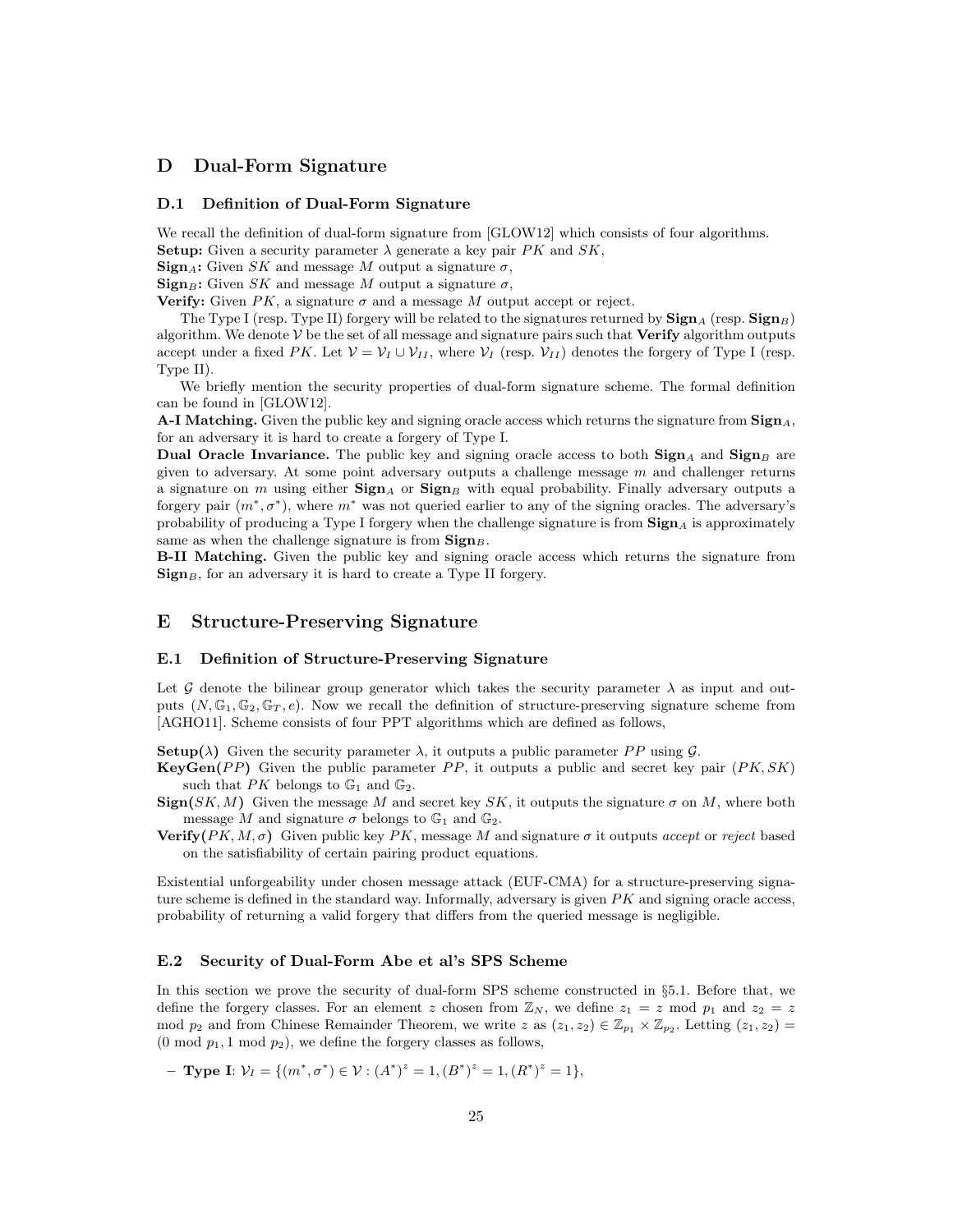− **Type II**:  $V_{II} = \{(m^*, \sigma^*) \in V : (A^*)^z \neq 1 \text{ or } (B^*)^z \neq 1 \text{ or } (R^*)^z \neq 1\}.$ 

Here  $\mathcal V$  denotes the set of all message-signature pair such that they verifies under the public key. Now we define the subgroup hiding assumptions which will be used to prove the security of our dual-form SPS scheme.

**Assumption 5** Given  $(N, G, H, G_T, e, \mu = \{g_1, h_1, X_1X_2, Z_1Z_2\}, T)$ , it is hard to decide whether  $T \in$  $H_1$  or  $T \in H$ , where  $X_1X_2 \in G$  and  $Z_1Z_2 \in H$ .

Assumption 6 Given  $(N, G, H, G_T, e, \mu = \{g_1, g_2, h_1, h_1^{t-1}, Z_1Z_2\}, T = g_1^t g_2^{t_2}$ , it is hard to decide whether  $T \in G_1$  or  $T \in G$ , where  $Z_1 Z_2 \in H$  and  $t \in \mathbb{Z}_N^*$ .

**Assumption 7** Given  $(N, G, H, G_T, e, g_1, g_2, g_1^{\ell} X_2, g_1^{\ell y_1} X_2', h_1, h_1^{y_1}, h_2)$ , it is hard to compute  $(g_1^{\ell c}, g_1^{\ell y_1 c})$ , for some  $c \neq 0 \mod p_1$ .

Assumption 5 is a specific instance of the general subgroup decision assumption [LM15, Assumption 6.2], whereas Assumption 6 and 7 are proved to be hard in the generic group model, see Lemma 7 and 8 in §E.3.

Now we complete the proof of Theorem 4 by using the above defined assumptions in the following lemmas.

#### **Lemma 1.** If  $\mathcal G$  satisfies Assumption 5, then the dual-form SPS scheme is A-I matching.

*Proof.* Suppose that there exists an adversary  $A$ , given  $\text{Sign}_A$  oracle access, who can create a Type-II forgery with some non-negligible advantage  $\epsilon$ . Then we construct an algorithm  $\beta$  that breaks the Assumption 5. Given  $g_1, X_1X_2, h_1, Z_1Z_2, T$ , B chooses  $w, x, y_1, y_2$  uniformly at random from  $\mathbb{Z}_N$  and defines all the components of SK except  $g_2$ . Then B computes  $PK = (h_1^w, h_1^x, h_1^{y_1}, h_1^{y_2})$  and sends to A. Note that B does not require  $q_2$  to respond to  $\text{Sign}_A$  queries. After making polynomial number of signing queries, A returns a valid forgery  $(M^*, \sigma^* = (A^*, D^*, B^*, R^*))$ . First B checks whether  $(M^*, \sigma^*)$  verifies or not. If this check fails, then  $\beta$  will guess randomly, else  $\beta$  checks whether the forgery is Type-II or not.

Now write  $T = g_1^{t_1} g_2^{t_2}$  and write the forged signature components as,  $A^* = g_1^{a^*} g_2^{\gamma_1}, D^* = h_1^{1/a^*}$ ,  $B^* = g_1^{x-a^*w-r^*y_1}(M^*)^{-y_2}g_2^{\gamma_2}$  and  $R^* = g_1^{r^*}g_2^{\gamma_3}$ , for some  $r^*, \gamma_1, \gamma_2, \gamma_3 \in \mathbb{Z}_N$  and  $a^* \in \mathbb{Z}_N^*$ . In order to check the forgery types,  $\beta$  verifies the following backdoor verification test (BVT),

$$
e(B^*, T)e(A^*, T^w)e(R^*, T^{y_1})e(M^*, T^{y_2}) \stackrel{?}{=} e(g_1, T^x).
$$
\n(15)

If the forgery does not satisfy the above BVT, then B outputs 1 (i.e.,  $T \in H$ ), otherwise he flips a coin  $b \in \{0,1\}$  and outputs b. Since the forgery is valid, it satisfies the signature verification equation.

Hence the exponent of the above equation is simplified as  $t_2(\gamma_2 + \gamma_1 w + \gamma_3 y_1) \stackrel{?}{=} 0$  mod  $p_2$ .

B has to decide whether T is from  $H_1$  or H based on the type of forgery returned by A. Suppose  $T \in H_1$ , then whether A outputs Type-I or Type-II forgery, the above BVT holds. On the other hand, when T comes from the whole group H then the above BVT holds provided  $\gamma_2 + \gamma_1 w + \gamma_3 y_1 = 0$  mod  $p_2$ . However, probability that the forgery signature satisfies the condition  $\gamma_2 + \gamma_1 w + \gamma_3 y_1 = 0 \text{ mod } p_2$  is negligible (in the security parameter), as w and  $y_1$  are chosen uniformly at random from  $\mathbb{Z}_N$ . Suppose  $T \in H$  and  $\gamma_2 + \gamma_1 w + \gamma_3 y_1 \neq 0$  mod  $p_2$ , then the BVT fails to hold. Hence the forgery returned by A is Type-II forgery. From our initial assumption, A outputs a Type-II forgery with some non-negligible advantage. Hence the unsatisfiability of the BVT test over  $\mathcal{A}$ 's forgery signature can be used by  $\mathcal{B}$  to break the Assumption 5 with non-negligible advantage.  $\Box$ 

### **Lemma 2.** If  $\mathcal G$  satisfies Assumption 6, then the dual-form SPS scheme is dual-oracle invariance.

*Proof.* Suppose that there exists an adversary A, given an oracle access to both  $\text{Sign}_A$  and  $\text{Sign}_B$ algorithms, who can create a Type-II forgery with non-negligible advantage. Then we construct an algorithm B to break the Assumption 6. Given the instance  $(g_1, g_2, h_1, h_1^{t-1}, Z_1Z_2, T = g_1^t g_2^{t_2}$ , B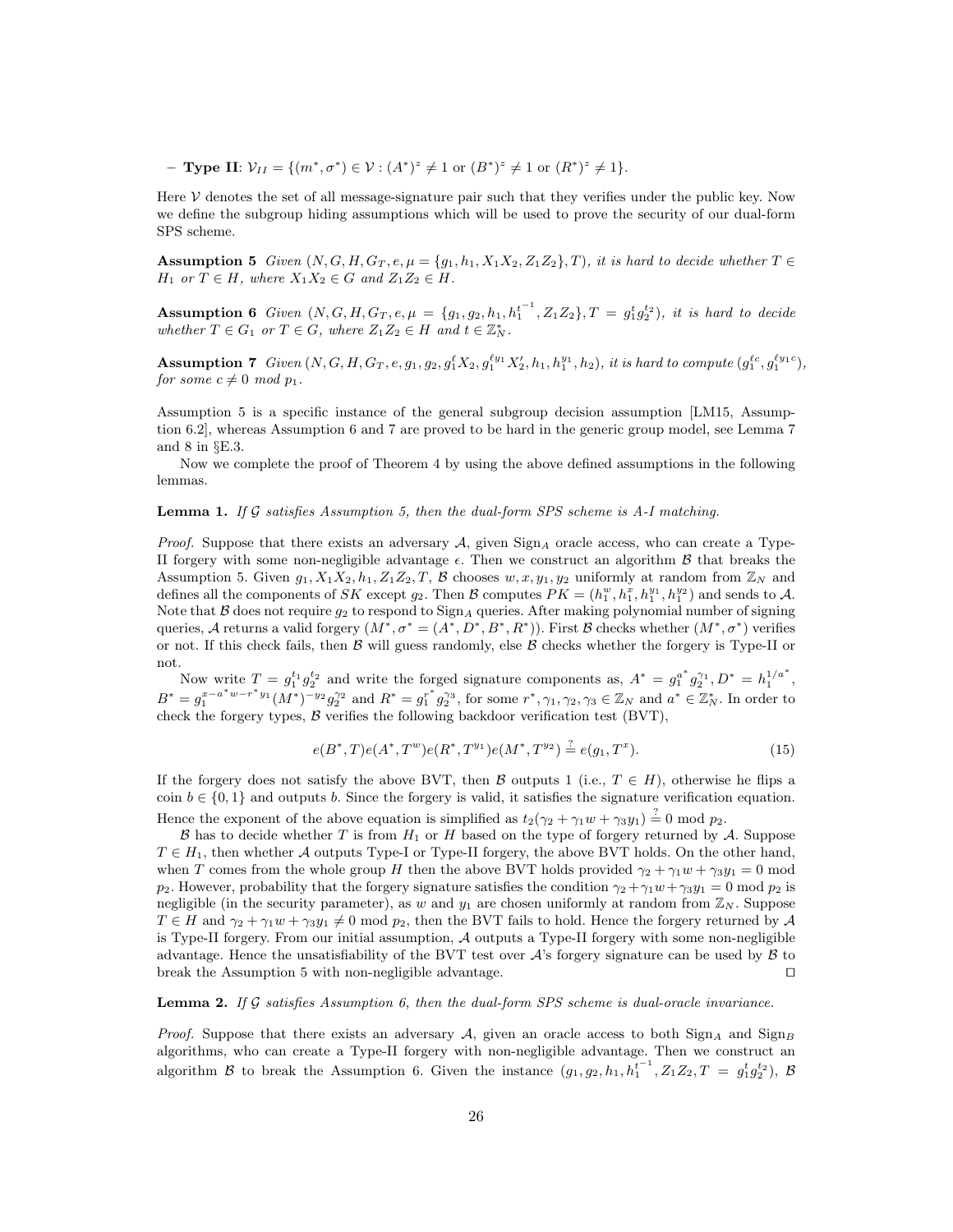chooses  $w, x, y_1, y_2$  uniformly at random from  $\mathbb{Z}_N$  and sets as SK along with  $g_2$  and computes  $PK =$  $(h_1^x, h_1^y, h_1^{y_1}, h_1^{y_2})$  which then he sends to A. Since B knows SK, he can answer for A's signing oracle queries of both types. In the challenge phase, given the message  $\widetilde{M} \in G$ , B embeds the challenge term to construct the signature as,

$$
\widetilde{A} = T^{a'}, \widetilde{D} = (h_1^{t^{-1}})^{1/a'}, \widetilde{B} = g_1^x T^{-wa'-y_1 r'} \widetilde{M}^{-y_2}, \widetilde{R} = T^{r'},
$$

for r' (resp. a') chosen uniformly at random from  $\mathbb{Z}_N$  (resp.  $\mathbb{Z}_N^*$ ). If  $T = g_1^{t_1}$ , then the challenge signature is distributed as an output of  $\text{Sign}_A$  algorithm. If  $T = g_1^{t_1} g_2^{t_2}$ , then the challenge signature is distributed as an output of  $\text{Sign}_B$  algorithm, since r' and a' are random mod  $p_2$ . After receiving the challenge signature, A makes polynomial number of signing oracle queries of both types. Finally A returns a valid forgery  $(M^*, \sigma^*)$ , where  $\sigma^* = (A^*, D^*, B^*, R^*)$ . In order to use the output of A to determine the membership of  $T$ ,  $\beta$  must be able to determine whether  $\mathcal A$  returns a Type-I or Type-II forgery. First B checks whether  $(M^*, \sigma^*)$  verifies or not. If this check fails, then B will guess randomly, else  $\beta$  checks the following backdoor verification test (BVT),

$$
e(B^*, Z_1 Z_2)e(A^*, (Z_1 Z_2)^w)e(R^*, (Z_1 Z_2)^{y_1})e(M^*, (Z_1 Z_2)^{y_2}) \stackrel{?}{=} e(g_1, (Z_1 Z_2)^x).
$$
 (16)

If the forgery does not satisfy BVT, then B outputs 1, otherwise he flips a coin  $b \in \{0, 1\}$  and outputs b. Now we express  $T = g_1^{t_1} g_2^{t_2}$ ,  $Z_1 Z_2 = h_1^{\theta_1} h_2^{\theta_2}$  and write the forged signature components as,  $A^* =$  $g_1^{a^*}g_2^{\gamma_1}, D^* = h_1^{1/a^*}, B^* = g_1^{x-a^*w-r^*y_1}(M^*)^{-y_2}g_2^{\gamma_2}$  and  $R^* = g_1^{r^*}g_2^{\gamma_3}$ , for some  $r^*, \gamma_1, \gamma_2, \gamma_3 \in \mathbb{Z}_N$  and  $a^* \in \mathbb{Z}_N^*$ . As before, the exponent of the above BVT test can be simplified to  $\theta_2(\gamma_2 + \gamma_1 w + \gamma_3 y_1) \stackrel{?}{=} 0$ mod  $p_2$ .

Now for the forgery returned by  $A$ , if the above BVT does not hold, then with probability 1, it is a Type-II forgery. If the above BVT holds for the forgery, then it can be either of Type-I or Type-II. However, we claim that  $\mathcal A$  can create a Type-II forgery satisfying the above simplified BVT test only with a negligible probability. In order to create a Type-II forgery with  $\gamma_2 + \gamma_1 w + \gamma_3 y_1 = 0 \text{ mod } p_2$ , adversary A must implicitly determine  $-\gamma_2 = \gamma_1 w + \gamma_3 y_1 \text{ mod } p_2$  which is a polynomial function with unknown values w and  $y_1$ . However during the query phase, no information about w,  $y_1$  mod  $p_2$  is revealed. Hence A must determine the values of w,  $y_1$  mod  $p_2$  only from the challenge signature. From the challenge signature components, A can implicitly determine  $t_2(a'w+r'y_1)$  mod  $p_2$ , which is a single equation with two unknowns w and  $y_1$ . This ensures that A cannot obtain unique values of w and  $y_1$ mod  $p_2$ . Hence A can compute the correct values of w and  $y_1$  mod  $p_2$  only with negligible probability. Thus if BVT holds for the forgery, then with non-negligible probability it is Type-I forgery.  $\square$ 

### **Lemma 3.** If G satisfies Assumption 7, then the dual-form SPS scheme is B-II matching.

*Proof.* Suppose that there exists an adversary A, given  $\text{Sign}_B$  oracle access, who can create a Type-I forgery with non-negligible probability. Then we construct an algorithm  $\beta$  to break the Assumption 7. Given the instance  $(g_1, g_2, g_1^{\ell} X_2, g_1^{\ell y_1} X_2', h_1, h_1^{y_1}, h_2)$ , B's goal is to compute  $(g_1^{\ell c}, g_1^{\ell y_1 c})$ , for some  $c \neq 0$ mod  $p_1$ . Now B chooses  $w, x, y_2$  uniformly at random from  $\mathbb{Z}_N$  and sets  $PK = (h_1^w, h_1^x, h_1^{y_1}, h_1^{y_2})$  and  $SK = (w, x, y_1, y_2)$ . Note that B does not know  $y_1$  and hence part of the secret keys are set implicitly. However  $\mathcal B$  can answer for Sign<sub>B</sub> queries as follows.  $\mathcal B$  chooses  $r', \gamma_1$  (resp. a) uniformly at random from  $\mathbb{Z}_N$  (resp.  $\mathbb{Z}_N^*$ ) and constructs the signature as,

$$
A = g_1^a g_2^{\gamma_1}, D = h_1^{1/a}, B = g_1^{x - aw} (g_1^{\ell y_1} X_2')^{-r'} M^{-y_2}, R = (g_1^{\ell} X_2)^{r'}.
$$

Here B implicitly sets  $r = r'\ell$  and it is easy to verify that the above signature is properly distributed. After making polynomial number of signing queries, A returns a valid forgery  $(M^*, \sigma^*)$ , where  $\sigma^* =$  $(A^*, D^*, B^*, R^*) \in G \times H \times G^2$ . First B checks whether  $(M^*, \sigma^*)$  verifies or not. If this check fails, then  $\beta$  aborts, else  $\beta$  checks whether the forgery is Type-I or Type-II by

$$
e(A^*, h_2) \stackrel{?}{=} 1, e(B^*, h_2) \stackrel{?}{=} 1
$$
 and  $e(B^*, h_2) \stackrel{?}{=} 1$ .

If any of the above checks fail to hold, then the forgery is Type-II and  $\beta$  will abort. Otherwise it is a Type-I forgery which does not have  $G_2$  components. Hence we write the forgery signature as,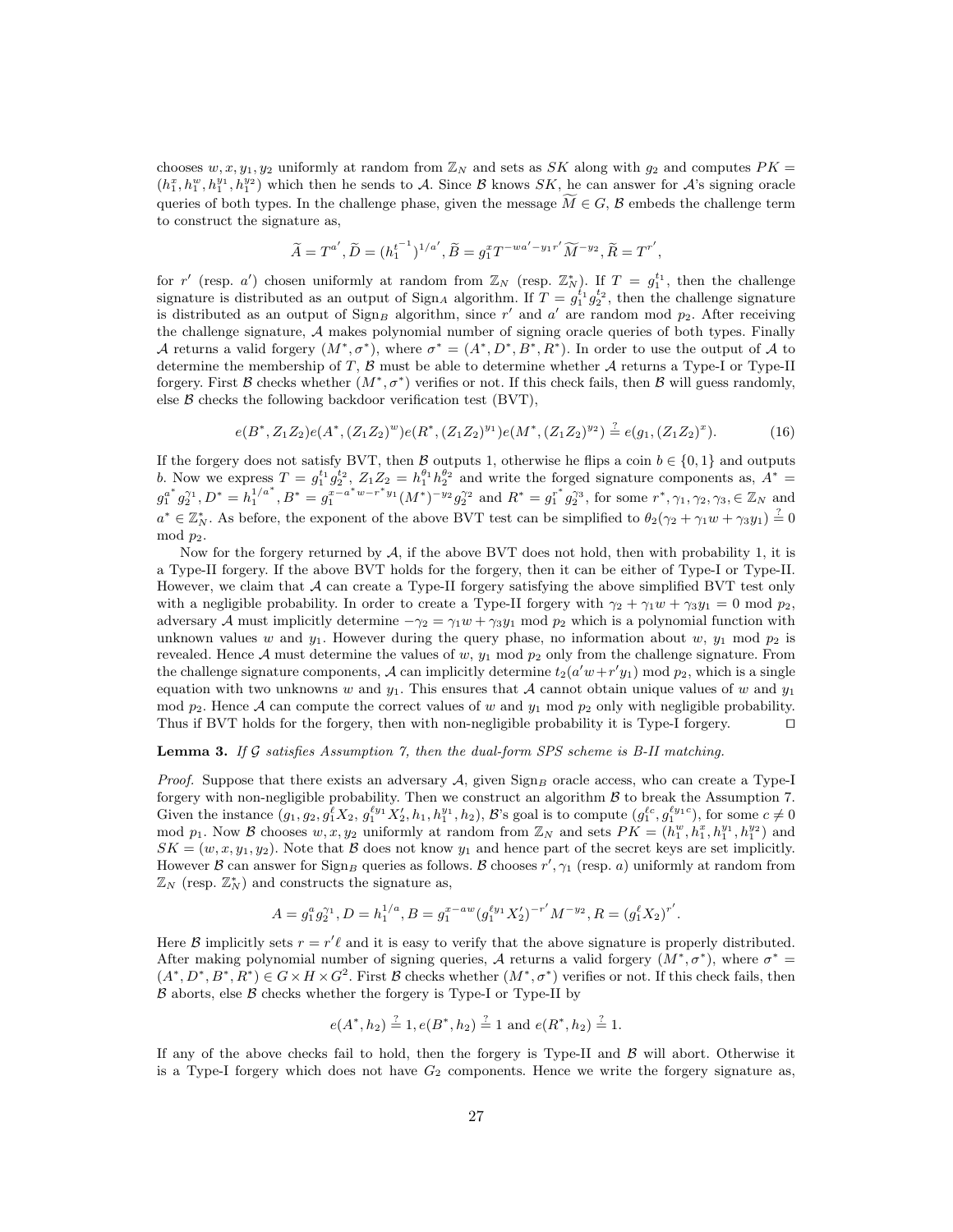$A^* = g_1^{a^*}, D^* = h_1^{1/a^*}, B^* = g_1^{x-a^*w} g_1^{-\ell y_1 r^*}$  $\int_1^{-\ell y_1 r^*} (M^*)^{-y_2}$  and  $R^* = g_1^{\ell r^*}$ , for  $r^* \in \mathbb{Z}_N$  and  $a^* \in \mathbb{Z}_N^*$ . Now  $\mathcal{B}$ computes  $g_1^{e^{r^*}} = R^*, g_1^{e^{t_{y_1}r^*}} = (B^*)^{-1}g_1^x(A^*)^{-w}(M^*)^{-y_2}$  and returns to his challenger as a solution for Assumption 7. Since A returns a valid forgery, which means it should satisfy Equation 4. In particular, the condition  $e(R^*, h_1) \neq 1$  ensures that  $r^* \neq 0$  mod  $p_1$ . Thus  $\beta$  relays the non-trivial solution for Assumption 7.  $\Box$ 

### E.3 Hardness of SGH Variants

We prove the hardness of Assumption 6 and 7 defined in §E.2. We follow the notation from [GLOW12, Appendix B. In particular, for  $j \in \{1,2,T\}$ , random element x from the group  $G_j$  is denoted as  $X = (X_1, X_2)$ , where  $X_1$  (resp.  $X_2$ ) is the indeterminate that corresponds to the subgroup of order  $p_1$  (resp.  $p_2$ ).

Lemma 7 Assumption 6 holds in the generic group model if it is hard to find a non-trivial factor of  $N = p_1 p_2$ .

*Proof.* Adversary is given with  $(1, 0)$ <sub>1</sub>, $(0, 1)$ <sub>1</sub>, $(L, X)$ <sub>1</sub>, $(LY, W)$ <sub>1</sub>, $(P_1, P_2)$ <sub>1</sub>, $(1, 0)$ <sub>2</sub>, $(0, 1)$ <sub>2</sub>, $(Y, 0)$ <sub>2</sub> and  $(Q_1, Q_2)_2$ . Then adversary must compute  $(Lc, 0)_1, (LVc, 0)_1$  such that  $c \neq 0$ . In order to remove X (resp. W) from  $(L, X)$ <sub>1</sub> (resp.  $(LY, W)$ <sub>1</sub>), adversary requires to have  $(0, X)$ <sub>1</sub> (resp.  $(0, W)$ <sub>1</sub>), which is not possible from the generic group operations, as these terms are linearly independent with the terms that are given to the adversary.  $\Box$ 

Lemma 8 Assumption 7 holds in the generic group model if it is hard to find a non-trivial factor of  $N = p_1 p_2$ .

*Proof.* Adversary is given with  $(1,0)_1$ ,  $(0,1)_1$ ,  $(P_1, P_2)_1$ ,  $(1,0)_2$ ,  $(T_1^{-1},0)_2$ ,  $(Q_1, Q_2)_2$  and  $(T_1, T_2)_1$ . Then adversary must decide whether  $T_2$  is zero or not. In order to decide  $(T_1, T_2)$ , adversary requires to have  $(0, a)_2$  for some  $a \neq 0$ , which is not possible from the generic group operations, as  $(0, a)_2$  is linearly independent with the terms that are given to the adversary.  $\Box$ 

## F Group signature scheme

### F.1 Definition of Group Signatures

We recall the definition of group signature scheme and its security from Boyen and Waters [BW07]. The scheme consists of five PPT algorithms which are defined as follows,

- Setup( $\lambda$ ) Given the security parameter  $\lambda$ , it outputs the public parameter PP, master enrollment key  $MK$  and tracing key  $TK$ .
- **Enroll**(PP, MK, ID) Given identity of the signer  $ID \in \{0,1\}^{\kappa}$  and public parameter PP with master enrolling key MK, it outputs a private signing key  $K_{ID}$ , where  $\kappa = poly(\lambda)$ .
- $\text{Sign}(PP, K_{ID}, M)$  Given the message  $M \in \{0, 1\}^m$ , public parameter PP and private signing key  $K_{ID}$  on ID, it outputs a signature  $\sigma$ , where  $m = poly(\lambda)$ .

**Verify**( $PP, M, \sigma$ ) Given message M and signature  $\sigma$  it outputs accept or reject.

**Trace**(PP,  $\sigma$ , TK) Given a signature  $\sigma$  and tracing key TK it outputs an identifier or  $\perp$ .

We briefly mention the security properties of group signature scheme. The formal definition can be found in [BMW03].

Fully anonymous. Given the public parameter, adversary is given access to both private signing key queries and signature queries. In the challenge phase adversary gives a random message along with two identities  $ID_0$  and  $ID_1$ . Now the challenger chooses one of the identity and sign the message on behalf. Given the challenge signature adversary have to guess the correct signer identity.

Fully traceable. Given the public parameter, adversary is given access to private signing key, signature queries and tracing queries. After polynomial number of queries adversary have to output a valid forgery whose components are not been used in any of oracle queries.